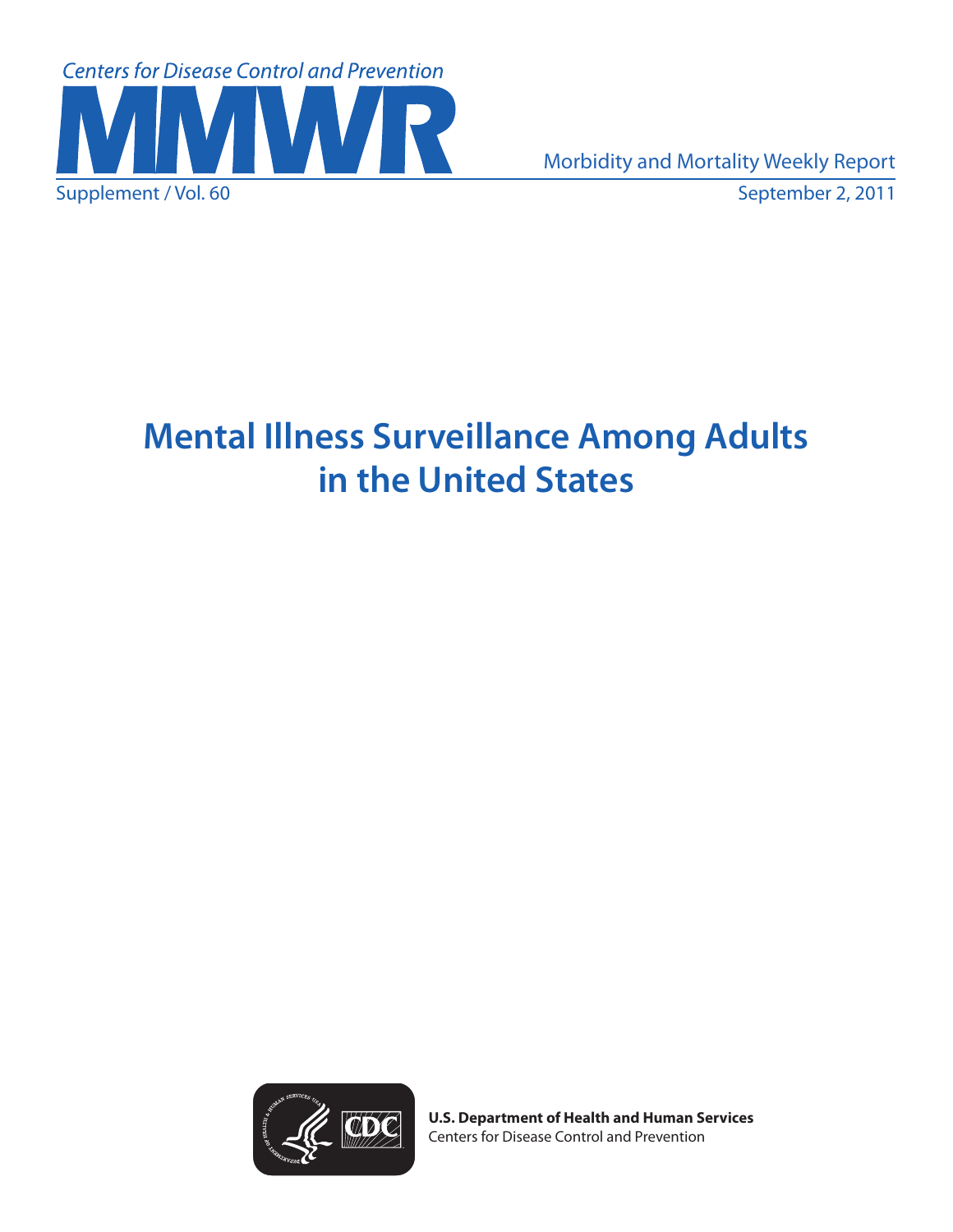#### **CONTENTS**

| Role of Surveillance in Reducing Morbidity and Mortality         |  |
|------------------------------------------------------------------|--|
|                                                                  |  |
| Methods for Measuring Prevalence and Public Health Impact of     |  |
| CDC Surveillance Systems and Surveys that Measure Prevalence and |  |
|                                                                  |  |
|                                                                  |  |
| Findings from CDC Surveillance Systems and Surveys 8             |  |
|                                                                  |  |
|                                                                  |  |
|                                                                  |  |
|                                                                  |  |
|                                                                  |  |

The *MMWR* series of publications is published by the Office of Surveillance, Epidemiology, and Laboratory Services, Centers for Disease Control and Prevention (CDC), U.S. Department of Health and Human Services, Atlanta, GA 30333.

**Suggested citation:** Centers for Disease Control and Prevention. [Article title]. MMWR 2011;60(Suppl):[inclusive page numbers].

**Centers for Disease Control and Prevention**

Thomas R. Frieden, MD, MPH, *Director*

Harold W. Jaffe, MD, MA, *Associate Director for Science*

James W. Stephens, PhD, *Director, Office of Science Quality* Stephen B. Thacker, MD, MSc, *Deputy Director for Surveillance, Epidemiology, and Laboratory Services*

Stephanie Zaza, MD, MPH, *Director, Epidemiology and Analysis Program Office*

#### **MMWR Editorial and Production Staff**

Ronald L. Moolenaar, MD, MPH, *Editor,* MMWR *Series* Christine G. Casey, MD, *Deputy Editor,* MMWR *Series* Frederic E. Shaw, MD, JD, *Guest Editor*  Teresa F. Rutledge, *Managing Editor,* MMWR *Series* David C. Johnson, *Lead Technical Writer-Editor* Catherine B. Lansdowne, MS, *Project Editor*

Martha F. Boyd, *Lead Visual Information Specialist* Julia C. Martinroe, Stephen R. Spriggs, Terraye M. Starr *Visual Information Specialists* Quang M. Doan, MBA, Phyllis H. King *Information Technology Specialists*

#### **MMWR Editorial Board**

William L. Roper, MD, MPH, Chapel Hill, NC, Chairman

Virginia A. Caine, MD, Indianapolis, IN Jonathan E. Fielding, MD, MPH, MBA, Los Angeles, CA David W. Fleming, MD, Seattle, WA William E. Halperin, MD, DrPH, MPH, Newark, NJ King K. Holmes, MD, PhD, Seattle, WA Deborah Holtzman, PhD, Atlanta, GA John K. Iglehart, Bethesda, MD Dennis G. Maki, MD, Madison, WI

Patricia Quinlisk, MD, MPH, Des Moines, IA Patrick L. Remington, MD, MPH, Madison, WI Barbara K. Rimer, DrPH, Chapel Hill, NC John V. Rullan, MD, MPH, San Juan, PR William Schaffner, MD, Nashville, TN Anne Schuchat, MD, Atlanta, GA Dixie E. Snider, MD, MPH, Atlanta, GA John W. Ward, MD, Atlanta, GA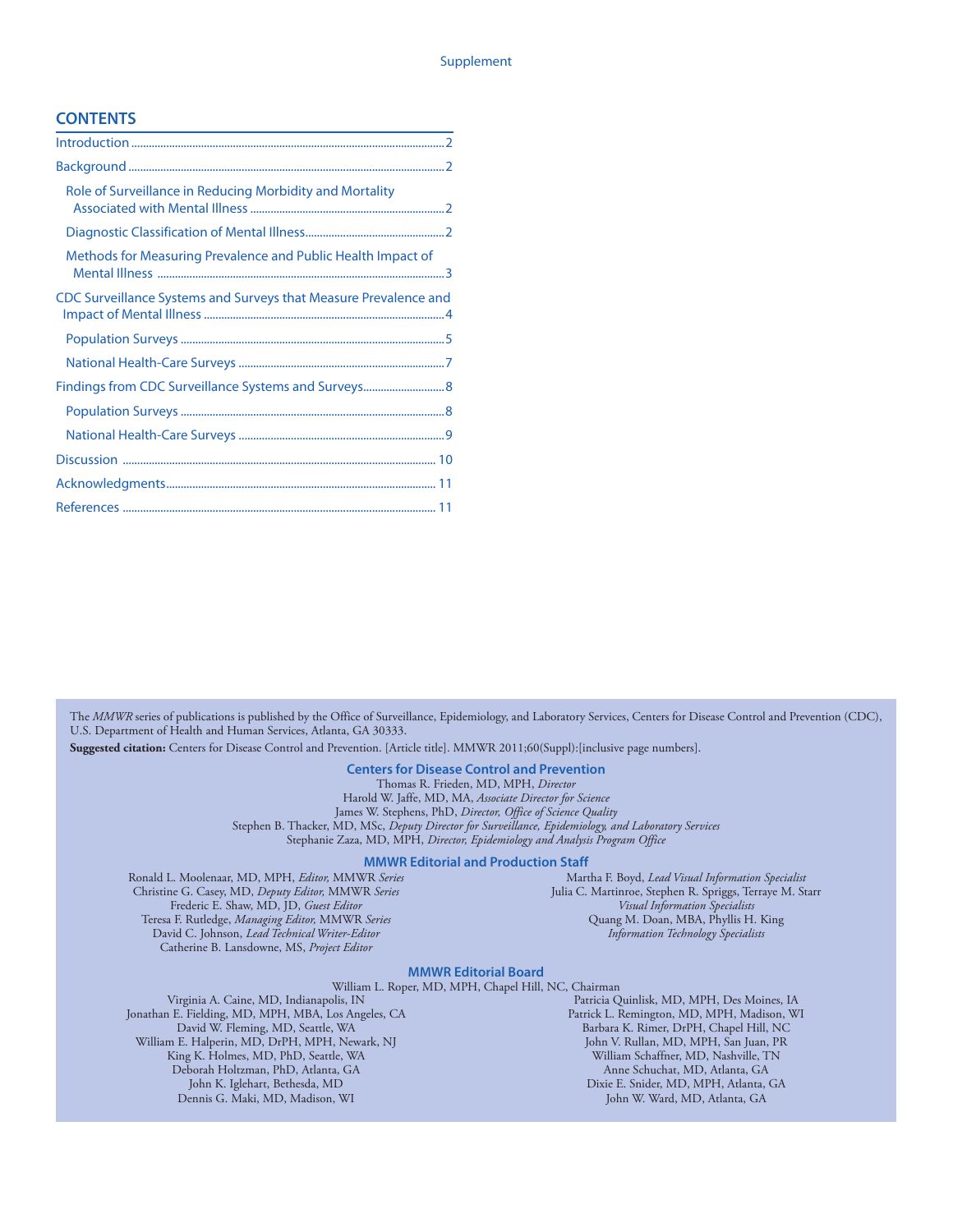## **Mental Illness Surveillance Among Adults in the United States**

William C. Reeves, MD1 Tara W. Strine, PhD1 Laura A. Pratt, PhD2 William Thompson, PhD3 Indu Ahluwalia, PhD3 Satvinder S. Dhingra, MPH4 Lela R. McKnight-Eily, PhD3 Leslie Harrison, MPH 3 Denise V. D'Angelo, MPH3 Letitia Williams, MPH<sup>3</sup> Brian Morrow, MA3 Deborah Gould, PhD1 Marc A. Safran, MD<sup>5</sup> *1Public Health Surveillance Program Office 2National Center for Health Statistics 3National Center for Chronic Disease Prevention and Health Promotion 4Northrop Grumman 5 National Center for HIV/AIDS, Viral Hepatitis, STD, and TB Prevention*

#### *Summary*

*Mental illnesses account for a larger proportion of disability in developed countries than any other group of illnesses, including cancer and heart disease. In 2004, an estimated 25% of adults in the United States reported having a mental illness in the previous year. The economic cost of mental illness in the United States is substantial, approximately \$300 billion in 2002. Population surveys and surveys of health-care use measure the occurrence of mental illness, associated risk behaviors (e.g., alcohol and drug abuse) and chronic conditions, and use of mental health–related care and clinical services. Population-based surveys and surveillance systems provide much of the evidence needed to guide effective mental health promotion, mental illness prevention, and treatment programs.* 

*This report summarizes data from selected CDC surveillance systems that measure the prevalence and impact of mental illness in the U.S. adult population. CDC surveillance systems provide several types of mental health information: estimates of the prevalence of diagnosed mental illness from self-report or recorded diagnosis, estimates of the prevalence of symptoms associated with mental illness, and estimates of the impact of mental illness on health and well-being. Data from the CDC 2005–2008 National Health and Nutrition Examination Survey indicate that 6.8% of adults had moderate to severe depression in the 2 weeks before completing the survey. State-specific data from the CDC 2006 Behavioral Risk Factor Surveillance System (BRFSS), the most recent BRFSS data available, indicate that the prevalence of moderate to severe depression was generally higher in southeastern states compared with other states. Two other CDC surveys on ambulatory care services, the National Ambulatory Medical Care Survey and the National Hospital Ambulatory Medical Care Survey, indicate that during 2007–2008, approximately 5% of ambulatory care visits involved patients with a diagnosis of a mental health disorder, and most of these were classified as depression, psychoses, or anxiety disorders.*

*Future surveillance should pay particular attention to changes in the prevalence of depression both nationwide and at the state and county levels. In addition, national and state-level mental illness surveillance should measure a wider range of psychiatric conditions and should include anxiety disorders. Many mental illnesses can be managed successfully, and increasing access to and use of mental health treatment services could substantially reduce the associated morbidity.* 

**Corresponding author:** William C. Reeves, MD, Public Health Surveillance Program Office, CDC, 1600 Clifton Rd., N.E., MS E-97, Atlanta, GA 30333. Telephone: 404-498-6521; Fax: 404-498-1177; E-mail: [wcr1@cdc.gov](mailto:wcr1@cdc.gov).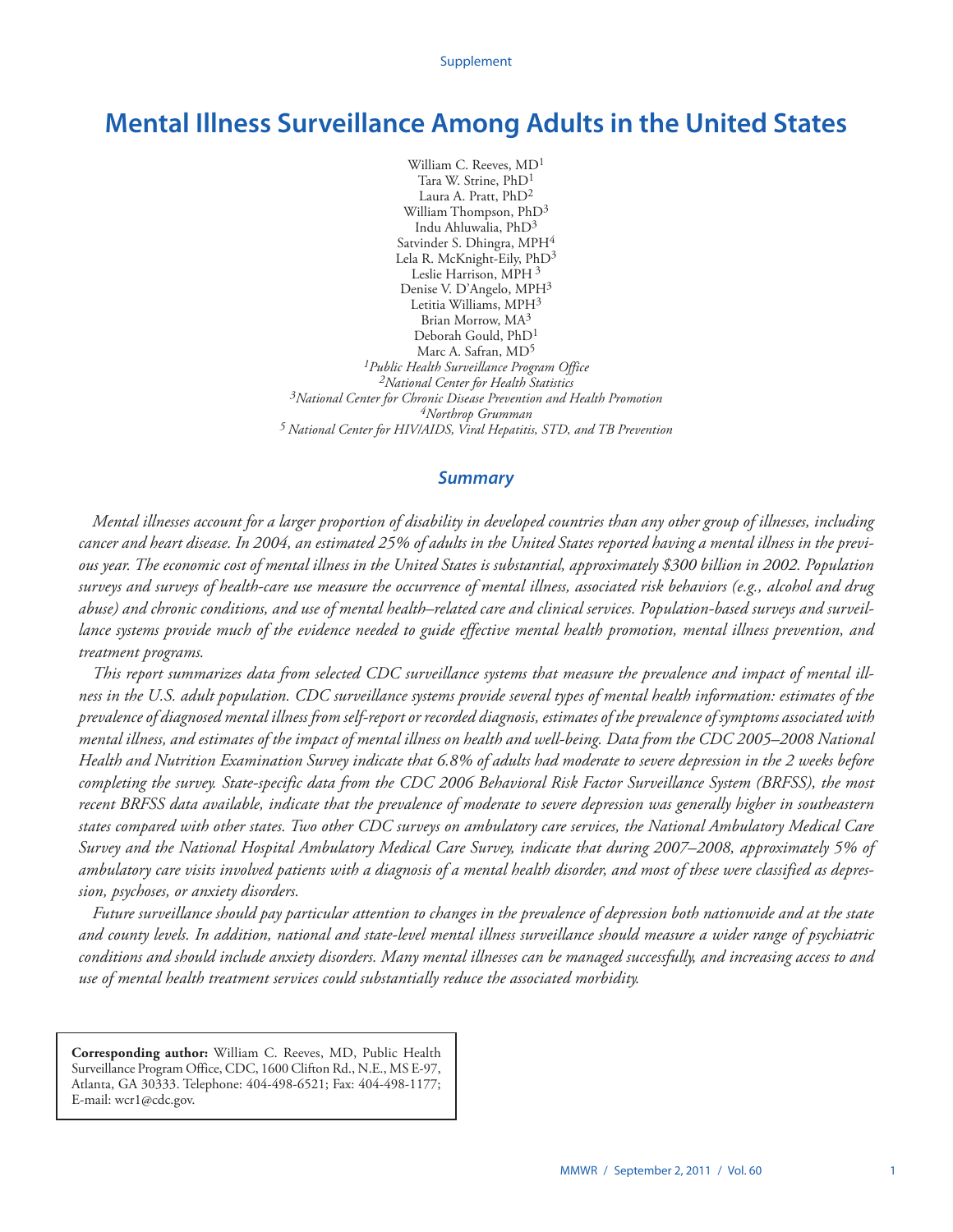## **Introduction**

<span id="page-3-0"></span>Mental illness refers collectively to all diagnosable mental disorders and is characterized by sustained, abnormal alterations in thinking, mood, or behavior associated with distress and impaired functioning (*1*). Mental illness is an important public health problem, both in its own right and because the condition is associated with other chronic diseases and their resulting morbidity and mortality. According to the World Health Organization (WHO), mental illnesses account for more disability in developed countries than any other group of illnesses, including cancer and heart disease (*2*). Approximately one fourth of adults in the United States have a mental illness, and nearly half will develop at least one mental illness during their lifetime (*3–5*). The most common mental illnesses in adults are anxiety and mood disorders (*4*). The effects of mental illness range from minor disruptions in daily functioning to incapacitating personal, social, and occupational impairments and premature death (*6–9*). In 2002 and 2003, mental illness cost the United States an estimated \$300 billion annually, which included approximately \$193 billion from lost earnings and wages and \$24 billion in disability benefits in 2002 (*10*) and \$100 billion in health-care expenditures in 2003 (*11*).

Mental illness exacerbates morbidity from the multiple chronic diseases with which it is associated, including cardiovascular disease, diabetes, obesity, asthma, epilepsy, and cancer (*12–16*). This increased morbidity is a result of lower use of medical care and treatment adherence for concurrent chronic diseases and higher risk for adverse health outcomes (*17–20*). Rates for injuries, both intentional (e.g., homicide and suicide) and unintentional (e.g., motor vehicle), are 2–6 times higher among persons with a mental illness than in the overall population (*21,22*). Mental illness also is associated with use of tobacco products and alcohol abuse (*23*).

This report summarizes data from selected CDC surveillance and information systems that measure mental illness and the associated effects in the U.S. adult population. The data presented include 1) the occurrence and associated effects of mental illness among adults in the United States as measured through selected CDC surveillance and information systems, 2) the CDC systems involved in the collection of mental illness data for adults and the associated public access databases, and 3) estimates from other studies and surveys, particularly those conducted by the Substance Abuse and Mental Health Services Administration (SAMHSA), compared with CDC system estimates.

## **Background**

## **Role of Surveillance in Reducing Morbidity and Mortality Associated with Mental Illness**

Public health surveillance is the ongoing and systematic collection, analysis, interpretation, and dissemination of data used to develop public health interventions that reduce morbidity and mortality and improve health (*24*). Surveillance for a particular condition might depend either on collection of new data or use of data obtained from existing health information systems (e.g., from vital statistics or public health surveys). Surveillance data have numerous uses in public health: 1) determination of the distribution and spread of disease, 2) estimation of the impact of a disease or injury, 3) generation of hypotheses and stimulation of research, 4) development of public health interventions, 5) description of the history of a health condition and the impact of treatments on outcomes, 6) evaluation of prevention and control measures, and 7) facilitation of program planning (*25*). Because a single surveillance system typically cannot accomplish all of these tasks, use of multiple surveillance systems often provides a more complete assessment of a particular disease or condition.

Surveillance data are essential to the public health goals of reducing the incidence, prevalence, severity, and economic impact of mental illnesses. Public health officials, academicians, health-care providers, and advocacy groups need accurate and timely information on the prevalence and effects of mental illness to detect and characterize trends in mental illness prevalence and severity (*26*); assess associations between mental illness and other chronic medical conditions (e.g., obesity, diabetes, heart disease, and alcohol and substance abuse); identify populations at high risk for mental illness and target interventions, treatment, and prevention measures; and provide outcome measures for evaluating mental illness interventions. For example, officials have used metal illness surveillance data to track trends in mental illness and psychological distress associated with exposure to military combat or large-scale disasters (*27*).

## **Diagnostic Classification of Mental Illness**

Population surveys can be used to estimate accurately the prevalence of certain mental illness symptoms across populations, and by repeating surveys over time, they can be used to detect and characterize trends. Surveys generally cannot be used to diagnose mental disorders with the same level of specificity as an individual clinical examination conducted by an experienced psychiatrist or other mental health professional. Instead, they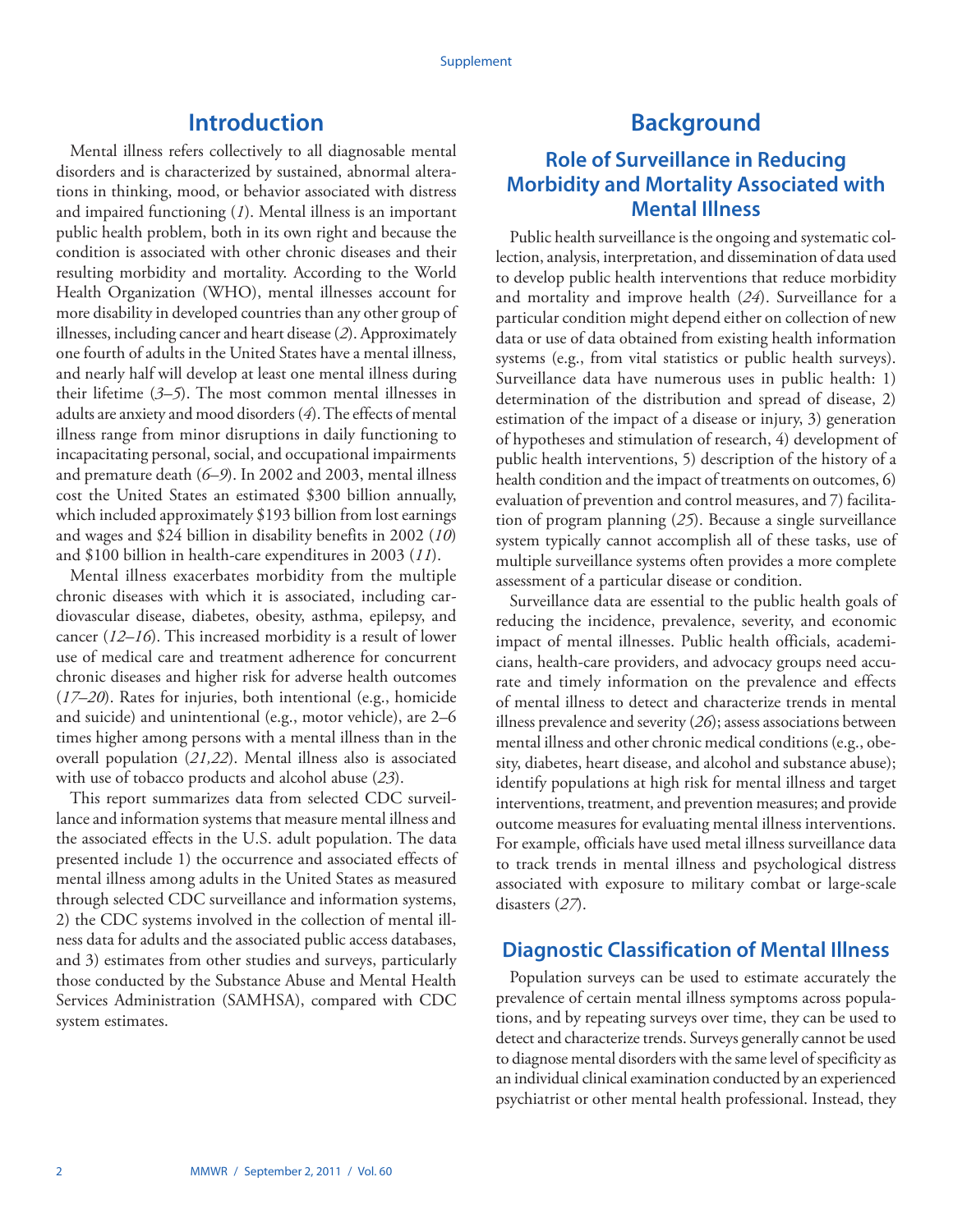<span id="page-4-0"></span>collect information on a range of subjective manifestations of alterations in thinking, mood, behavior, and associated distress that correspond with clinical disorders. Surveys collect this information using participant questionnaires that have been validated empirically to distinguish between persons with and without specific mental illnesses or general psychological distress. Estimates from these surveys vary according to the symptoms being collected and the way they correspond with various defined mental illnesses. Survey estimates usually are based on carefully defined patterns of symptoms. The most commonly used patterns correspond with diagnostic criteria agreed on by mental health professionals.

The symptom patterns used for surveys vary according to the classification of mental illness under study; changes in these classifications over time have increased the complexity of matching symptom patterns to specific illnesses. New classifications have been identified, and certain classifications have been removed. Even for relatively stable diagnostic categories (e.g., depression), subcategories and terminology have varied over time. For example, terms used to describe depression have included major and minor depression, psychotic depression, depression not otherwise specified, bipolar disorder, dysthymia, moderate to severe depression, and mild depression. However, the relationship among the disorders described by these different terms often is unclear. The American Psychiatric Association (APA) developed mental illness diagnostic categories based on symptoms observed by a health professional or reported by the patient; the *Diagnostic and Statistical Manual of Mental Disorders, Fourth Edition, Text Revision* (DSM-IV-TR) is the current version of this system (*28*). Another system, the WHO *International Classification of Diseases, 10th Revision, Clinical Modification* (ICD-10-CM), defines mental illness categories that are similar but not identical to those in the DSM-IV-TR (*29*). Previous DSM and ICD versions have not been completely congruent, and APA is developing a fifth edition of the DSM (DSM-V) that will coordinate better with future editions of ICD (*30*).

## **Methods for Measuring Prevalence and Public Health Impact of Mental Illness**

### **Research Instruments**

 The Structured Clinical Interview for DSM Disorders (SCID) Research Version (*31*) is considered to be the standard among psychiatric research instruments based on DSM-IV-TR criteria; however, SCID takes 30–60 minutes and must be conducted by a trained mental health professional. Another instrument, the Composite International Diagnostic Interview (CIDI), was developed by WHO and is based on ICD-10 mental illness criteria. CIDI also is intended for use in epidemiological, clinical, and research studies. CIDI is lengthy, like SCID, but may be administered by trained lay interviewers (*32*). SCID and CIDI identify overlapping but not necessarily identical populations because they are based on different classification systems.

#### **Screening Instruments**

Large surveys that focus on a wide range of health topics typically can include only a limited number of mental health questions and often rely on SCID- or CIDI-validated screening instruments to provide indicators of psychiatric-related symptoms; in some cases, statistical models are used to predict the likelihood of specific mental illness in the respondent based on rating scales. Several standardized and validated screening instruments can be used to identify persons with mental illnesses such as depression and psychological distress, with varying degrees of diagnostic sensitivity and specificity (*33–35*). CDC surveys use these screening instruments, as well as other standardized questions, to assess mental illness and other measures, such as impaired quality of life (e.g., mentally unhealthy days) and health-related disability associated with mental illness.

## **Depression (Patient Health Questionnaire-8 and Patient Health Questionnaire-9)**

Depression is a major focus of population surveys of mental illness. To meet the DSM-IV-TR definition of major depressive disorder, a person must have either a depressed mood or a loss of interest or pleasure in daily activities consistently for at least 2 weeks. This mood must represent a change from the person's normal mood; social, occupational, educational, or other important functioning also must be impaired by the change in mood. Under the DSM-IV-TR, a depressed mood that is caused by substances (e.g., drugs, alcohol, or medications) or that is part of a general medical condition is not considered to be major depressive disorder (*28*).

One of the most widely used and validated instruments for measuring depression in population surveys is the nine-item Patient Health Questionnaire (PHQ-9). The PHQ-9 screens for the presence of the nine DSM-IV-TR criteria for acute and clinically significant depressive disorders (*36*). A PHQ-9 score of ≥10 has high sensitivity (88%) and specificity (88%) when validated against SCID (*37*) and effectively detects depressive symptoms among persons of various races and ethnicities (*38,39*). The PHQ-9 has been used as a self-administered module in many clinical studies and telephone-administered surveys (*38,40–43*).

Other telephone surveys have used a slightly shorter instrument, the eight-item Patient Health Questionnaire (PHQ-8),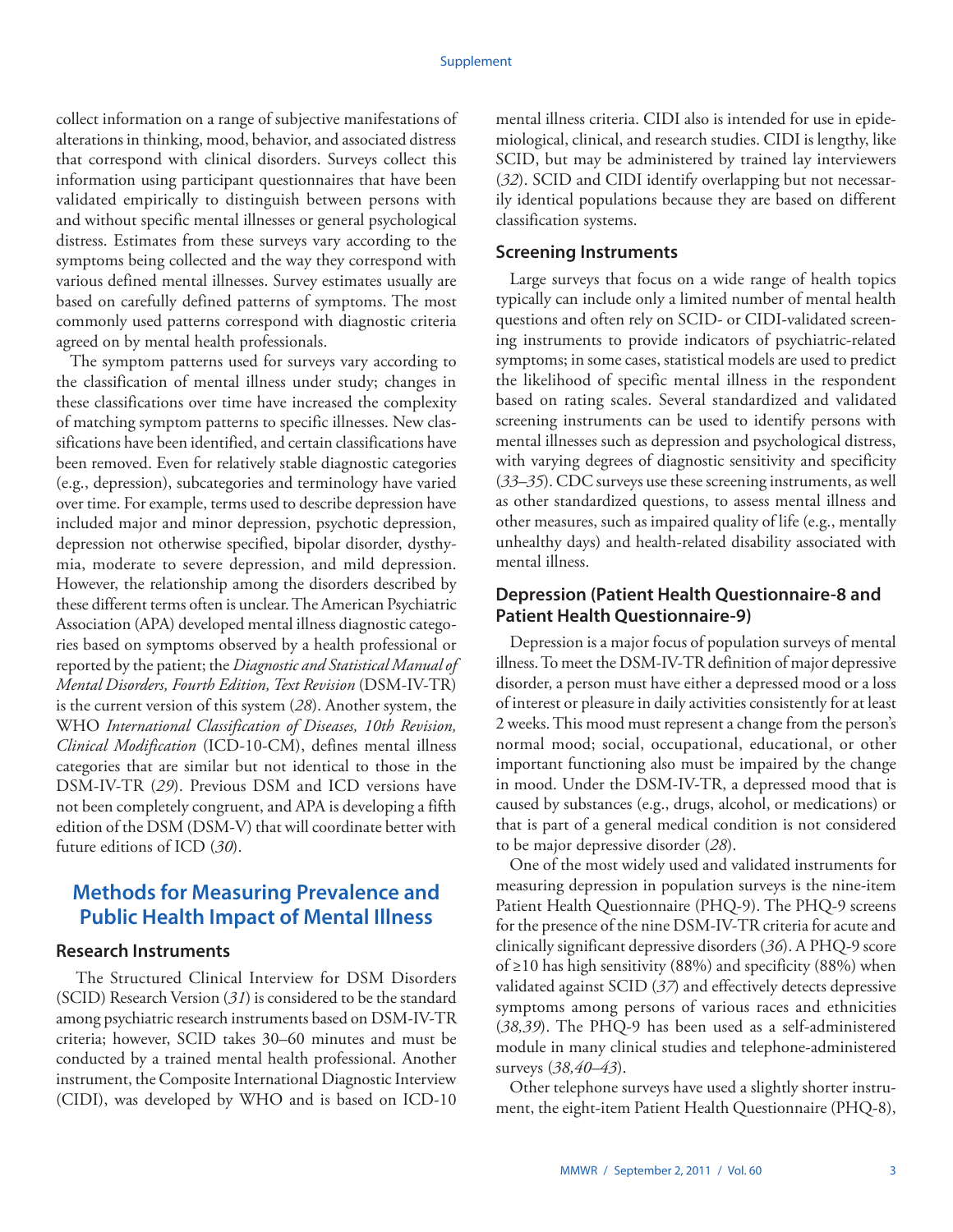<span id="page-5-0"></span>which omits the PHQ-9 question concerning suicidal or selfinjurious ideation because survey administrators might not be able to offer appropriate follow-up interventions. Omitting this question in population-based surveys has only a minor effect on the usefulness of PHQ as a screen for depression (*36*).

The standard PHQ-8 and PHQ-9 have the following primary question: "Over the last 2 weeks, how often have you been bothered by any of the following problems?" The following problems are listed: 1) little interest or pleasure in doing things; 2) feeling down, depressed, or hopeless; 3) trouble falling/staying asleep, sleeping too much; 4) feeling tired or having little energy; 5) poor appetite or overeating; 6) feeling bad about yourself or that you are a failure or have let yourself or your family down; 7) trouble concentrating on things, such as reading the newspaper or watching television; 8) moving or speaking so slowly that other people could have noticed, or the opposite — being so fidgety or restless that you have been moving around a lot more than usual; and 9) (PHQ-9 only) thoughts that you would be better off dead or of hurting yourself in some way. Response categories are "not at all," "several days," "more than half the days," and "nearly every day."

PHQ-8 and PHQ-9 answers are scored using one of two algorithms, and the scores are used to assign depression categories. One algorithm is based on the DSM-IV and categorizes depressed respondents as having a major depressive disorder or other depression. The other algorithm categorizes respondents according to the severity of depressive symptoms (i.e., no significant depressive symptoms or mild, moderate, moderately severe, or severe depressive symptoms) (*36,37*).

## **Psychological Distress (Kessler-6 Psychological Distress Scale)**

Surveys use the Kessler-6 psychological distress scale to screen for psychological distress experienced by persons with anxiety and mood disorders (*44*). The Kessler-6 scale asks respondents about the frequency with which they have experienced six manifestations of psychological distress, which include feeling 1) nervous, 2) hopeless, 3) restless or fidgety, 4) so sad or depressed that nothing could cheer the respondent up, 5) that everything is an effort, and 6) worthless. Responses are "all of the time," "most of the time," "some of the time," "a little of the time," and "none of the time." Scoring of individual items is based on a 4-point scale according to increased frequency of the problem, yielding a total six-item score ranging from 0–24. A score of ≥13 indicates serious psychological distress (*45*). Serious psychological distress as defined by the Kessler-6 score is highly associated with anxiety disorders and depression but does not identify a specific mental illness (*44*).

## **Mentally Unhealthy Days**

Health-related quality of life (HRQOL) is a multidimensional concept that includes physical, mental, emotional, and social domains and reflects perceived physical and mental health **(***46,47*). HRQOL often is used to characterize certain aspects of disease impact, disability, and injury and to identify unmet health needs and disparities among various sociodemographic populations (*48*). A core set of four questions (i.e., the Healthy Days Core Module, or HRQOL-4) has been standardized and validated for public health survey purposes. HRQOL-4 asks respondents about self-rated general health, physical health, mental health, and activity limitations resulting from poor physical or mental health during the previous 30 days (*48*). One indicator often used to measure HRQOL is the number of mentally unhealthy days experienced by a person. Typically, the question asks: "Now thinking about your mental health, which includes stress, depression, and problems with emotions, for how many days during the past 30 days was your mental health not good?" Respondents who report ≥14 mentally unhealthy days over the past month are defined as having frequent mental distress. The mentally unhealthy days question has acceptable criterion validity and test-retest reliability (*48–50*). In a large prospective study, this question predicted 1-month and 12-month physician visits, hospitalizations, and mortality outcomes (*51*).

### **Health-Care Surveys**

Data from health-care providers and insurers provide an additional important source of information on the prevalence of mental illness in the United States. Coding systems used by hospitals and medical providers for billing purposes typically use the ICD-9 coding system, which, as mentioned previously, is not completely congruent with the DSM-IV-TR. In addition, mental health professionals generally use the DSM-IV-TR nomenclature, whereas primary care providers use other terminology. In practice, regardless of the diagnostic system used, diagnoses vary according to the training of the coder, local practice, availability of treatment resources, and reimbursement codes.

## **CDC Surveillance Systems and Surveys that Measure Prevalence and Impact of Mental Illness**

CDC systems for measuring the prevalence and impact of mental illness in the U.S. adult population fall into two categories: 1) population surveys, which are used to estimate mental illness prevalence, and 2) national health-care surveys that include a diagnosed psychiatric condition based on ICD-9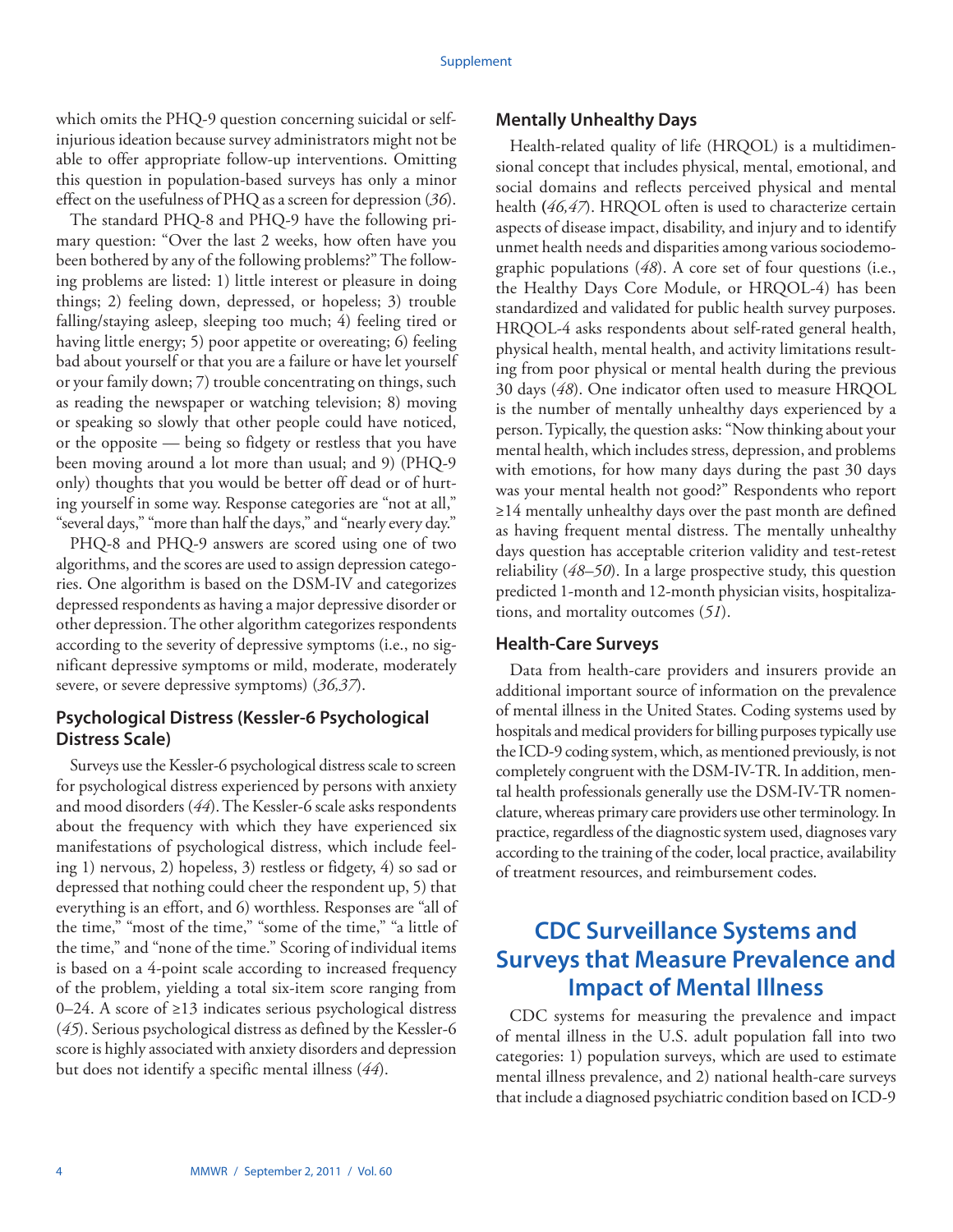<span id="page-6-0"></span>codes, which are used to estimate outpatient visits and hospitalizations and reflect access to and use of health care by persons with mental illness (Table 1). Both of these systems provide public access data sets that allow researchers to address specific queries or conduct specific analyses. In combination with information from other studies and surveys, notably surveys conducted by SAMHSA, data from these CDC systems can be used to plan, implement, and evaluate mental illness prevention strategies and to explore ways to protect and promote mental health. Proper interpretation of mental health surveillance statistics requires an understanding of 1) the reason the data were collected (e.g., to identify prevalence or for program planning); 2) the survey population (e.g., representative of state or national population, sample frame, and time conducted); 3) survey methods (e.g., telephone vs. in-person interviews, record reviews or abstracts, and vital statistics); 4) questionnaires and questions used (e.g., standardization, validity, and reliability); 5) parameters measured (population prevalence and effects of the illness); and 6) appropriate analyses (adjustment and weighting for survey designs and response rates, rates, proportions, and continuous measures).

## **Population Surveys**

#### **BRFSS**

BRFSS is a state-based telephone survey that was established in 1984.\* BRFSS is the largest ongoing telephone health survey in the world, with approximately 450,000 adult interviews completed each year. BRFSS collects standardized, statespecific data concerning preventive health practices and risk behaviors associated with infectious diseases, chronic diseases, and injuries in the adult population. Data are collected in all 50 states, the District of Columbia, Puerto Rico, the U.S. Virgin Islands, and Guam. The large size of the survey permits calculation of state-specific estimates (and in some cases, substate estimates) and aggregated nationwide estimates. States use BRFSS data to identify emerging health problems, establish and track health objectives, and develop and evaluate public health policies and programs. For many states, BRFSS is the only source of timely, accurate, state-based data on healthrelated behaviors.

BRFSS interviews consist of three parts: 1) core questions asked in all states and territories (e.g., demographics, HRQOL, access to health care, disability, chronic conditions, and risk behaviors); 2) optional modules with questions on specific topics (for mental illness: the anxiety and depression module and the mental illness and stigma module); and 3) questions added by individual states. BRFSS data are directly weighted

for the probability of selection of a telephone number, the number of adults in a household, and the number of landline telephone numbers that reach a household. Data are then stratified to adjust for nonresponse, to adjust for noncoverage of households without telephones, and to force the sum of the weighted frequencies to equal the adult population in each state.

Every year, the core BRFSS includes a question on number of mentally unhealthy days as a measure of HRQOL. States also may administer BRFSS optional modules (conducted through a collaboration between CDC and SAMHSA) that address other mental health topics in depth. In 2006, 2008, and 2010, an optional BRFSS module on anxiety and depression contained the PHQ-8, one question on lifetime diagnosis of anxiety, and one question on lifetime diagnosis of depression. In 2007 and 2009, an optional BRFSS module on mental illness and stigma included the Kessler-6 scale (past 30 days), one question on activity limitations associated with a mental health condition or emotional problem, one question on treatment, and two questions on attitudes toward mental illness that might underlie stigma. Because certain individual states do not use these optional modules, BRFSS cannot provide national estimates of depression or psychological distress.

CDC provides public online access to the following summary statistics from various BRFSS modules:

- Prevalence and trends data: prevalence estimates for core variables by year and by state from 1995 to the present<sup>†</sup>
- Selected metropolitan/micropolitan area risk trends (SMART) city and county data: CDC information on all health risk data for metropolitan and micropolitan statistical areas (MMSAs) by year and category, with users able to generate reports that compare statistics by MMSA and to use SMART to produce charts that show state, MMSA, and county data for a limited set of health risk factors  $(2002–2008)^{\$,}$
- BRFSS maps: MMSA maps for many core variables (2002– present)\*\* and annual BRFSS survey data and technical documentation so that researchers can conduct their own analyses
- Yearly state-based survey data sets and technical documentation (1984–present)††

<sup>\*</sup>Additional information available at<http://www.cdc.gov/brfss/index.htm>.

<sup>†</sup> Additional information available at <http://apps.nccd.cdc.gov/brfss>.

<sup>§</sup> Additional information available at [http://apps.nccd.cdc.gov/brfss-smart/](http://apps.nccd.cdc.gov/brfss-smart/index.asp) [index.asp](http://apps.nccd.cdc.gov/brfss-smart/index.asp).

<sup>¶</sup> Additional information available at [http://apps.nccd.cdc.gov/brfss-smart/](http://apps.nccd.cdc.gov/brfss-smart/selquickviewchart.asp) [selquickviewchart.asp](http://apps.nccd.cdc.gov/brfss-smart/selquickviewchart.asp).

<sup>\*\*</sup> Additional information available at [http://apps.nccd.cdc.gov/gisbrfss/default.aspx.](http://apps.nccd.cdc.gov/gisbrfss/default.aspx)

<sup>††</sup> Additional information available at [http://www.cdc.gov/brfss/technical\\_](http://www.cdc.gov/brfss/technical_infodata/surveydata.htm) [infodata/surveydata.htm.](http://www.cdc.gov/brfss/technical_infodata/surveydata.htm)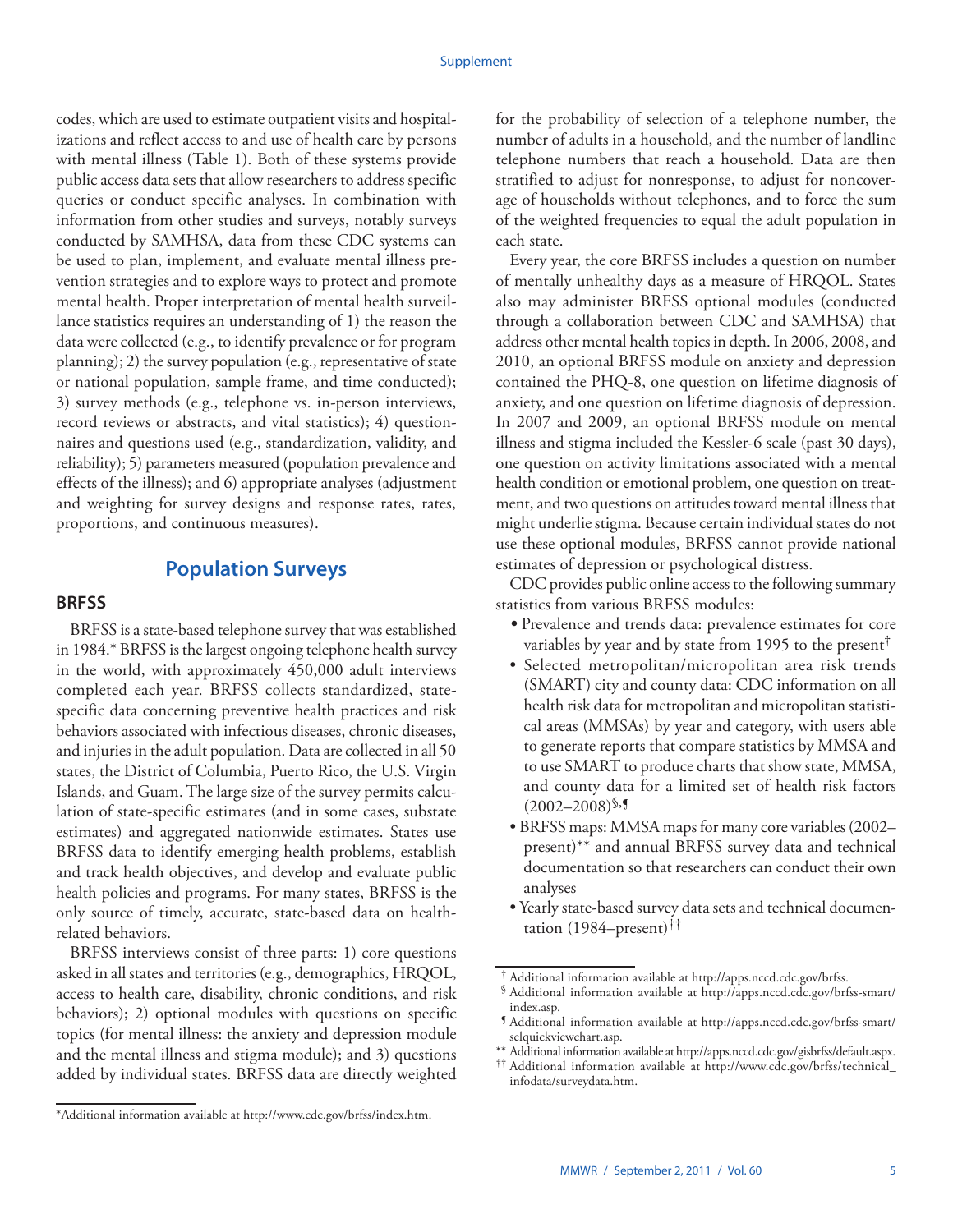- Yearly data sets and technical documentation for counties and MMSAs with ≥500 respondents (2002–present)§§
- Yearly data and technical documentation for state and MMSA geographic information system data files (2002–present)<sup>99</sup>

### **National Health Interview Survey**

The National Health Interview Survey (NHIS) is a continuous cross-sectional survey of the civilian U.S. household population. NHIS monitors the health of the U.S. population through the collection and analysis of data on a broad range of health topics.\*\*\* Data are collected through an in-person household interview. The basic module, which remains largely unchanged from year to year, includes three components: a family core questionnaire, a sample adult core questionnaire, and a sample child core questionnaire. The family core collects information on everyone in the family and serves as the sampling frame for additional integrated surveys. This core includes information concerning household composition and sociodemographic characteristics, tracking information, information for linkage to administrative databases, indicators of health status, activity limitations, injuries, health insurance coverage, and access to and use of health-care services. One adult and one child (if any children aged <18 years are present) are selected randomly from each family, and information on each is collected with the sample adult core and sample child core questionnaires. Because certain health issues are different for adults and children, certain items on these two questionnaires differ; however, both collect basic data on health status, health-care services, and behavior. These sections of the survey yield the sample adult and the sample child data files.

NHIS uses a multistage area probability design to identify representative U.S. households. The sample is redesigned and redrawn approximately every 10 years to more accurately measure the changing population and to meet new survey objectives. NHIS oversamples blacks, Hispanics, and Asians (especially those aged ≥65 years) to allow for more precise estimation of health characteristics in these growing minority populations. The NHIS sample size (approximately 10,000) is not sufficient to provide reliable state-level estimates for most states. Although the database does not identify respondents' state of residence, state-level estimates can be produced for more populous states by requesting state identifiers through the CDC National Center for Health Statistics (NCHS) Research Data Centers.†††

NHIS sample weights, which account for the differential probabilities of selection, nonresponse, and noncoverage, must be used for all analyses. Methods that incorporate the complex sample design and weights (e.g., Taylor series linearization) must be used to calculate appropriate standard errors.

Since 1997, NHIS has used the Kessler-6 scale (past 30 days) to identify serious psychological distress among adults. National rates for psychological distress by age, sex, and race are produced quarterly through the NHIS Early Release Program and are available online. In 2007, the NHIS included three questions on lifetime diagnoses: "Have you EVER been told by a doctor or other health professional that you had bipolar disorder? Schizophrenia? Mania or psychoses?"

## **National Health and Nutrition Examination Survey**

The National Health and Nutrition Examination Survey (NHANES) is a continuous survey of the health and nutritional status of the U.S. civilian noninstitutionalized population.§§§ Although NHANES uses a multistage probability household sampling design to obtain a nationally representative sample, the sample is not sufficient for state- or local-level analyses. NHANES sample weights, which account for the differential probabilities of selection, nonresponse, and noncoverage, must be used for all analyses. Survey participants complete an interview administered in their home and then are invited to participate in an examination conducted in a mobile examination center. This includes a private interview, a standardized physical examination, and collection of biological specimens for laboratory testing. NHANES collects data on the prevalence of 1) chronic diseases and conditions (including undiagnosed conditions detected through the examination or laboratory testing) and risk factors (e.g., obesity, smoking, serum cholesterol levels, hypertension, and diet and nutritional status), 2) vaccination status, 3) infectious disease prevalence, 4) health insurance, and 5) measures of environmental exposures. Other topics include hearing, vision, anemia, diabetes, cardiovascular disease, osteoporosis, oral health, pharmaceuticals and dietary supplements, physical fitness, HRQOL, and health-care use. In the private mobile examination center interview, NHANES uses the PHQ-9 to measure depression, and since 2000, this NHANES interview also has included the question on number of mentally unhealthy days. The examination and laboratory data collected allow researchers to examine the relationships between depression and health variables not available on other

<sup>§§</sup> Additional information available at [http://www.cdc.gov/brfss/smart/](http://www.cdc.gov/brfss/smart/technical_infodata.htm) national surveys. [technical\\_infodata.htm.](http://www.cdc.gov/brfss/smart/technical_infodata.htm)

<sup>¶¶</sup> Additional information available at[http://www.cdc.gov/brfss/maps/gis\\_data.htm](http://www.cdc.gov/brfss/maps/gis_data.htm).

<sup>\*\*\*</sup> Additional information available at<http://www.cdc.gov/nchs/nhis.htm>.

<sup>†††</sup> Additional information available at<http://www.cdc.gov/rdc>.

<sup>§§§</sup> Demographic, questionnaire, examination, and laboratory data sets are available at [http://www.cdc.gov/nchs/nhanes/nhanes2007-2008/nhanes07\\_08.htm](http://www.cdc.gov/nchs/nhanes/nhanes2007-2008/nhanes07_08.htm).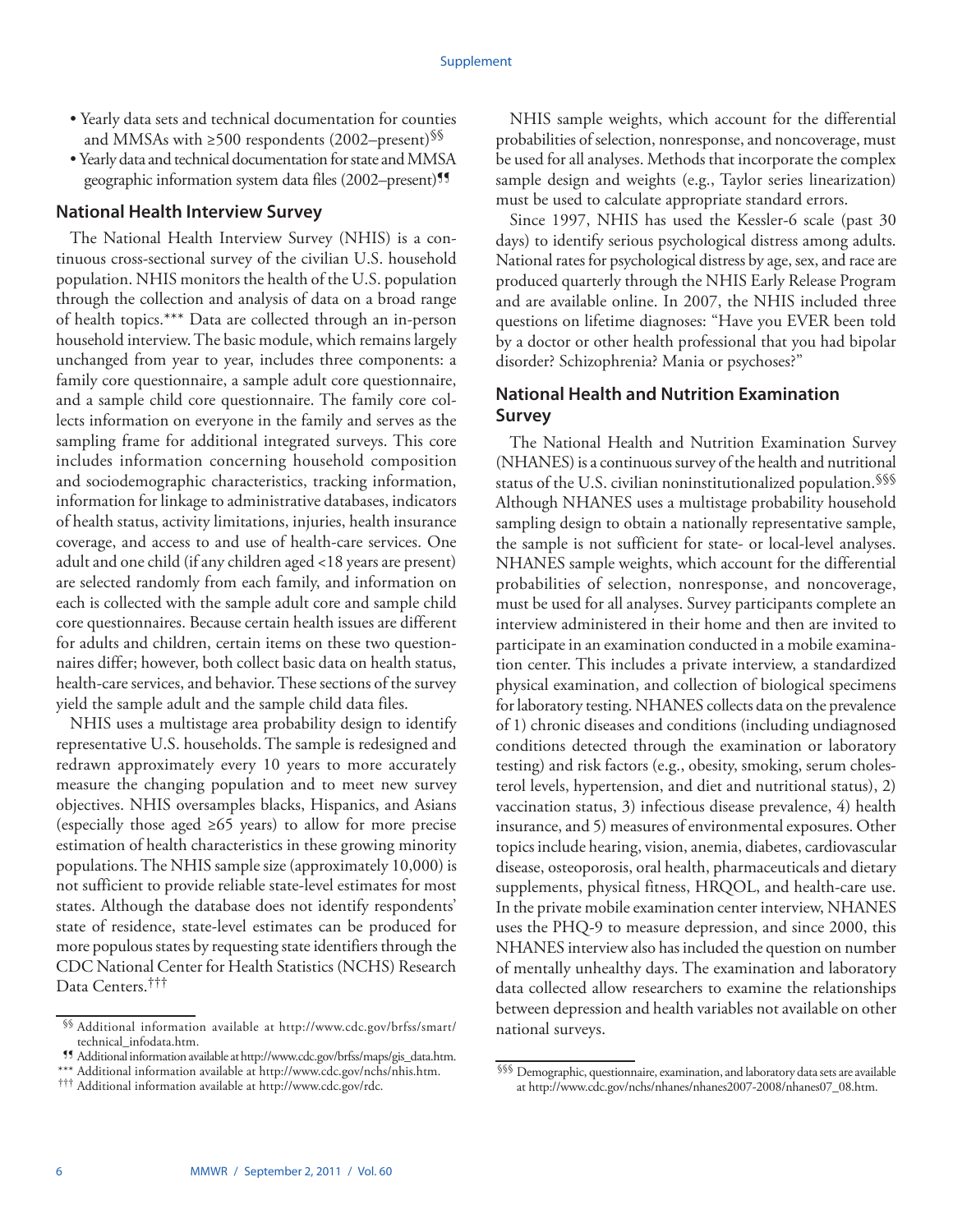### <span id="page-8-0"></span>**Pregnancy Risk Assessment Monitoring System**

The Pregnancy Risk Assessment Monitoring System (PRAMS) was established in 1987 and is a state-based, crosssectional survey of women who have recently delivered a liveborn infant. PRAMS provides population-based data that can be used to develop maternal and infant health programs and policies.<sup>999</sup> The survey uses a mixed-mode data collection method. Each month, randomly selected women who have delivered a live-born infant are requested to complete a mail questionnaire; follow-up with nonresponders occurs by phone. Data are collected in 37 states and New York City, representing approximately 75% of the births in the United States. Data are weighted to adjust for survey design, nonresponse, and noncoverage.

PRAMS collects information on maternal behaviors, attitudes, and experiences before, during, and after pregnancy. Survey responses are linked to birth certificate data. The questionnaire includes core questions asked of all participants in all states, optional standard questions pretested by CDC, and state-developed questions. PRAMS provides estimates of postpartum depression by using two questions similar to those included in the PHQ-8: 1) *"*Since your new baby was born, how often have you felt down, depressed, or hopeless?" and 2) "Since your new baby was born, how often have you had little interest in doing things?" Possible responses are "never," "rarely," "sometimes," "often," and "always." Women who answer "often" or "always" to either question or both questions are categorized as having postpartum depression.

CDC provides access to PRAMS data electronically through CPONDER (CDC's PRAMS On-line Data for Epidemiologic Research).\*\*\*\* CPONDER provides access to prevalence estimates by state and by year (2000–2008). In addition, CPONDER indexes 54 variables by topic for selection as the outcome variable in cross-tabular analyses. Twelve control variables may be used to stratify these outcomes in an analysis. Analyses may include a single state and all available years or all available states and a single year.

## **National Health-Care Surveys**

CDC conducts surveys of health-care providers, and the data from these surveys complement data from the populationbased surveys to provide a more complete representation of the occurrence of mental illness in the United States. For the health-care surveys, CDC collects data from a sample of organizations that provide health care (e.g., nursing homes, inpatient hospitals, or physician offices). The data can be used

to examine factors that influence use of health-care resources, quality of health care, and disparities in health-care services in population subgroups. In addition, because the surveys collect core information from a sample of providers that remains relatively stable over time, trends in the types of care delivered in each setting can be monitored and examined in relation to the characteristics of providers, patients, and clinical management of patient care.

### **National Ambulatory Medical Care Survey**

The National Ambulatory Medical Care Survey (NAMCS)†††† collects information on the use of ambulatory care services in the United States. NAMCS uses a multistage probability sample of visits to office-based physicians and health-care providers in community health centers and collects data on provider characteristics. Sample data are weighted to produce national estimates that describe the provision and use of ambulatory medical care services in the United States. Public use data files are released annually and include a visit statistical weight and (since 2005) a physician statistical weight. Information on mental health and mental illness available from NAMCS includes reasons for visit, physician diagnosis, medications, treatment, referrals, and one item on comorbid depression. Physician diagnoses are recorded as written by the physician (text or ICD-9 codes). Nosologists convert text to ICD-9 codes for the data files.

### **National Hospital Ambulatory Medical Care Survey**

The National Hospital Ambulatory Medical Care Survey (NHAMCS)†††† collects data on the use of ambulatory care services in hospital emergency and outpatient departments. NHAMCS involves a multistage probability sample of visits to the emergency and outpatient departments of noninstitutional, general, and short-stay hospitals in the United States. Federal, military, and U.S. Department of Veterans Affairs hospitals are not included. Data collected from outpatient departments are similar to those collected by NAMCS. Data from emergency department visits are slightly different from the outpatient department data and include whether the patient was admitted to a mental health unit or transferred to a psychiatric hospital. Sample data are weighted to produce national estimates. Public-use data files are released annually.

#### **National Hospital Discharge Survey**

The National Hospital Discharge Survey (NHDS)<sup>§§§§</sup> obtains national-level information on characteristics of

<sup>¶¶¶</sup> Additional information available at <http://www.cdc.gov/prams>.

<sup>\*\*\*\*</sup> Additional information available at [http://www.cdc.gov/prams/](http://www.cdc.gov/prams/CPONDER.htm) [CPONDER.htm.](http://www.cdc.gov/prams/CPONDER.htm)

<sup>††††</sup> Additional information available at <http://www.cdc.gov/nchs/ahcd.htm>. §§§§ Additional information available at <http://www.cdc.gov/nchs/nhds.htm>.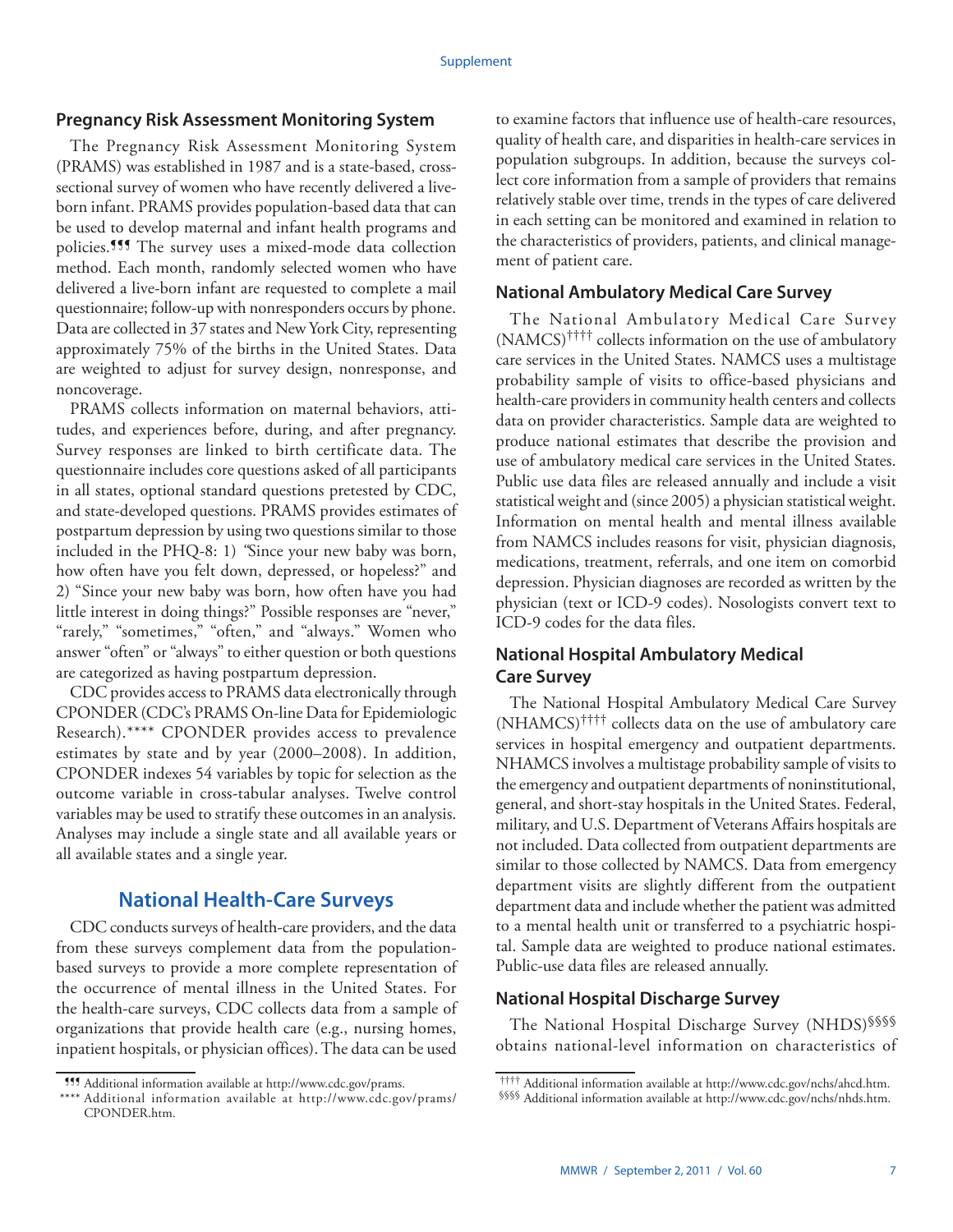<span id="page-9-0"></span>inpatients discharged from nonfederal, short-stay (<30 days) hospitals in the United States. Only hospitals with an average length of stay of <30 days, general hospitals, and children's general hospitals are included in the survey. Psychiatric hospitals with an average length of stay of <30 days are eligible. NHDS does not include federal, military, U.S. Department of Veterans Affairs hospitals, prison hospitals, or hospitals with fewer than six beds. Hospitals are selected by using a three-stage stratified design. Patient information collected includes demographics, length of stay, diagnoses, and procedures. Hospital characteristics collected include region, ownership, and number of beds. NHDS sample statistical weights account for nonresponse and must be used for all analyses. Methods that incorporate the complex sample design and weights, such as Taylor series linearization, must be used to calculate appropriate standard errors.

#### **National Nursing Home Survey**

The National Nursing Home Survey (NNHS)<sup>9999</sup> is a continuous series of national sample surveys of nursing homes and their residents and staff members. NNHS provides information on nursing homes from the perspectives of the provider and recipient of services. Data on facilities include characteristics such as number of beds, ownership, affiliation, Medicare and Medicaid certification, specialty units, services offered, number and characteristics of staff, expenses, and charges. Data on current residents include demographic characteristics, health status, up to 16 current diagnoses, level of assistance needed with activities of daily living, vision and hearing impairment, continence, services received, and sources of payment. The survey uses a stratified two-stage probability design. The first stage is the selection of facilities, and the second stage is selection of residents.

## **Findings from CDC Surveillance Systems and Surveys**

Through the surveys and surveillance systems described in this report, CDC provides prevalence estimates on current depression, postpartum depression, psychological distress, number of mentally unhealthy days, and lifetime diagnosis of depression, anxiety, bipolar disorder, and schizophrenia in the U.S. adult population. CDC health-care surveys provide health services information about physician, hospital outpatient, and emergency department visits related to mental illness. All of these CDC systems can provide data for national-level (or nationwide) estimates by sex, age, race, and ethnicity. BRFSS and PRAMS data also can be used for state-level estimates.

## **Population Surveys**

## **Current Depression**

Two CDC surveillance systems provide estimates for current depression: NHANES (national estimates) and BRFSS (state estimates). These systems use the PHQ-9 (NHANES) or PHQ-8 (BRFSS) to estimate the occurrence of depression in the last 2 weeks. For example, using continuously collected data from 2005–2008 (the most recent data available), results from NHANES indicate that 6.8% of U.S. adults had depression (measured by the PHQ-9) during the 2 weeks before the survey (Table 2).

Results from BRFSS for current depression (measured by the PHQ-8) vary according to the year conducted because in different years, a varying number of states might have administered the optional modules containing the mental illness–related questions. Results from 2006 (in 38 states, the District of Columbia, Puerto Rico, and the U.S. Virgin Islands) using the PHQ-8 indicate that approximately 8.7% of respondents had current depression. Results from 2008 in 16 states using the optional BRFSS anxiety and depression module indicate that 8.2% had current depression. Prevalence estimates were higher among women and non-Hispanic blacks compared with other groups (Table 3).

Using the PHQ-8 algorithm for major depressive disorder (*36*), the 2006 BRFSS prevalence estimate of major depression during the previous 2 weeks was 3.5% (95% confidence interval [CI]: 3.3–3.7) and in 2008 was 3.0% (95% CI: 2.8–3.3). BRFSS state-specific prevalence estimates for depression in 2006 and 2008 show marked variations from state to state, with prevalences ranging from 4.3% in North Dakota to 13.7% in Mississippi and West Virginia (Table 4). The prevalence of depression was generally highest in the southeastern states (Figure 1).

## **Postpartum Depression**

During 2004–2008, a total of 14.5% of PRAMS respondents reported symptoms of postpartum depression (i.e., answered "often" or "always" to either or both of the following questions): 1) *"*Since your new baby was born, how often have you felt down, depressed, or hopeless?" and 2) "Since your new baby was born, how often have you had little interest in doing things?") (Table 5). The prevalence of postpartum depression varied by age, ranging from 10.3% among women aged 30–39 years to 23.3% among women aged ≤19 years. Prevalence also varied by race/ethnicity: 16.8% among Hispanic women, 11.9% among non-Hispanic white women, and 21.5% among non-Hispanic black women. Among 22 states, the prevalence of postpartum depression ranged from 9.8% in Minnesota to

<sup>&</sup>lt;sup>1911</sup> Additional information available at <http://www.cdc.gov/nchs/nnhs.htm>.  $21.3\%$  in Tennessee (Table 6).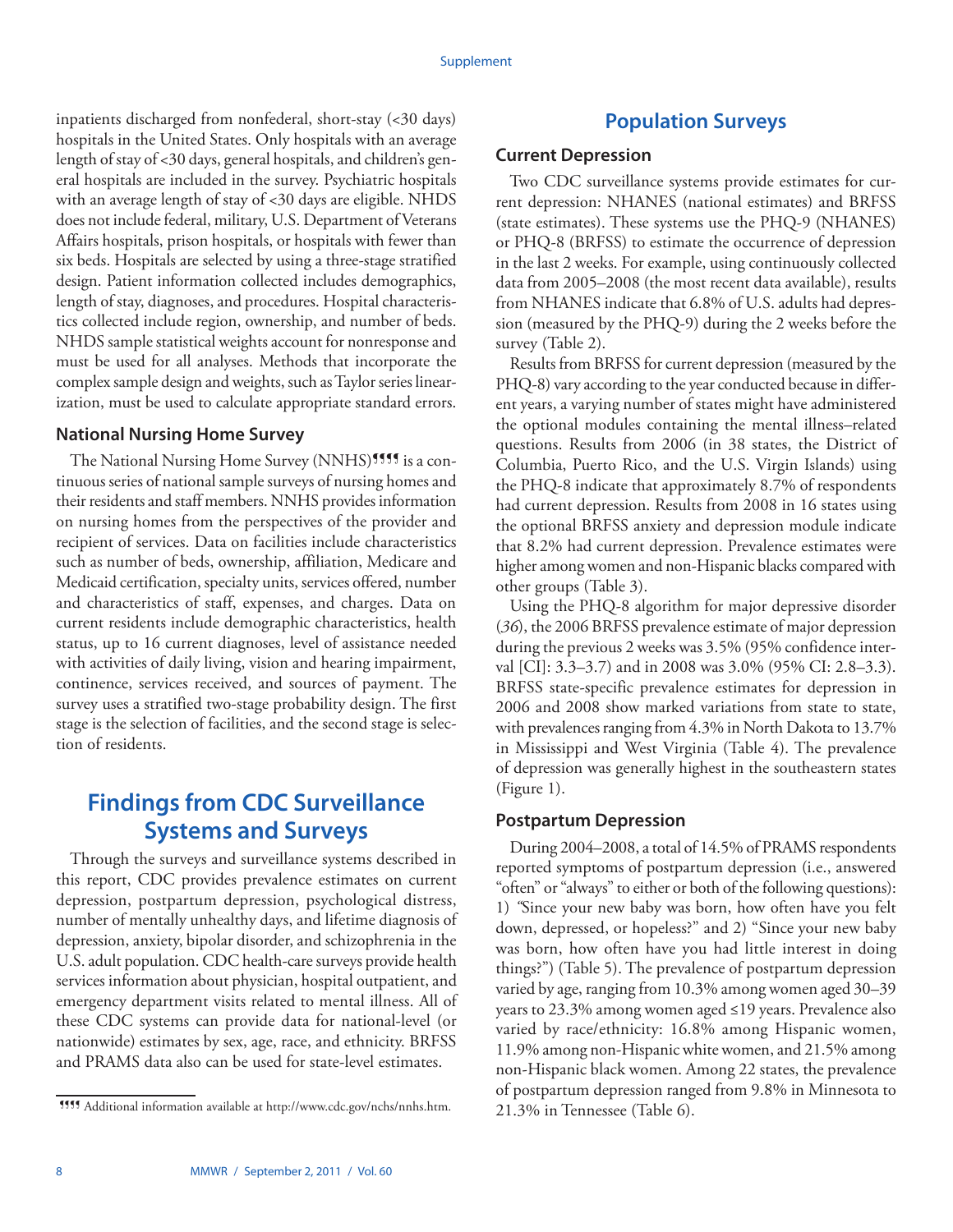### <span id="page-10-0"></span>**Psychological Distress**

Both NHIS and optional modules of BRFSS use the Kessler-6 scale to identify persons who experienced psychological distress during the 30 days before the survey. NHIS data indicate that in 2009, 3.2% of respondents experienced serious psychological distress (Table 7). BRFSS included the Kessler-6 in the optional mental illness and stigma module during 2007 (administered in 35 states, the District of Columbia, and Puerto Rico) and 2009 (16 states). Among participating states, prevalence estimates were similar in 2007 (4.0%) and 2009 (3.9%) (Table 8). These BRFSS estimates are higher than NHIS estimates, which might be a result of the limited geographical coverage of BRFSS, differences in survey design and methods, question placement, and context. As in NHIS, women were more likely to have serious psychological distress than men, and rates were highest among adults aged 45–54 years and non-Hispanic blacks. BRFSS data for state-specific prevalences of serious psychological distress during 2007 and 2009 indicate that, like depression, prevalence varied among states, ranging from 1.9% in Utah to 9.4% in Tennessee (Table 9). The prevalence of serious psychological distress was generally highest in the southeastern states (Figure 2).

### **Mentally Unhealthy Days**

The question on number of mentally unhealthy days is included in the BRFSS core questionnaire; therefore, data are available for every year for all states and territories. Nationwide, for 2009, adults aged ≥18 years reported an average of 3.5 mentally unhealthy days during the past 30 days (Table 10). Among states, in 2009, the median number of mentally unhealthy days was 3.4, and the 25th and 75th quartiles were 3.1 and 3.7 days, respectively (Table 11). The mean number of mentally unhealthy days was highest in the southeastern states (Figure 3).

### **Lifetime Diagnosis of Mental Illness**

The BRFSS optional anxiety and depression module includes questions on whether respondents have received a diagnosis of depression or anxiety disorder in their lifetime. Although the number of participating states varied between the 2 years in which the module was administered, rates of reported lifetime diagnosis of depression were similar in 2006 (15.7%) and 2008 (16.1%) (Tables 12 and 13). The prevalence of lifetime diagnosis of anxiety disorders was slightly lower, with 11.3% in 2006 and 12.3% in 2008 (Tables 14 and 15). In 2007, NHIS included a question for all respondents on lifetime diagnosis of bipolar disorder and schizophrenia; 1.7% of participants had received a diagnosis of bipolar disorder, and 0.6% had received a diagnosis of schizophrenia (Table 16).

## **National Health-Care Surveys**

## **NAMCS and NHAMCS**

During 2007–2008, an estimated 47.8 million ambulatory care visits were made by patients with primary mental health diagnoses, which constituted approximately 5% of all ambulatory care visits made in the United States during those 2 years (Tables 17 and 18). Women made 29.4 million of the visits, compared with 18.5 million for men. Of all mental illness–related visits, the greatest proportion of visits (31%) were made by patients with any depressive disorder, followed by 23% of visits among those with schizophrenia and other psychotic disorders. The proportion of visits related to alcohol and drug use that occurred in emergency and outpatient departments was higher than the proportion of visits for other mental illness diagnoses.

#### **NHDS**

Among patients discharged from nonfederal, short-stay hospitals, mental illness was a primary diagnosis for 97.9 discharged patients per 10,000 population among persons aged 18–64 years. The occurence decreased with age to 64.4 among those aged ≥65 years (Table 19). Mood disorders were the most common primary mental illness discharge diagnosis, and the occurence decreased with age, with a range of 46.0 per 10,000 population among patients aged 18–44 years to 19.2 per 10,000 population among those aged ≥65 years. Alcohol and drug use disorders were the second most common diagnoses and also decreased with age. In contrast to rates for primary diagnoses, discharges rates among patients with mental illness listed as any of the diagnoses increased with age, ranging from 231.4 discharged patients per 10,000 population among those aged 18–44 years to 650.8 per 10,000 population among those aged  $\geq$  65 years (Table 20). As with primary diagnoses of mental illness, mood disorders were the most common diagnosis, followed by alcohol and drug use disorders.

### **NNHS**

The prevalence of nursing home residents with a primary diagnosis of mental illness in 2004 increased with age, ranging from 18.7% among those aged 65–74 years to 23.5% among those aged ≥85 years (Table 21). Dementia and Alzheimer disease were the most common primary diagnoses among nursing home residents with a primary diagnosis of mental illness, and the prevalence of each increased with age. Among nursing home residents with any diagnosis of mental illness (among any of 16 current diagnoses), mood disorders and dementia were the most common diagnoses among residents aged 65–74 years and 75–84 years (Table 22). Among residents aged ≥85 years, dementia (41.0%) was the most common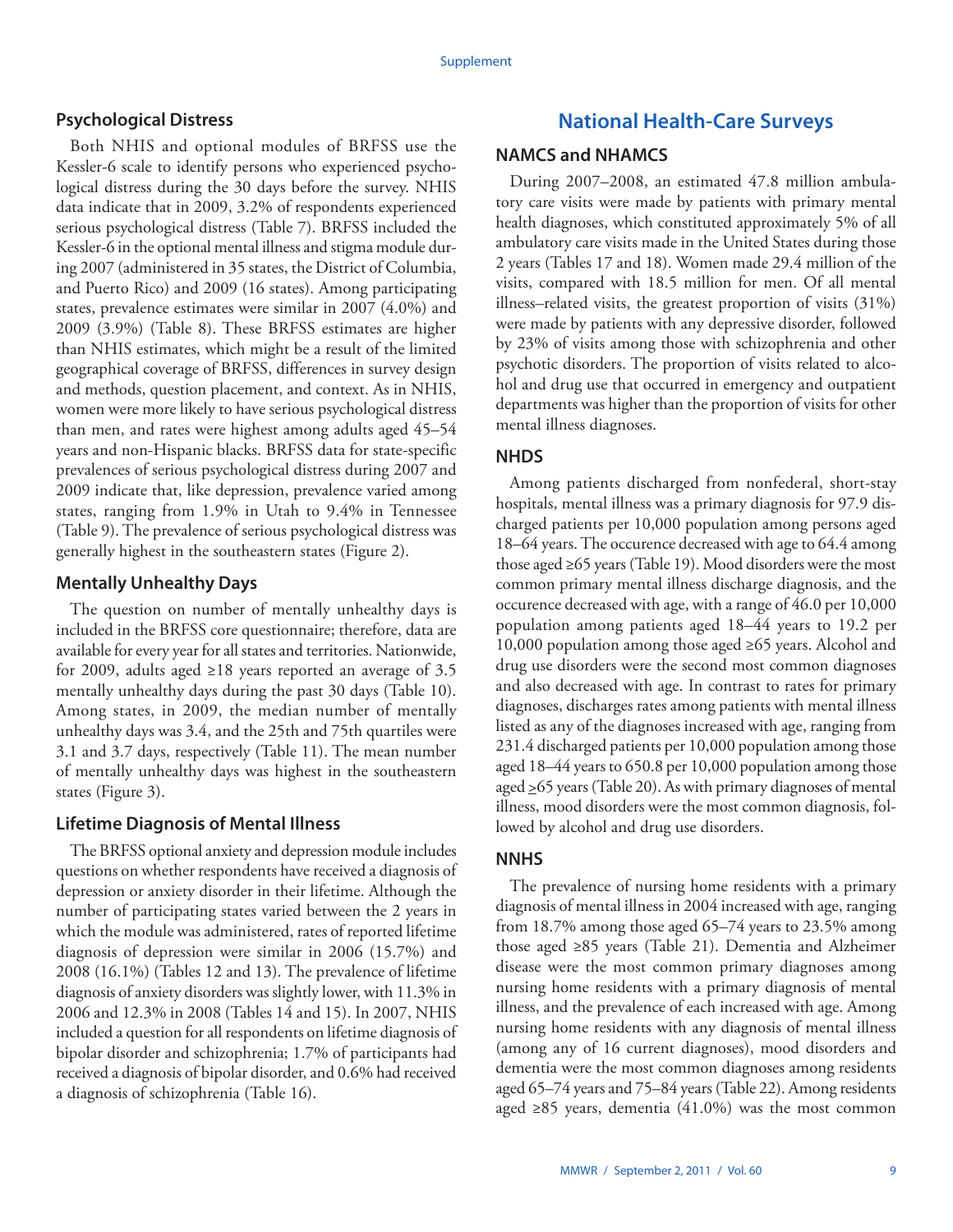<span id="page-11-0"></span>mental illness, followed by mood disorders (35.3%). In 2004, approximately two thirds of nursing home residents had a diagnosis of a mental illness, and approximately one third of these had a mood disorder.

## **Discussion**

CDC national surveillance surveys such as NHANES and NHIS are important for developing national policies and tracking progress toward national health goals such as those described in *Healthy People 2010* and *Healthy People 2020.* Data from these surveys are useful for national planning and research.

Two state-based CDC surveys, BRFSS and PRAMS, can provide data at the state or substate levels that can be used for both national and state-level planning. For example, variations in BRFSS estimates for certain mental illnesses might help determine the focus of certain mental health services.

The prevalence of current depression varies substantially by state (from 4.3% in North Dakota to 13.7% in Mississippi and West Virginia), as does the prevalence of serious psychological distress (from 1.9% in Utah to 9.4% in Tennessee). These variations might reflect regional differences, including demographic characteristics, socioeconomic conditions, availability of and access to health-care services, and patterns of reimbursement for mental health services, that would be useful in planning (*52,53*). Southeastern states generally have the highest prevalence of depression, serious psychological distress, and mean number of mentally unhealthy days. This finding likely reflects, in part, sociodemographics, access to and use of health care, and the association between mental illness and certain chronic diseases such as obesity, diabetes, and cardiovascular disease (*13,14*). For some states, BRFSS, PRAMS, and other state-based surveys have provided mental illness data that state and local authorities have used to identify the need for services at the local or regional level.

CDC surveys focus on depression, and they lack sufficient data on anxiety disorders. Anxiety disorders are as common in the population as depression and, like depression and severe psychological distress, can result in high levels of impairment. Moreover, the pathophysiologic characteristics of anxiety disorders are similar to those of depression and often are associated with the same chronic medical conditions (*54–56*). The National Epidemiologic Survey on Alcohol and Related Conditions (NESARC), conducted by the National Institute on Alcohol Abuse and Alcoholism, estimated that during 2001–2002, 14% of U.S. adults had an anxiety disorder (7%, specific phobia; 3%, social phobia; 2%, generalized anxiety disorder; and 1%, panic disorder) (*23*). Estimates from the 2003National Comorbidity Survey Replication (NCS-R) were similar, indicating that 18% of adults had an anxiety disorder (9%, specific phobia; 7%, social phobia; 4%, posttraumatic stress disorder; and 3%, panic disorder); 56% of the disorders identified were categorized as serious or moderate (*5*). Several standardized and validated scales can be used in telephone and in-person interviews to identify and classify anxiety disorders (*57,58*). Better documentation of the impact of anxiety disorders might help guide national public health policy. At the state and local levels, documenting the prevalence and impact of anxiety disorders might help ascertain the need for additional public health services for these disorders.

Although CDC surveys and information systems have provided important information on the prevalence of mental illness, none of them was designed solely to monitor mental illness. They are general surveillance tools that have added components on mental illness gradually over time as recognition of the importance of mental illness in public health has increased. For example, NHANES and NHIS are national CDC surveys designed to monitor the entire range of public health diseases and conditions and can include only a limited number of questions concerning mental illness. Likewise, the state-based CDC BRFSS is designed to provide state and local estimates on a wide range of health behaviors. BRFSS mental illness questions are primarily contained in two small mental illness modules that are optional for states and are not included on the core BRFSS questionnaire administered by all states. States may choose to administer the optional modules, but not all states do so because of financial constraints, competing state surveillance priorities, and limitations in the length of time respondents are willing to spend completing a telephone survey. The willingness of the states to administer optional modules is affected by the rapid rise in the proportion of households that no longer contain a landline telephone (*59*). Survey calls to cell phone numbers are limited to BRFSS core questions and do not include the optional survey modules, partly because cell phone respondents are not willing to spend as much time completing BRFSS questions as respondents using landline telephones. Recognizing that the number of households with landline telephones will continue to decrease, CDC is exploring additional methods to obtain a valid sample for mental illness questions in BRFSS.

Increasingly, physicians and others who treat mental illness, as well as public health experts, are recognizing the substantial overlap between mental illness and diseases traditionally considered to be matters of public health concern. The ability of certain mental illnesses to exacerbate morbidity from several chronic diseases is well-established. Recent studies have explored the causal pathways from mental illness to certain chronic diseases (*60,61*), highlighting the need for more accurate and timely information on the epidemiology of mental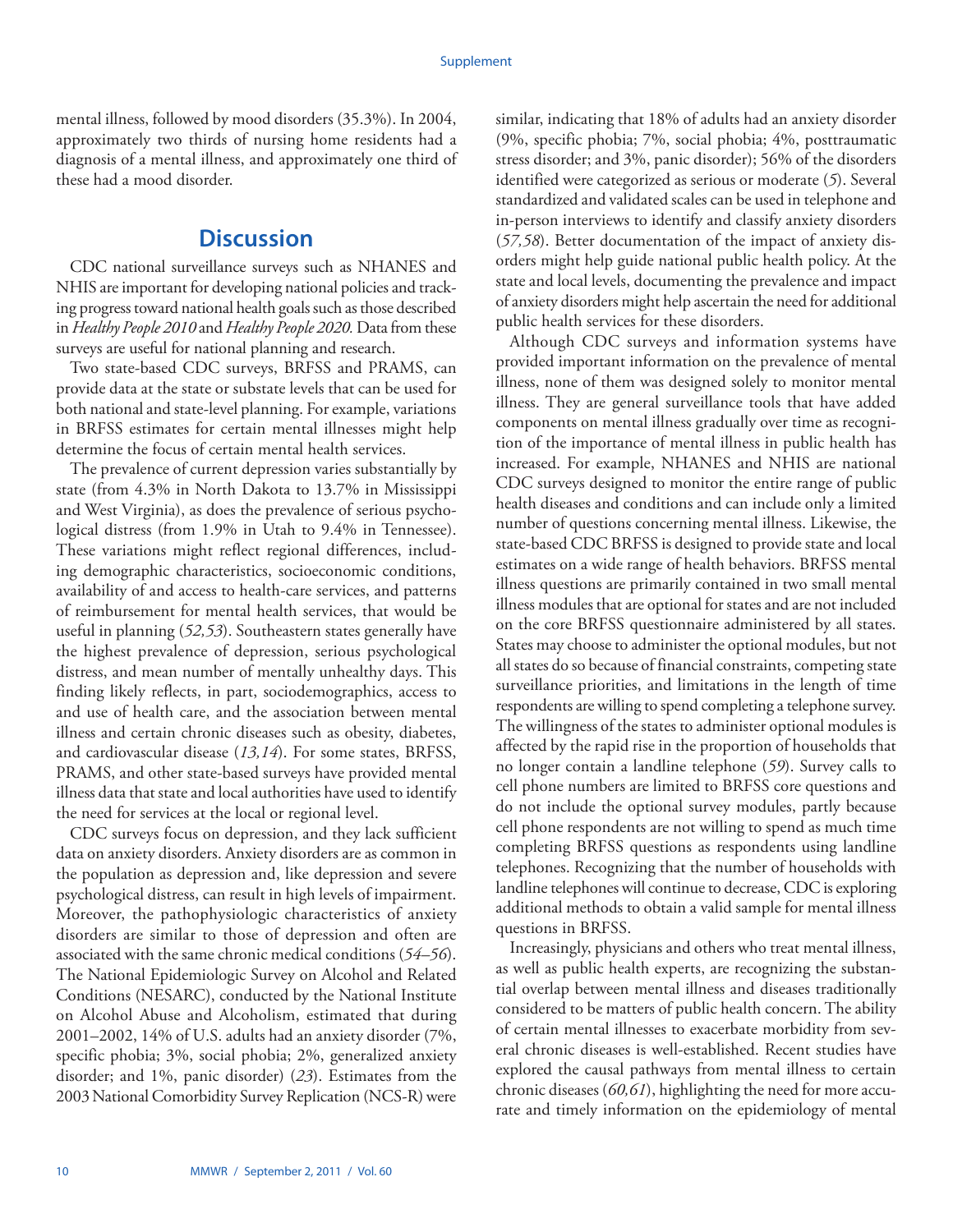<span id="page-12-0"></span>illness in the United States. Future mental illness surveillance surveys should measure both depression and anxiety disorders and include more detailed questions concerning their impact on quality of life, associated chronic medical conditions, and issues such as family violence, alcohol and substance abuse, and access to and use of health care. For example, CDC is collaborating with SAMHSA and the Gulf Coast states to conduct surveillance of mental illness in coastal regions affected by the 2010 Deepwater Horizon oil spill. This targeted surveillance effort uses standardized questionnaires to identify the occurrence of anxiety disorders, depression, and psychological distress, as well as the effects of mental illness on and use of mental illness services by the Gulf Coast population.

Increased awareness of the value of mental illness surveillance is important, as is identification of gaps in the available CDC data and data from other sources. The impact of psychological distress and depression is well-documented, and the risk factors and associated issues such as access to and use of health services have been identified. Therefore, increased emphasis should be placed on using this information to initiate public health action and on using surveillance to measure outcomes.

#### **Acknowledgments**

This report is based, in part, on contributions by Shilpa Bengeri, Nova Research Company, Hyattsville, Maryland; Janet R. Cummings, PhD, Emory University Rollins School of Public Health, Atlanta, Georgia; Joseph Gfroerer, Center for Behavioral Health Statistics and Quality, Substance Abuse and Mental Health Services Administration, Rockville, Maryland; Elsie Freeman, MD, Maine Department of Health and Human Services, Augusta, Maine; Catherine Simile, PhD, Patricia Barnes, MA, Vladislav Beresovsky, PhD, Yelena Gorina, MPH, MS, Xiang Liu, MS, Susan M. Schappert, MA, Betzaida Tejada-Vera, Anita Bercovitz, PhD, and Jennifer H. Madans, PhD, National Center for Health Statistics, Rosemarie Kobau, MPH, MAPP, Matthew M. Zack, MD, Sherry Farr, PhD, John P. Barile, and Janet B. Croft, PhD, National Center for Chronic Disease Prevention and Health Promotion, Ruth Perou, PhD, National Center for Birth Defects and Developmental Disabilities, James W. Buehler, MD, and JM (Sally) Lin, PhD, Public Health Surveillance Program Office, Hao Tian, PhD, National Center for Emerging and Zoonotic Infectious Diseases, Ileana Arias, PhD, Office of the Director, and Stephen B. Thacker, MD, Office of Surveillance, Epidemiology, and Laboratory Services, CDC.

#### **References**

1. US Department of Health and Human Services. Mental health: a report of the Surgeon General. Rockville, MD: US Department of Health and Human Services, Substance Abuse and Mental Health Services Administration, Center for Mental Health Services, National Institutes of Health, National Institute of Mental Health; 1999. Available at [http://](http://www.surgeongeneral.gov/library/mentalhealth/home.html) [www.surgeongeneral.gov/library/mentalhealth/home.html.](http://www.surgeongeneral.gov/library/mentalhealth/home.html) Accessed July 1, 2011.

- 2. World Health Organization. Promoting mental health: concepts, emerging evidence, practice (summary report). Geneva, Switzerland: World Health Organization; 2004. Available at [http://www.who.int/mental\\_](http://www.who.int/mental_health/evidence/en/promoting_mhh.pdf) [health/evidence/en/promoting\\_mhh.pdf](http://www.who.int/mental_health/evidence/en/promoting_mhh.pdf). Accessed July 1, 2011.
- 3. Kessler RC, Berglund P, Demler O, Jin R, Merikangas KR, Walters EE. Lifetime prevalence and age-of-onset distributions of DSM-IV disorders in the National Comorbidity Survey Replication. Arch Gen Psych 2005;62:593–602.
- 4. Kessler RC, Chiu WT, Demler O, Walter EE. Prevalence, severity, and comorbidity of 12-month DSM-IV disorders in the National Comorbidity Survey Replication. Arch Gen Psych 2005;62:617–709.
- 5. Kessler RC, Chiu WT, Colpe L, et al. The prevalence and correlates of serious mental illness (SMI) in the National Comorbidity Survey Replication (NCS-R) [Chapter 15]. In Manderscheid RW, Berry JT, eds. Mental health, United States, 2004. Rockville, MD: Substance Abuse and Mental Health Services Administration; 2006. DHHS Pub no. (SMA)-06-4195.
- 6. Colton CW, Manderscheid RW. Congruencies in increased mortality rates, years of potential life lost, and causes of death among public mental health clients in eight states. Prev Chron Dis 2006*;*3:A42.
- 7. Mathers CD, Loncar, D. Projections of global mortality and burden of disease from 2002 to 2030. PLoS Medicine 2006;3:e442.
- 8. Murray CJ, Lopez A D. Global mortality, disability, and the contribution of risk factors: Global Burden of Disease Study. Lancet 1997; 349:1436–42.
- 9. Kessler RC, Berglund PA, Zhao S, et al. The 12-month prevalence and correlates of serious mental illness, In Manderscheid RW, Sonnenschein MA, eds. Mental health, United States, 1996. Washington, DC: US Government Printing Office; 1996. DHHS publication no. (SMA) 96-3098.
- 10. Insel TR. Assessing the economic costs of serious mental illness. Am J Psych 2008;165:663–5.
- 11. Mark TL, Levit KR, Buck JA, Coffey RM, Vandivort-Warren R. Mental health treatment expenditure trends, 1986–2003. Psychiatr Serv 2007;58:1041–8.
- 12. Kessler RC, Heeringa S, Lakoma MD, Petukhova M, Rupp AE, Schoenbaum M. Individual and societal effects of mental disorders on earnings in the United States: results from the National Comorbidity Survey Replication. Am J Psychiatry 2008;165:703–11**.**
- 13. Chapman DP, Perry GS, Strine TW. The vital link between chronic disease and depressive disorders. Prev Chronic Dis 2005;2:A14.
- 14. Evans DL, Charney DS, Lewis L, Golden RN, Gorman JM, Krishnan KR. Mood disorders in the medically ill: scientific review and recommendations. Biol Psychiatry 2005;58:175–89.
- 15. El-Gabalawy R, Katz LY, Sareen J. Comorbidity and associated severity of borderline personality disorder and physical health conditions in a nationally representative sample. Psychosom Med 2010;72:641–7.
- 16. Lichtman JH, Bigger JT, Blumenthal JA, Frasure-Smith N, Kaufmann PG, Lespérance F. Depression and coronary heart disease: recommendations for screening, referral, and treatment: a science advisory from the American Heart Association Prevention Committee of the Council on Cardiovascular Nursing, Council on Clinical Cardiology, Council on Epidemiology and Prevention, and Interdisciplinary Council on Quality of Care and Outcomes Research: endorsed by the American Psychiatric Association. Circulation 2008;118:1768–75.
- 17. Pincus H, Watkins K, Houtsinger J, Keyser D. Applying the Institute of Medicine quality chasm framework to improving health care for mental and substance use conditions. Psychiatr Clin North Am 2008;31:43–56.
- 18. Broadbent E, Kydd R., Sanders D, Vanderpyl J. Unmet needs and treatment seeking in high users of mental health services: role of illness perceptions. Aust N Z J Psychiatry 2008;42:147-53.
- 19. Levinson D, Karger CJ, Haklai Z. Chronic physical conditions and use of health services among persons with mental disorders: results from the Israel National Health Survey. Gen Hosp Psychiatry 2008;30:226–32.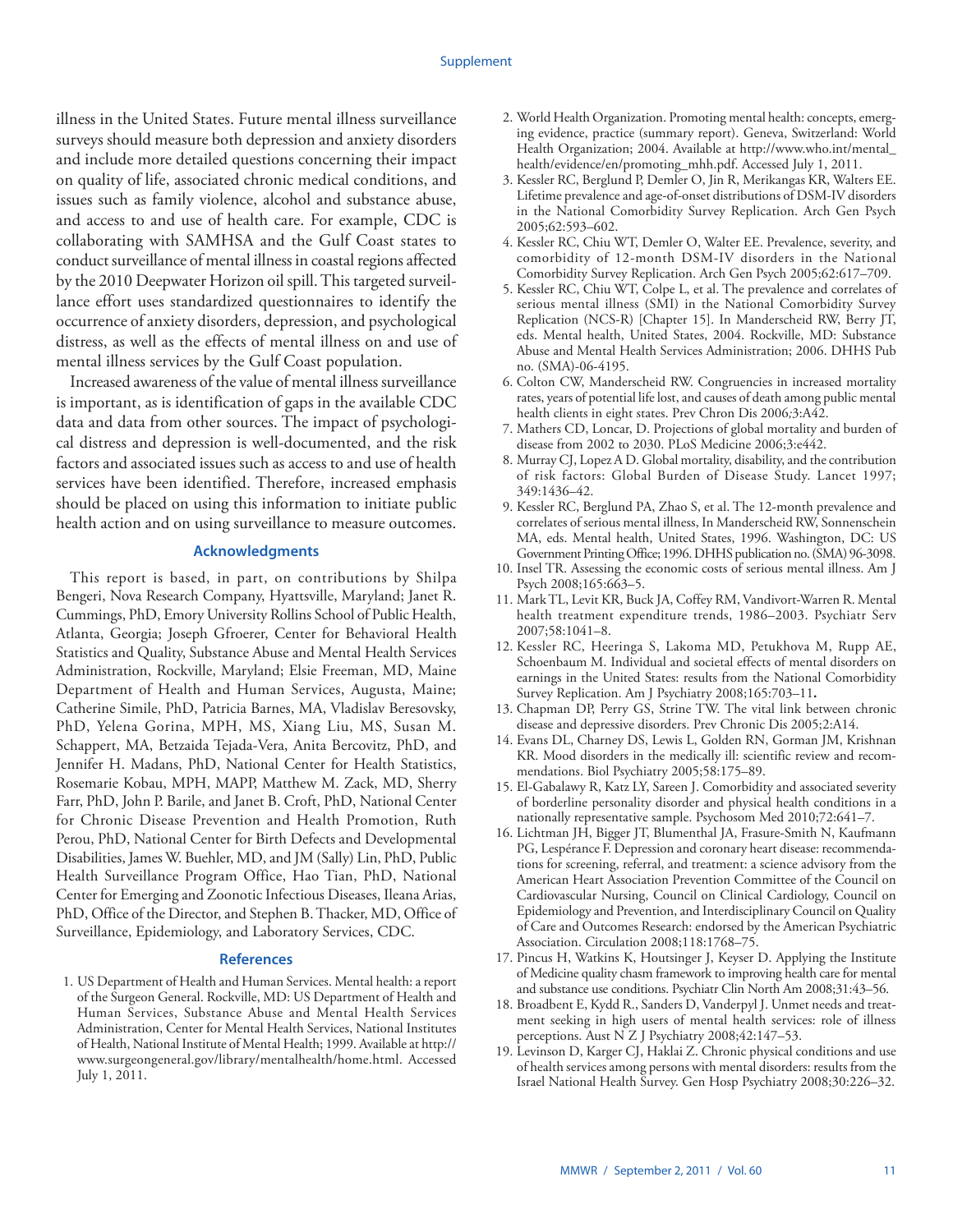- 20. Shen C, Sambamoorthi U, Rust G. Co-occurring mental illness and health care utilization and expenditures in adults with obesity and chronic physical illness. Disease Management 2008;11:153–60.
- 21. Wan JJ, Morabito DJ, Khaw J, Knudson MM, Dicker RA. Mental illness as an independent risk factor for unintentional injury and injury recidivism. J Trauma 2006;61:1299–304.
- 22. Hiroeh U, Appleby L, Mortensen PB, Dunn G. Death by homicide, suicide and other unnatural causes in people with mental illness: a population-based study. Lancet 2001;358:2110–2.
- 23. Lasser K, Boyd JW, Woolhandler S, Himmelstein DU, McCormick D, Dor DH. Smoking and mental illness: a population-based prevalence study. JAMA 2000;284:2606–10.
- 24. CDC. Updated guidelines for evaluating public health surveillance systems: recommendations from the guidelines working group. MMWR 2001;50(No. RR-13).
- 25. Teutsch SM, Churchill RE. Principles and practice of public health surveillance. 2nd ed. New York, NY: Oxford University Press; 2000.
- 26. CDC. Framework for evaluating public health surveillance systems for early detection of outbreaks. Recommendations from the CDC working group. MMWR 2004;53(No. RR-5).
- 27. Norris FH, Galea S, Friedman MJH, Watson PJ, eds. Methods for disaster mental health research. New York, NY: Guilford Press; 2006.
- 28. American Psychiatric Association. Diagnostic and statistical manual for mental disorders. 4th ed. Washington, DC: American Psychiatric Association; 2000.
- 29. World Health Organization. The ICD-10 classification of mental and behavioural disorders. Clinical descriptions and diagnostic guidelines. Geneva, Switzerland: World Health Organization; 1992. Available at [http://www.who.int/substance\\_abuse/terminology/](http://www.who.int/substance_abuse/terminology/ICD10ClinicalDiagnosis.pdf) [ICD10ClinicalDiagnosis.pdf](http://www.who.int/substance_abuse/terminology/ICD10ClinicalDiagnosis.pdf). Accessed June 4, 2011.
- 30. Miller G, Holden C. Proposed revisions to psychiatry's canon unveiled. Science 2010;327:770–1.
- 31. First MB, Spitzer RL, Gibbon M, Williams JBW. Structured Clinical Interview for DSM-IV-TR axis I disorders, Research version. New York, NY: Biometrics Research, New York State Psychiatric Institute; 2002.
- 32. Kessler RC, Ustun TB. The World Mental Health (WMH) Survey Initiative Version of the World Health Organization (WHO) Composite International Diagnostic Interview (CIDI). Int J Methods Psychiatr Res 2004;13:93–121.
- 33. Lowe B, Spitzer RL, Grafe K, et al. Comparative validity of three screening questionnaires for DSM-IV depressive disorders and physicians' diagnoses. J Affect Disord 2004;78:131–40.
- 34. Patel V, Araya R, Chowdhary N, et al. Detecting common mental disorders in primary care in India: a comparison of five screening questionnaires. Psychol Med 2008;38:221–8.
- 35. O'Connor WD, Parslow RA. Mental health scales and psychiatric diagnoses: Responses to GHQ-12, K-10 and CIDI across the lifespan. J Affect Disord 2010;121:263–7.
- 36. Kroenke K, Strine TW, Spitzer RL, Williams JB, Berry JT, Mokdad AH. The PHQ-8 as a measure of current depression in the general population. J Affect Disord 2009;114:163–73.
- 37. Kroenke K, Spitzer RL, Williams JB. The PHQ-9: validity of a brief depression severity measure. J Gen Intern Med 2001;16:606–13.
- 38. Diez-Quevedo C, Rangil T, Sanchez-Planell L, Kroenke K, Spitzer RL. Validation and utility of the Patient Health Questionnaire in diagnosing mental disorders in 1003 general hospital Spanish inpatients. Psychosom Med 2001;63:679–86.
- 39. Huang FY, Chung H, Kroenke K, Delucchi KL, Spitzer RL. Using the Patient Health Questionnaire-9 to measure depression among racially and ethnically diverse primary care patients. J Gen Intern Med 2001;16:606–13.
- 40. Spitzer RL, Kroenke K, Williams JB. Validation and utility of a self-report version of PRIME-MD: the PHQ primary care study. Primary care evaluation of mental disorders. Patient Health Questionnaire. JAMA 1992;282:1737–44.
- 41. Spitzer RL, Williams JB, Kroenke K, Hornyak R, McMurray J. Validity and utility of the PRIME-MD patient health questionnaire in assessment of 3000 obstetric-gynecologic patients: the PRIME-MD Patient Health Questionnaire Obstetrics–Gynecology Study. Am J Obstet Gynecol 2000;183:759–69.
- 42. Martin A, Rief W, Klaiberg A, Braehler E. Validity of the brief patient health questionnaire mood scale (PHQ-9) in the general population. Gen Hosp Psychiatry 2006;28:71–7.
- 43. Pinto-Meza A, Serrano-Blanco A, Penarrubia MT, Blanco E, Haro JM. Assessing depression in primary care with the PHQ-9: can it be carried out over the telephone? J Gen Intern Med 2005;20:738–42.
- 44. Andrews G, Slade T. Interpreting scores on the Kessler psychological distress scale (K10). Aust N Z J Public Health 2001;25:494–7.
- 45. Aldworth J, Chromy JR, Foster M, Heller D, Novak S; RTI International. National Survey on Drug Use and Health: serious psychological distress report. Rockville, MD: Substance Abuse and Mental Health Services Administration; 2004 Available at [http://www.oas.samhsa.gov/](http://www.oas.samhsa.gov/nsduh/2k4MRB/2k4spd.pdf) [nsduh/2k4MRB/2k4spd.pdf](http://www.oas.samhsa.gov/nsduh/2k4MRB/2k4spd.pdf). Accessed July 1, 2011.
- 46. CDC. Health-related quality of life and activity limitations—eight states, 1995. MMWR 1998;47:134–40.
- 47. Kindig DA, Asada Y, Booske B. A population health framework for setting national and state health goals. JAMA 2008;299:2081–3.
- 48. Moriarty DG, Zack MM, Kobau R. The Centers for Disease Control and Prevention's healthy days measures—population tracking of perceived physical and mental health over time. Health Qual Life Outcomes 2003;2:1:37.
- 49. Andresen EM, Catlin TK, Wyrwich KW, Jackson-Thompson J. Retest reliability of surveillance questions on health-related quality of life. J Epidemiol Community Health 2003;57:339–43.
- 50. Kapp JM, Jackson-Thompson J, Petroski GF, Schootman M. Reliability of health-related quality-of-life indicators in cancer survivors from a population-based sample, 2005, BRFSS. Public Health 2009; 123:321–5.
- 51. Dominick KL, Ahern FM, Gold CH, Heller DA. Relationship of healthrelated quality of life to health care utilization and mortality among older adults. Aging Clin Exp Res 2002;14:499–508.
- 52. Lewis G, Booth M, Regional differences in mental health in Great Britain. J Epidemiol Community Health 1992;46:608–11.
- 53. Strine TW, Dhingra SS, Kroenke K, Qayad M, Ribble JL, Okoro CA. Metropolitan and micropolitan statistical area estimates of depression and anxiety using the Patient Health Questionnaire-8 in the 2006 Behavioral Risk Factor Surveillance System. Int J Public Health 2009; 54:117–24.
- 54. Wardenaar KJ, Vreeburg SA, Veen TV, et al. Dimensions of depression and anxiety and the hypothalamo-pituitary-adrenal axis. Biol Psychiatry 2010;15:366–73.
- 55. Albert CM, Chae CU, Rexrode KM, Manson JE, Kawachi I. Phobic anxiety and risk of coronary heart disease and sudden cardiac death among women. Circulation 2005;111:480–7.
- 56. Kawachi I, Colditz GA, Ascherio A, et al. Prospective study of phobic anxiety and risk of coronary heart disease in men. Circulation 1994;89: 1992–7.
- 57. Kroenke K, Spitzer RL, Williams JBW, Monahan PO, Lo B. Anxiety disorders in primary care: prevalence, impairment, comorbidity, and detection. Ann Intern Med 2007;146:317–25.
- 58. Spitzer RL, Kroenke K, Williams JB, et al. A brief measure for assessing generalized anxiety disorder: the GAD-7. Arch Intern Med 2006; 166:1092–7.
- 59. Hu SS, Balluz L, Battaglia MP, Frankel MR. The impact of cell phones on public health surveillance. Bull World Health Organ 2010;77:799.
- 60. Kubzansky LD, Koenen KC. A prospective study of posttraumatic stress disorder symptoms and coronary heart disease in women. Health Psychol 2009;28:125–30.
- 61. Aiello AE, Simanek AM, Galea S. Population levels of psychological stress, herpesvirus reactivation and HIV. AIDS Behav 2010;14:308–17.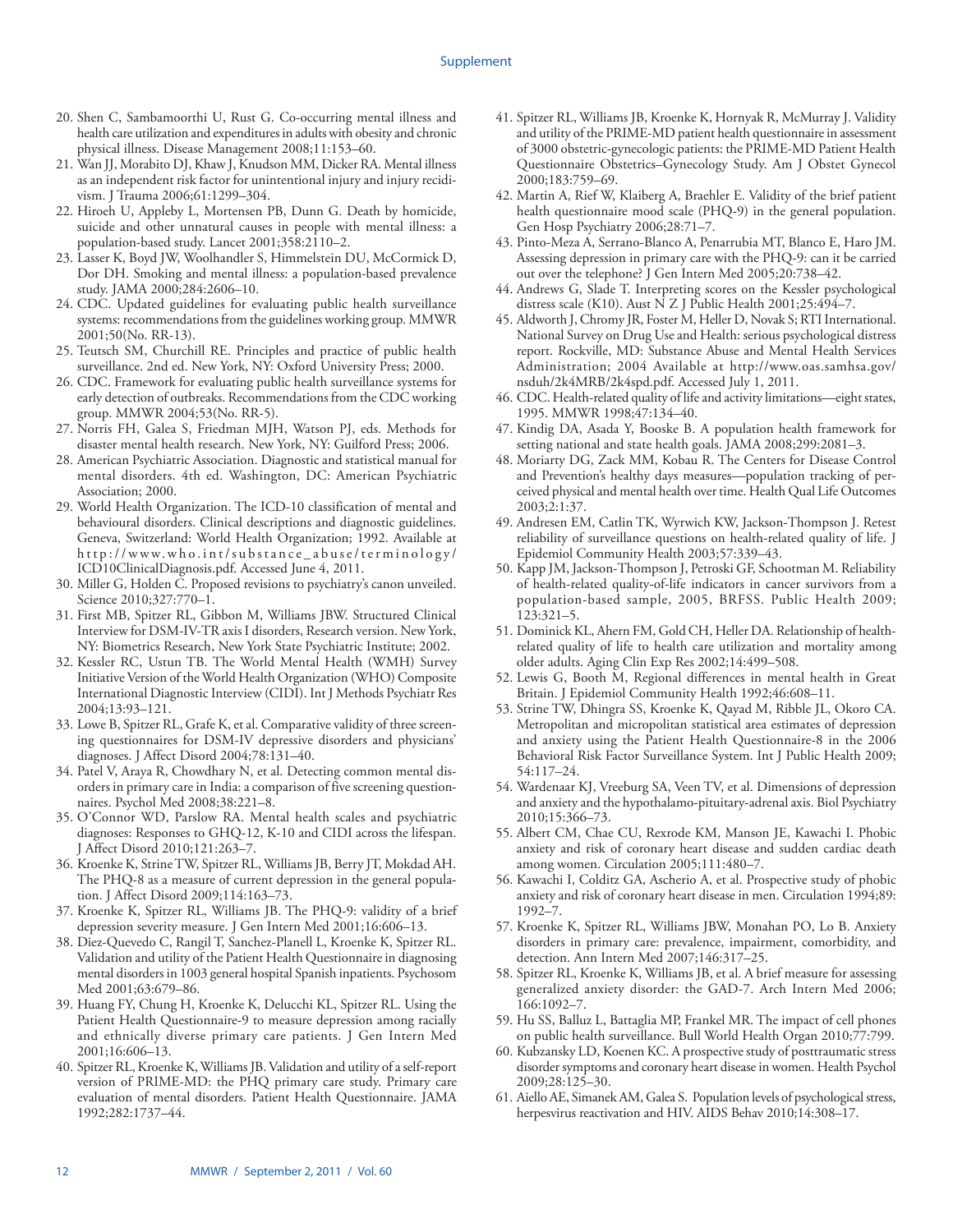**FIGURE 1. Prevalence of current depression\* among adults aged ≥18 years, by state quartile† — Behavioral Risk Factor Surveillance System, United States, 2006§**



\* Patient Health Questionnaire-8 severity score of ≥10.

†Quartiles based on point estimates (see Table 4).

§ For Arizona, Colorado, Idaho, Illinois, Massachusetts, New York, and Ohio, data are from 2008.

**FIGURE 2. Prevalence of serious psychological distress\* among adults aged ≥18 years, by state quartile† — Behavioral Risk Factor Surveillance System, United States, 2007§**



\* Kessler-6 score of ≥13.

† For Tennessee and Utah, data are from 2009.

§Quartiles based on point estimates (see Table 9).

**FIGURE 3. Mean number of mentally unhealthy days\* during past 30 days among adults aged ≥18 years, by state quartile — Behavioral Risk Factor Surveillance System, United States, 2009**



\* Survey question: "Now thinking about your mental health, which includes stress, depression, and problems with emotions, for how many days during the last 30 days was your mental health not good?"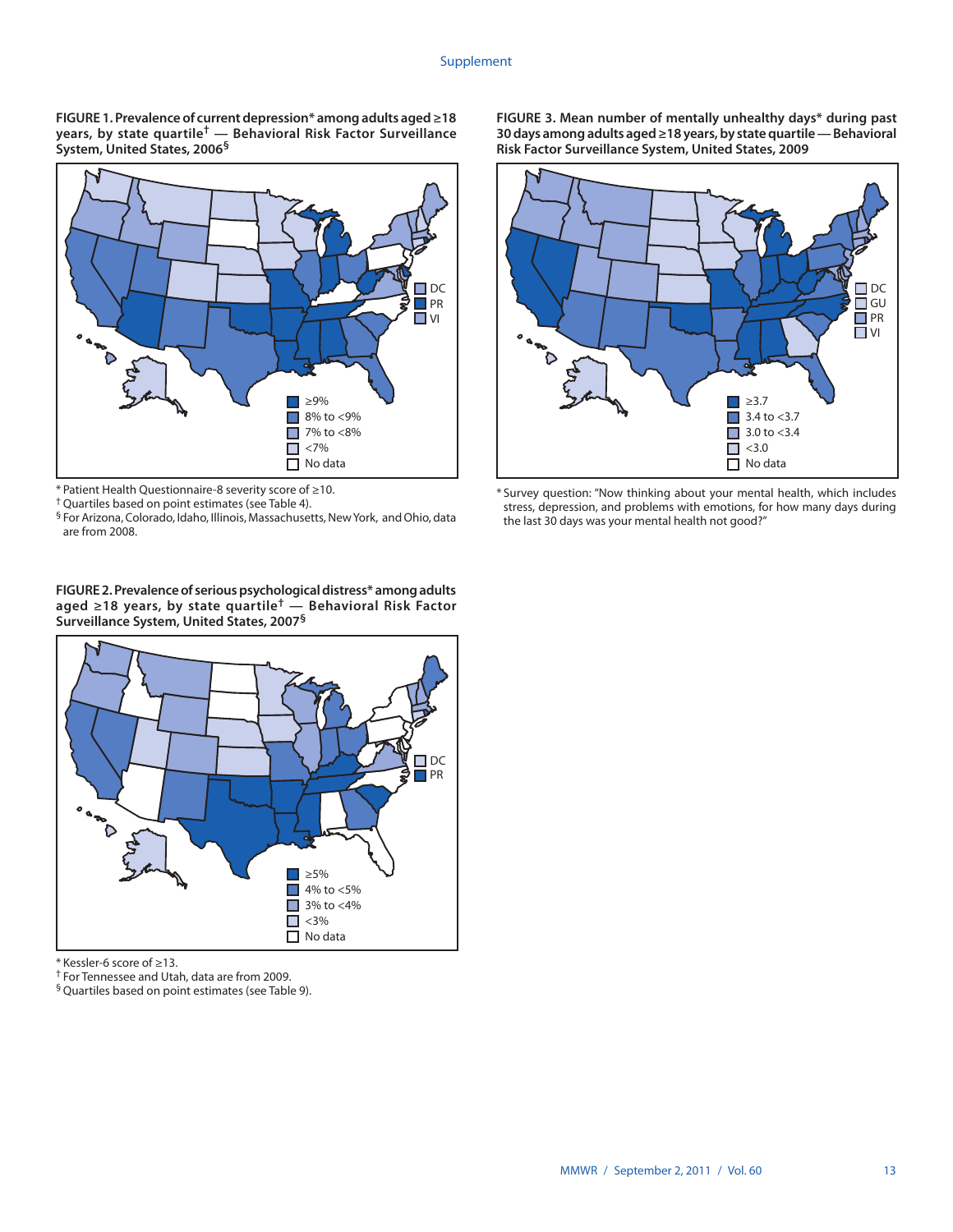## **TABLE 1. CDC surveys and surveillance systems that collect data on mental illness among adults**

| Name, website, and CDC sponsor                                                                                                                     | <b>Description</b>                                                                                                                                                                                                                                                                                                                                  | Method of data<br>collection                                                                                                         | <b>Survey topics</b>                                                                                                                                                                                                                                                                                               | Mental health topics and questions                                                                                                                                                                                                                                                                                                                                                                                                                                                                                                                                                                                     | Population                                                                                                                                               |
|----------------------------------------------------------------------------------------------------------------------------------------------------|-----------------------------------------------------------------------------------------------------------------------------------------------------------------------------------------------------------------------------------------------------------------------------------------------------------------------------------------------------|--------------------------------------------------------------------------------------------------------------------------------------|--------------------------------------------------------------------------------------------------------------------------------------------------------------------------------------------------------------------------------------------------------------------------------------------------------------------|------------------------------------------------------------------------------------------------------------------------------------------------------------------------------------------------------------------------------------------------------------------------------------------------------------------------------------------------------------------------------------------------------------------------------------------------------------------------------------------------------------------------------------------------------------------------------------------------------------------------|----------------------------------------------------------------------------------------------------------------------------------------------------------|
| Behavioral Risk Factor Surveillance<br>System (BRFSS)<br>http://www.cdc.gov/brfss<br>Public Health Surveillance Program<br>Office                  | BRFSS is a state-based<br>system of health surveys<br>that collects information<br>on health-risk behaviors,<br>preventive health<br>practices, and health-care<br>access primarily related to<br>chronic disease and injury.<br>For many states, BRFSS is<br>the only available source of<br>timely, accurate data on<br>health-related behaviors. | Telephone<br>interviews                                                                                                              | Heath-risk<br>behaviors<br>Preventive health<br>practices<br>Health-care access<br>Health-related<br>quality of life<br>Mental illness<br>screening<br><b>Disability</b><br>Violence                                                                                                                               | Anxiety and depression module (PHQ-8,<br>lifetime diagnosis of anxiety and<br>depression)<br>Mental illness and stigma module (K-6,<br>stigma, mental health treatment, and<br>mental illness-related disability)<br>Health-related quality of life (number of<br>days in past 30 days respondent felt that<br>mental health was not good, felt<br>depressed, felt anxious, felt not getting<br>enough sleep, and felt full of energy)<br>Life satisfaction<br>Social support<br>Smoking, alcohol use, physical activity,<br>and body mass index<br>Health-care use and access<br>Sexual and intimate partner violence | National sample of one<br>person (aged ≥18 years)<br>from each household<br>Approximately 450,000<br>completed interviews,<br>as of 2010                 |
| National Health Interview Survey<br>(NHIS)<br>http://www.cdc.gov/nchs/nhis.htm<br>National Center for Health Statistics                            | NHIS is a national survey on<br>the health of the civilian<br>noninstitutionalized U.S.<br>population. The main<br>objective of NHIS is to<br>monitor the health of the<br>U.S. population through<br>the collection and analysis<br>of data on a broad range of<br>health topics.                                                                  | In-person<br>household<br>interviews                                                                                                 | Health status and<br>limitations<br>Health-care use<br>Family resources<br>Health insurance<br>Health-care access<br>Vaccination<br>Injury<br><b>Health behaviors</b><br>Functioning<br>Disability                                                                                                                 | Activity limitations from physical,<br>mental, or emotional problems<br>External causes and circumstances of<br>injury<br>Mental health-care use<br>Mental health conditions and symptoms<br>(in 2007 survey), including ADHD;<br>schizophrenia; bipolar disorder;<br>depression, anxiety, and emotional<br>problems; dementia and senility; mental<br>retardation; learning disabilities; and<br>general distress symptoms<br>Health-risk behaviors (including tobacco<br>use and alcohol use)<br>K-6 measure of serious psychological<br>distress                                                                    | Approximately 40,000<br>households per year,<br>as of 2010<br>Oversample of blacks,<br>Hispanics, Asians, and<br>adults aged ≥65 years                   |
| National Health and Nutrition<br><b>Examination Survey (NHANES)</b><br>http://www.cdc.gov/nchs/nhanes.htm<br>National Center for Health Statistics | NHANES is designed to<br>assess the health and<br>nutritional status of adults<br>and children in the United<br>States. The survey<br>combines interviews and<br>physical examinations.                                                                                                                                                             | In-person<br>household<br>interviews<br>Physical<br>examinations<br>Laboratory tests<br>Nutritional<br>assessments<br>DNA repository | Numerous diseases, Sleep disorders<br>medical<br>conditions, and<br>health indicators<br>Nutrition and<br>nutritional<br>disorders<br>Environmental risk<br>factors<br>Health-care use<br>Mental, behavioral,<br>and emotional<br>problems of<br>children<br>Weight and physical<br>fitness<br><b>Risk factors</b> | Alcohol and drug use<br>Social and emotional support<br>Use of mental health-care professionals<br>Activity limitations from poor physical or<br>mental health<br>PHQ-9 depression screening                                                                                                                                                                                                                                                                                                                                                                                                                           | Approximately 5,000<br>persons per year, as<br>of 2008<br>Oversample of blacks,<br>Mexican-Americans,<br>adolescents, and adults<br>aged $\geq 60$ years |

See table footnotes on page 16.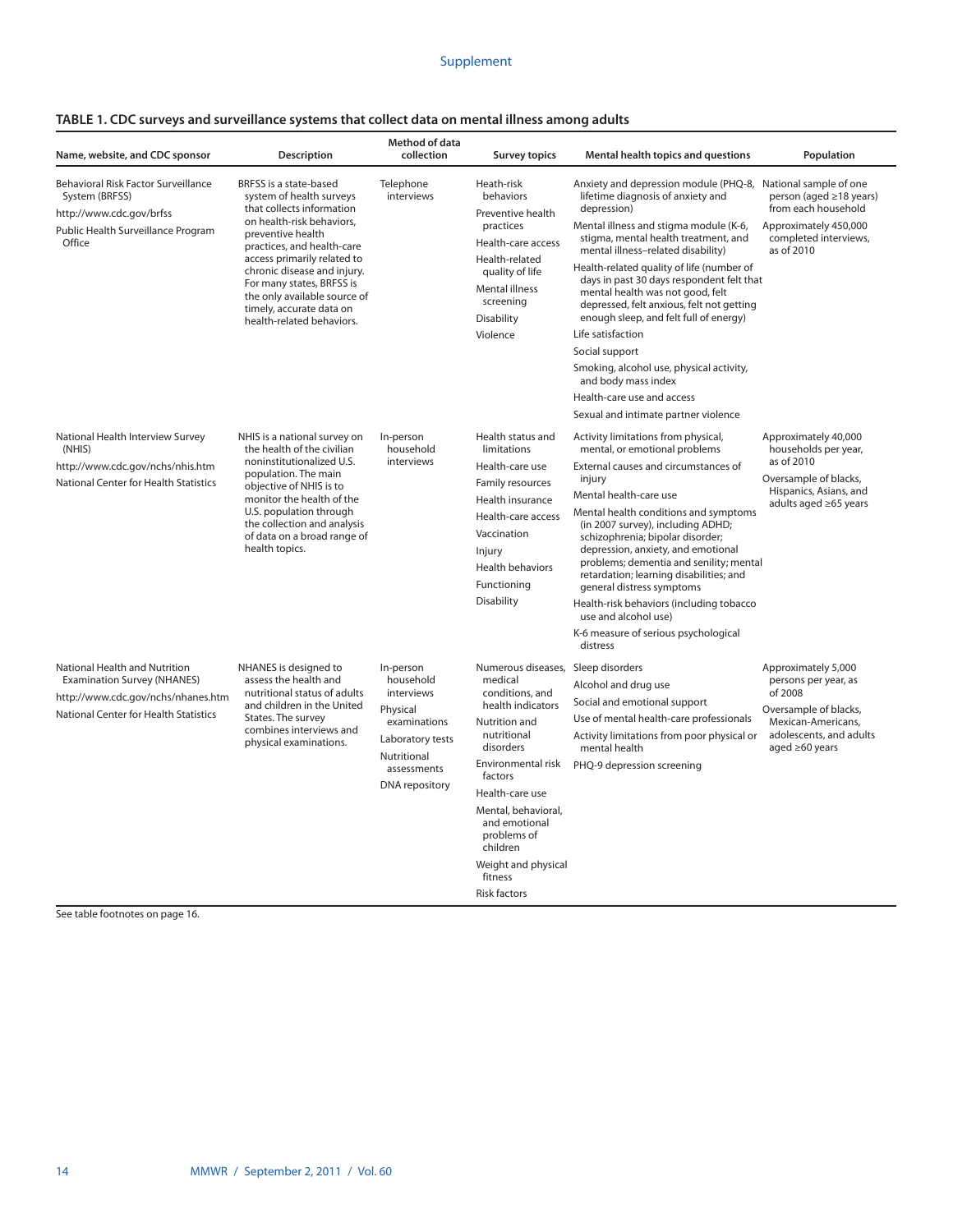| TABLE 1. (Continued) CDC surveys and surveillance systems that collect data on mental illness among adults |  |  |
|------------------------------------------------------------------------------------------------------------|--|--|
|------------------------------------------------------------------------------------------------------------|--|--|

| Name, website, and CDC sponsor                                                                                                                           | <b>Description</b>                                                                                                                                                                                                                                                                                                                                                                                                                                                                                                                                                                                                                                                         | Method of data<br>collection                                                                                  | <b>Survey topics</b>                                                                                                                                                                                                                                                                                                                                                   | Mental health topics and questions                                                                                                                                                                                                                                                                                                                                                                                                                                                                                                               | Population                                                                                                              |
|----------------------------------------------------------------------------------------------------------------------------------------------------------|----------------------------------------------------------------------------------------------------------------------------------------------------------------------------------------------------------------------------------------------------------------------------------------------------------------------------------------------------------------------------------------------------------------------------------------------------------------------------------------------------------------------------------------------------------------------------------------------------------------------------------------------------------------------------|---------------------------------------------------------------------------------------------------------------|------------------------------------------------------------------------------------------------------------------------------------------------------------------------------------------------------------------------------------------------------------------------------------------------------------------------------------------------------------------------|--------------------------------------------------------------------------------------------------------------------------------------------------------------------------------------------------------------------------------------------------------------------------------------------------------------------------------------------------------------------------------------------------------------------------------------------------------------------------------------------------------------------------------------------------|-------------------------------------------------------------------------------------------------------------------------|
| System (PRAMS)<br>http://www.cdc.gov/prams<br>National Center for Chronic Disease<br>Prevention and Health Promotion,<br>Division of Reproductive Health | Pregnancy Risk Assessment Monitoring PRAMS is a surveillance<br>Mailed surveys<br>Postpartum<br>Whether health-care provider discussed<br>project of CDC and state<br>with follow-up<br>depressive<br>with respondent healthy and risky<br>health departments.<br>telephone<br>symptoms<br>pregnancy behaviors (including<br><b>PRAMS</b> collects<br>interviews for<br>drinking alcohol and smoking during<br>Attitudes and<br>state-specific, population-<br>nonresponders<br>pregnancy)<br>feelings about<br>based data on maternal<br>most recent<br>Maternal tobacco and alcohol use before,<br>attitudes and experiences<br>during, and after pregnancy<br>pregnancy |                                                                                                               | Approximately 50,000<br>women with live-born<br>infants per year, as of 2008                                                                                                                                                                                                                                                                                           |                                                                                                                                                                                                                                                                                                                                                                                                                                                                                                                                                  |                                                                                                                         |
|                                                                                                                                                          | before, during, and shortly<br>after pregnancy.                                                                                                                                                                                                                                                                                                                                                                                                                                                                                                                                                                                                                            |                                                                                                               | Prenatal care<br>Maternal alcohol<br>and tobacco use<br><b>HIV</b> testing<br>Health insurance<br>coverage<br>Physical abuse<br>before and during<br>pregnancy<br>Pregnancy-related<br>morbidity<br>Infant health care<br>Contraceptive use<br>Breastfeeding<br>practices<br>Health-care<br>provider advice                                                            | Difficult or traumatic events before or<br>during pregnancy<br>Pregnancy intention, both of mother and<br>of partner<br>Whether respondent needed and<br>received counseling for substance use<br>or personal problems during or after<br>pregnancy<br>Interpersonal violence before and during<br>pregnancy<br>Injury control and prevention<br>Social support and stress<br>Infant sleeping behaviors<br>Infant and maternal exposure to smoke<br>Feelings, diagnosis, and treatment of<br>postpartum depression, hopelessness,<br>and anxiety |                                                                                                                         |
| National Ambulatory Medical Care<br>Survey (NAMCS)<br>http://www.cdc.gov/nchs/ahcd.htm<br><b>National Center for Health Statistics</b>                   | NAMCS is a national survey<br>that collects data on the<br>provision and use of<br>ambulatory medical care<br>services in the United<br>States. Findings are based<br>on a sample of visits to<br>nonfederal, employed,<br>office-based physicians<br>who are primarily engaged<br>in direct patient care.                                                                                                                                                                                                                                                                                                                                                                 | Patient record<br>forms completed<br>by physicians and<br>staff members or<br>survey field<br>representatives | Demographic<br>characteristics of<br>patients<br>Expected payment<br>sources<br>Patients' principal<br>complaints,<br>symptoms, or<br>other reasons for<br>visit<br>Physician diagnoses,<br>diagnostic and<br>screening services<br><b>Medications</b><br>Types of health-care<br>providers seen<br>during visit<br>Disposition<br>Causes of injury (if<br>applicable) | Current diagnosed mental health<br>conditions<br>Current depression<br>Cause of injury (including intentional)<br>Health education services ordered or<br>provided at visit (including injury<br>prevention, stress management, and<br>tobacco use and exposure)<br>Nonmedication treatment provided at<br>visit (including psychotherapy and<br>mental health counseling)<br>Type of health-care providers patient<br>visited or was referred to during visit<br>(including providers of mental health<br>services)<br><b>Medications</b>       | Office-based physicians and<br>then visits within the<br>practices. In 2007, data<br>were provided on 32,778<br>visits. |

See table footnotes on page 16.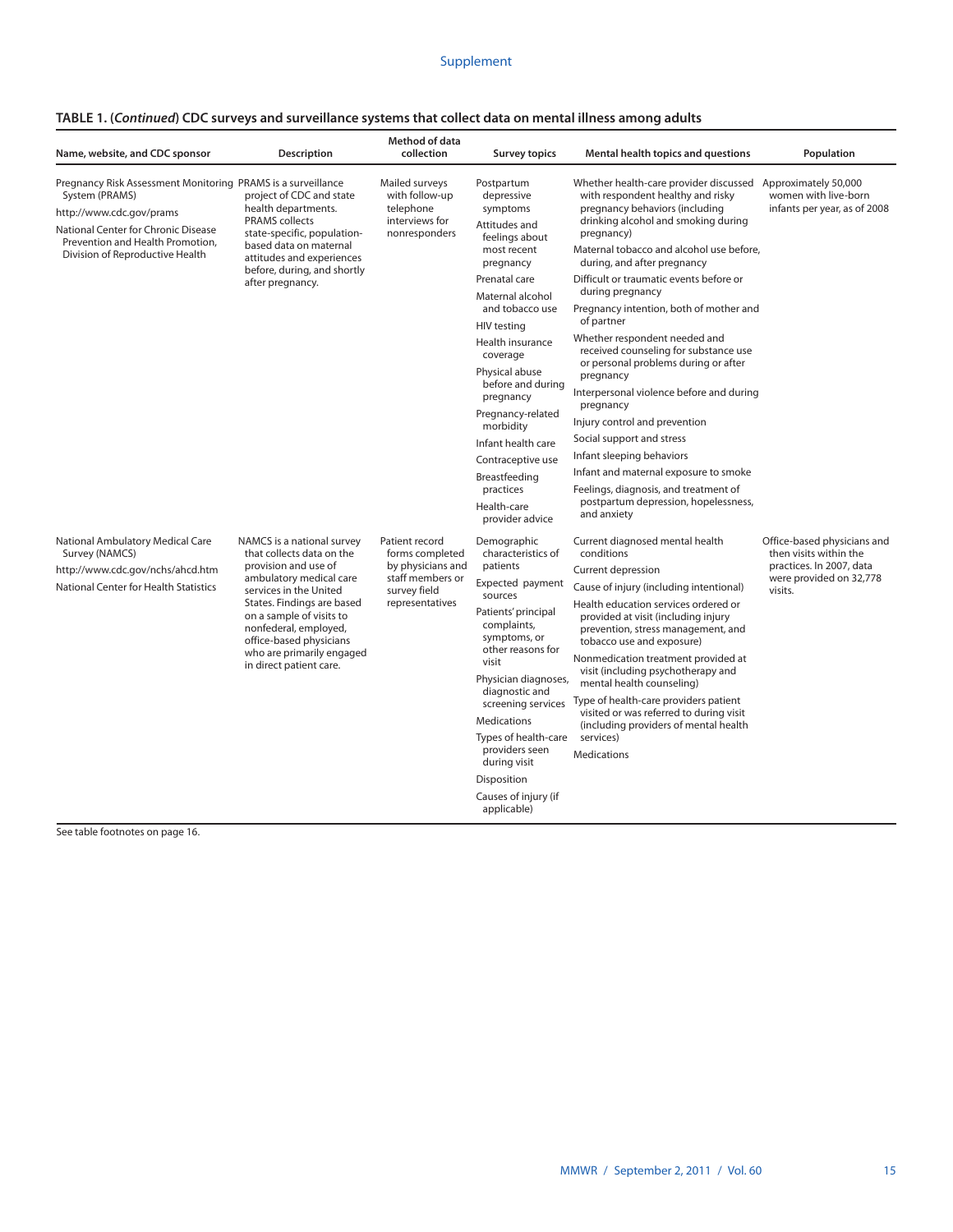| TABLE 1. (Continued) CDC surveys and surveillance systems that collect data on mental illness among adults |  |  |  |  |
|------------------------------------------------------------------------------------------------------------|--|--|--|--|
|------------------------------------------------------------------------------------------------------------|--|--|--|--|

| Name, website, and CDC sponsor                                                                                                               | Description                                                                                                                                                                                                                                                                                                                                | Method of data<br>collection                                                           | Survey topics                                                                                                                                                                                                                                                                                                                                                                                                      | Mental health topics and questions                                                                                                                                                                                                                                                                                                                                                                                                                                                                                                                                                                                                                                                                                                                                                                                                                                                                                           | Population                                                                                                                                                                                                                             |
|----------------------------------------------------------------------------------------------------------------------------------------------|--------------------------------------------------------------------------------------------------------------------------------------------------------------------------------------------------------------------------------------------------------------------------------------------------------------------------------------------|----------------------------------------------------------------------------------------|--------------------------------------------------------------------------------------------------------------------------------------------------------------------------------------------------------------------------------------------------------------------------------------------------------------------------------------------------------------------------------------------------------------------|------------------------------------------------------------------------------------------------------------------------------------------------------------------------------------------------------------------------------------------------------------------------------------------------------------------------------------------------------------------------------------------------------------------------------------------------------------------------------------------------------------------------------------------------------------------------------------------------------------------------------------------------------------------------------------------------------------------------------------------------------------------------------------------------------------------------------------------------------------------------------------------------------------------------------|----------------------------------------------------------------------------------------------------------------------------------------------------------------------------------------------------------------------------------------|
| National Hospital Ambulatory Medical<br>Care Survey (NHAMCS)<br>http://www.cdc.gov/nchs/ahcd.htm<br>National Center for Health Statistics    | NHAMCS is designed to<br>collect data on the use and<br>provision of ambulatory<br>care services in hospital<br>emergency and outpatient<br>departments. Findings are<br>based on a national sample<br>of visits to the emergency<br>departments and<br>outpatient departments of<br>noninstitutional general<br>and short-stay hospitals. | Patient record<br>forms completed<br>by hospital<br>physicians and<br>staff members    | Demographic<br>characteristics of<br>patients<br>Expected payment<br>sources<br>Patients' principal<br>complaints,<br>symptoms, or<br>other reasons for<br>visit<br>Physician diagnoses,<br>diagnostic and<br>screening services<br>Procedures<br>(emergency<br>department only)<br>Medications<br>Disposition<br>Types of<br>health-care<br>providers seen<br>during visit<br>Causes of injury (if<br>applicable) | <b>Emergency department:</b><br>Patients' principal complaints,<br>symptoms, or other reasons for visit<br>Causes of injury (including intentional)<br>Health-care provider diagnoses<br>Medications<br>Mental health providers seen during visit<br>Transfer to psychiatric hospital<br>Admission to mental health or<br>detoxification unit<br><b>Outpatient department:</b><br>Current diagnosed mental health<br>conditions<br>Current depression<br>Cause of injury (including intentional)<br>Health education services ordered or<br>provided at visit (including injury<br>prevention, stress management, and<br>tobacco use and exposure)<br>Nonmedication treatment provided at<br>visit (including psychotherapy and<br>mental health counseling)<br>Type of health-care providers patient<br>visited or was referred to during visit<br>(including providers of mental health<br>services)<br><b>Medications</b> | Nationally representative<br>sample of 500 nonfederal<br>short-stay (<30 days)<br>hospitals                                                                                                                                            |
| National Hospital Discharge Survey<br>(NHDS)<br>http://www.cdc.gov/nchs/nhds.htm<br>National Center for Health Statistics                    | NHDS is a national<br>probability survey of<br>characteristics of inpatients<br>discharged from<br>nonfederal short-stay<br>hospitals in the United<br>States.                                                                                                                                                                             | Medical record<br>abstraction                                                          | Demographic<br>characteristics of<br>patients<br>Expected sources of<br>payment<br>Type and source of<br>admission<br>Disposition<br>Discharge<br>diagnoses (up to<br>seven)<br>Surgical and<br>diagnostic<br>procedures (up to<br>four)                                                                                                                                                                           | Discharge diagnoses (up to seven)<br>Surgical and diagnostic procedures<br>(up to four)                                                                                                                                                                                                                                                                                                                                                                                                                                                                                                                                                                                                                                                                                                                                                                                                                                      | Nationally representative<br>sample of nonfederal<br>short-stay hospitals and<br>systematic samples of<br>discharges within hospitals                                                                                                  |
| National Nursing Home Survey (NNHS) NNHS is a continuing series<br>http://www.cdc.gov/nchs/nnhs.htm<br>National Center for Health Statistics | of national sample surveys<br>of nursing homes and their<br>residents and staff<br>members.                                                                                                                                                                                                                                                | Interviews with<br>staff member<br>best acquainted<br>with resident<br>medical records | Demographic<br>characteristics of<br>patients<br>Admitting diagnosis<br>Current diagnoses<br>(up to 16)<br>Health status<br>Activities of daily<br>living<br>Vision and hearing<br>Continence<br>Pain assessment<br>Behavior<br>Mood<br>Medications<br>Falls<br>Services received<br>Sources of payment                                                                                                            | <b>Behavioral problems</b><br>Depressed mood<br><b>Medications</b><br>Admitting diagnosis<br>Current diagnoses (up to 16)<br>Current assignment to specialty unit<br>(i.e., dementia or behavioral health)<br>Decision-making ability                                                                                                                                                                                                                                                                                                                                                                                                                                                                                                                                                                                                                                                                                        | Sample of nursing homes<br>(that had at least three beds<br>and were either certified by<br>Medicare or Medicaid or<br>had a state license to<br>operate as a nursing home)<br>and then sample of<br>residents within nursing<br>homes |

**Abbreviations:** ADHD = attention deficit hyperactivity disorder; HIV = human immunodeficiency virus; K-6 = Kessler-6; PHQ-8 = Patient Health Questionnaire-8; PHQ-9 = Patient Health Questionnaire-9.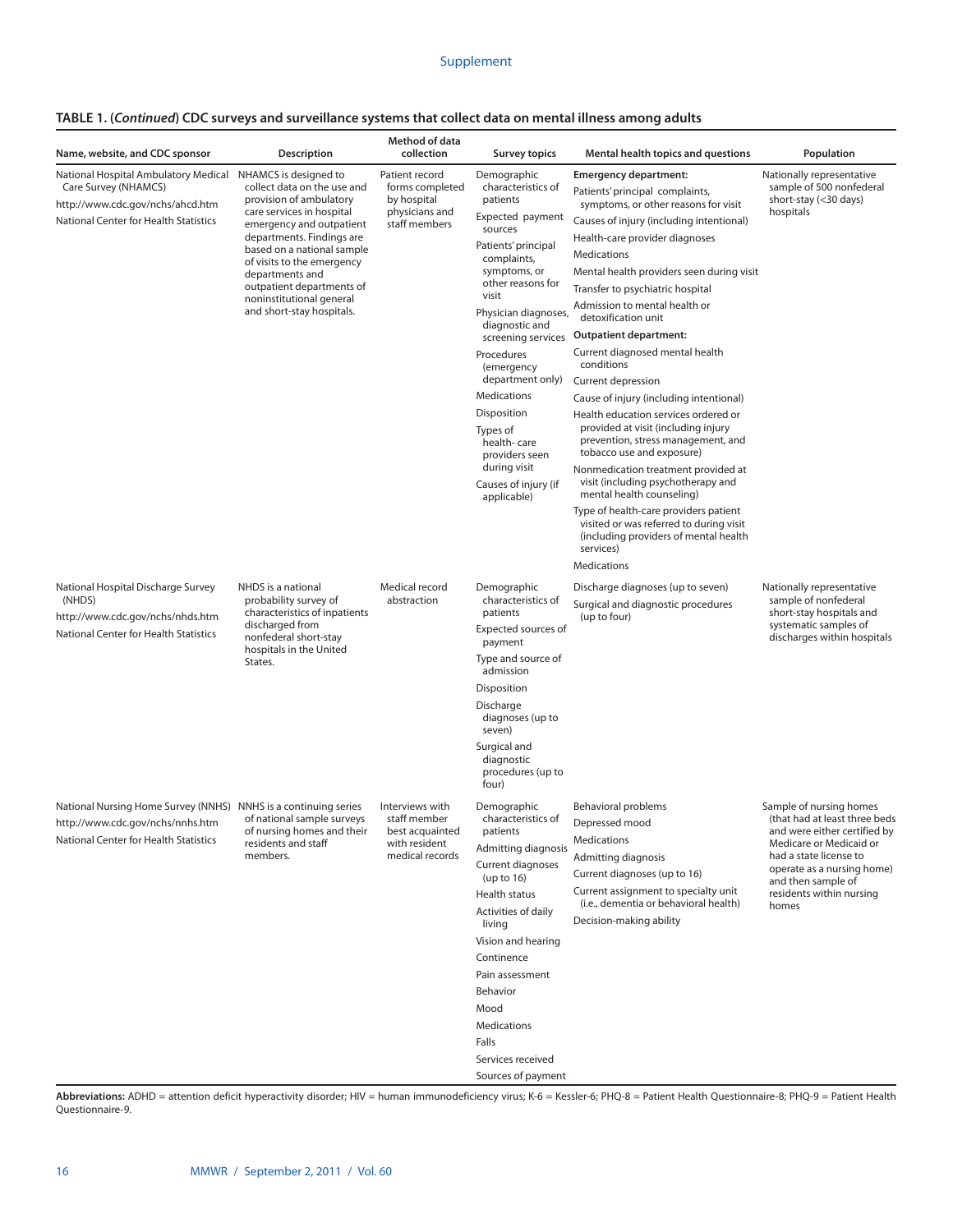| Characteristic      | No.    | $\%$ | (95% CI)       |
|---------------------|--------|------|----------------|
| Total               | 10,279 | 6.8  | $(5.8 - 7.8)$  |
| Sex                 |        |      |                |
| Male                | 6.240  | 4.9  | $(3.9 - 5.9)$  |
| Female              | 6,397  | 8.4  | $(7.4 - 9.4)$  |
| Age group (yrs)     |        |      |                |
| $18 - 39$           | 4,093  | 6.2  | $(5.2 - 7.2)$  |
| $40 - 59$           | 2,992  | 8.4  | $(6.8 - 10.0)$ |
| $\geq 60$           | 3,194  | 5.2  | $(4.0 - 6.4)$  |
| Race/Ethnicity      |        |      |                |
| Mexican-American    | 1,983  | 7.2  | $(5.6 - 8.8)$  |
| Black, non-Hispanic | 2,273  | 9.7  | $(7.9 - 11.5)$ |
| White, non-Hispanic | 4,882  | 6.2  | $(5.0 - 7.4)$  |

**TABLE 2. Prevalence of depression\* among adults aged ≥18 years, by sociodemographic characteristics — National Health and Nutrition Examination Survey, United States, 2005–2008**

**Abbreviation:** CI = confidence interval.

\* Patient Health Questionnaire-9 score of ≥10.

**TABLE 3. Prevalence of current depression\* among adults aged ≥18 years, by sociodemographic characteristics and year — Behavioral Risk Factor Surveillance System, multiple states, 2006 and 2008**

|                                  |         | 2006 <sup>†</sup> |                 |        | 2008 <sup>§</sup> |                 |
|----------------------------------|---------|-------------------|-----------------|--------|-------------------|-----------------|
| Characteristic                   | No.     | %                 | (95% CI)        | No.    | $\%$              | (95% CI)        |
| <b>Total</b>                     | 198,678 | 8.7               | $(8.4 - 9.0)$   | 85,004 | 8.2               | $(7.8 - 8.6)$   |
| Sex                              |         |                   |                 |        |                   |                 |
| Male                             | 76,288  | 6.8               | $(6.4 - 7.3)$   | 32,243 | 6.6               | $(6.1 - 7.2)$   |
| Female                           | 122,390 | 10.5              | $(10.1 - 10.9)$ | 52,761 | 9.8               | $(9.2 - 10.3)$  |
| Age group (yrs)                  |         |                   |                 |        |                   |                 |
| $18 - 24$                        | 9,186   | 10.9              | $(9.7 - 12.2)$  | 2,963  | 10.2              | $(8.5 - 12.2)$  |
| $25 - 34$                        | 24,493  | 8.7               | $(8.0 - 9.4)$   | 8,327  | 8.3               | $(7.3 - 9.4)$   |
| $35 - 44$                        | 34,910  | 8.8               | $(8.2 - 9.4)$   | 12,967 | 8.3               | $(7.5 - 9.3)$   |
| $45 - 54$                        | 42,321  | 9.9               | $(9.3 - 10.5)$  | 18,071 | 10.2              | $(9.4 - 11.1)$  |
| $\geq$ 55                        | 86,396  | 6.9               | $(6.5 - 7.3)$   | 42,071 | 6.1               | $(5.7 - 6.6)$   |
| Race/Ethnicity                   |         |                   |                 |        |                   |                 |
| White, non-Hispanic              | 153,642 | 8.0               | $(7.7 - 8.3)$   | 68,695 | 7.5               | $(7.1 - 7.9)$   |
| Black, non-Hispanic              | 15,819  | 11.0              | $(10.1 - 12.1)$ | 4,837  | 12.7              | $(11.1 - 14.6)$ |
| Other, non-Hispanic <sup>¶</sup> | 11,955  | 10.4              | $(9.3 - 11.7)$  | 6,258  | 9.4               | $(7.9 - 11.2)$  |
| Hispanic                         | 15,602  | 9.9               | $(8.9 - 11.0)$  | 4,458  | 9.5               | $(7.9 - 11.3)$  |

Abbreviation: CI = confidence interval.

\* Patient Health Questionnaire-8 depression severity score of ≥10.

† Data from 38 states, District of Columbia, Puerto Rico, and U.S. Virgin Islands.

§Data from 16 states.

¶ Asian, Native Hawaiian/Pacific Islander, American Indian/Alaska Native, other race, and multiple races.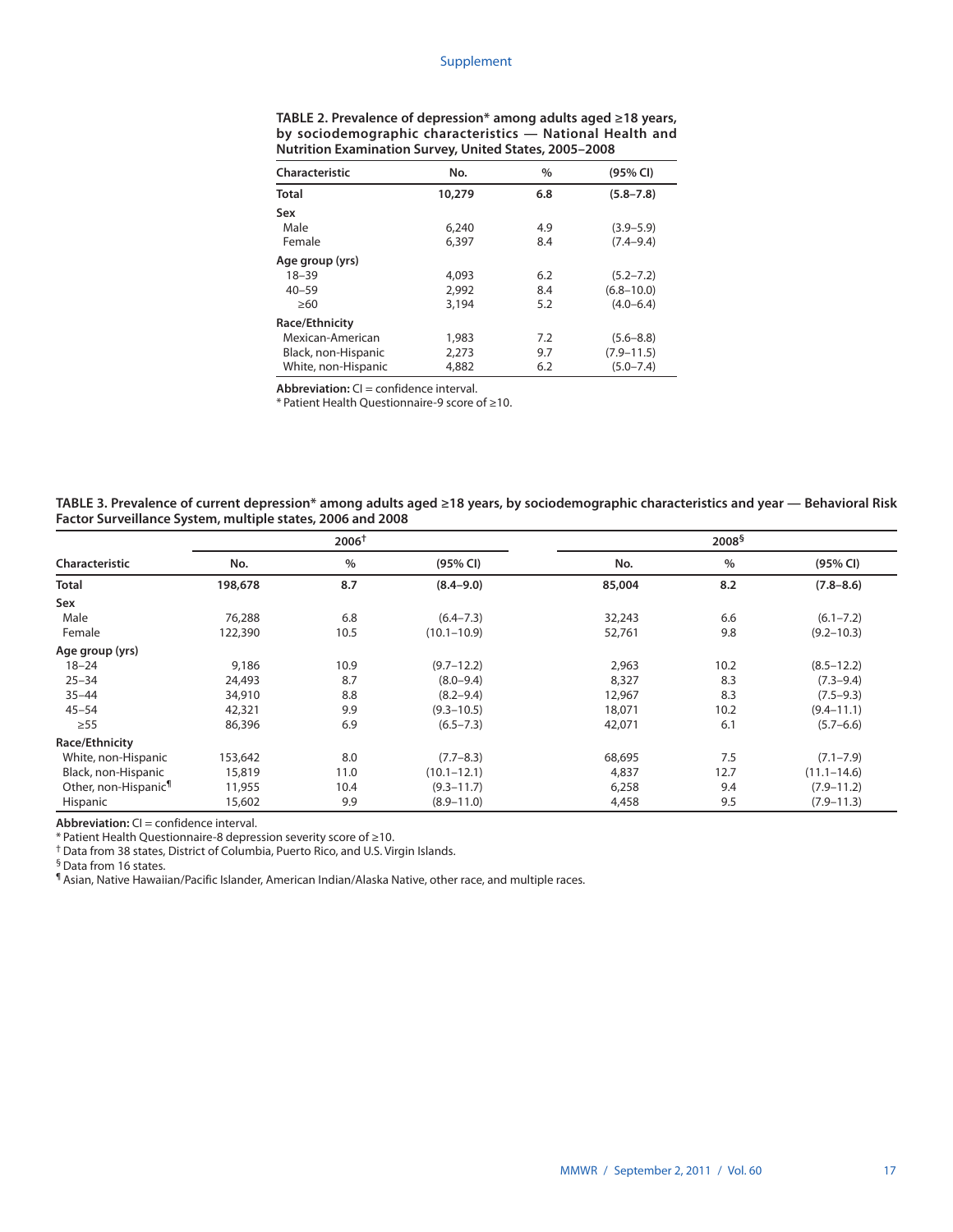|                      |                          | 2006                     |                 |                          | 2008                     |                 |
|----------------------|--------------------------|--------------------------|-----------------|--------------------------|--------------------------|-----------------|
| State/Area           | No.                      | $\%$                     | (95% CI)        | No.                      | $\frac{1}{2}$            | (95% CI)        |
| Alabama              | 2,758                    | 12.5                     | $(10.4 - 15.0)$ | $\overline{\phantom{0}}$ | $\overline{\phantom{0}}$ |                 |
| Alaska               | 1,806                    | 6.7                      | $(5.4 - 8.2)$   |                          | $\overline{\phantom{0}}$ |                 |
| Arizona              | $-^{\dagger}$            |                          |                 | 5,314                    | 9.7                      | $(8.0 - 11.7)$  |
| Arkansas             | 4,809                    | 12.2                     | $(11.0 - 13.4)$ |                          |                          |                 |
| California           | 5,177                    | 8.8                      | $(7.8 - 9.9)$   |                          |                          |                 |
| Colorado             |                          |                          |                 | 5,093                    | 7.0                      | $(6.0 - 8.1)$   |
| Connecticut          | 4,109                    | 5.9                      | $(5.0 - 6.9)$   |                          |                          |                 |
| Delaware             | 3,780                    | 8.2                      | $(6.9 - 9.6)$   |                          | $\overline{\phantom{0}}$ |                 |
| District of Columbia | 3,485                    | 7.9                      | $(6.6 - 9.4)$   |                          |                          |                 |
| Florida              | 9,298                    | 8.9                      | $(7.9 - 9.9)$   |                          |                          |                 |
| Georgia              | 6,485                    | 8.2                      | $(7.3 - 9.2)$   |                          |                          |                 |
| Hawaii               | 5,840                    | 7.2                      | $(6.3 - 8.1)$   | 5,901                    | 7.4                      | $(6.5 - 8.5)$   |
| Idaho                |                          |                          |                 | 4,570                    | 7.6                      | $(6.6 - 8.7)$   |
| <b>Illinois</b>      | $\overline{\phantom{a}}$ |                          |                 | 4,879                    | 8.4                      | $(7.4 - 9.6)$   |
| Indiana              | 5,746                    | 9.6                      | $(8.7 - 10.7)$  |                          |                          |                 |
| lowa                 | 4,692                    | 5.8                      | $(5.0 - 6.7)$   |                          |                          |                 |
| Kansas               | 3,797                    | 6.9                      | $(5.9 - 8.1)$   | 3,783                    | 8.6                      | $(7.4 - 9.9)$   |
| Louisiana            | 5,774                    | 9.5                      | $(8.5 - 10.5)$  | 5,388                    | 9.3                      | $(8.3 - 10.4)$  |
| Maine                | 3,605                    | 7.4                      | $(6.4 - 8.6)$   | 3,724                    | 7.8                      | $(6.8 - 9.0)$   |
| Maryland             | 4,261                    | 7.5                      | $(6.3 - 8.8)$   |                          |                          |                 |
| Massachusetts        |                          | $\overline{\phantom{0}}$ |                 | 5,835                    | 7.1                      | $(6.2 - 8.2)$   |
| Michigan             | 5,077                    | 10.5                     | $(9.4 - 11.8)$  |                          | $\equiv$                 |                 |
| Minnesota            | 4,119                    | 6.2                      | $(5.4 - 7.2)$   | ÷,                       | $\equiv$                 |                 |
| Mississippi          | 5,225                    | 13.0                     | $(11.8 - 14.2)$ | 6,387                    | 13.7                     | $(12.5 - 15.0)$ |
| Missouri             | 4,771                    | 9.4                      | $(8.3 - 10.7)$  |                          | $\overline{\phantom{0}}$ |                 |
| Montana              | 5,262                    | 6.7                      | $(5.8 - 7.6)$   |                          | $\overline{\phantom{0}}$ |                 |
| Nebraska             | 3,516                    | 5.6                      | $(4.6 - 6.9)$   | 4,840                    | 8.5                      | $(6.9 - 10.3)$  |
| Nevada               | 3,222                    | 9.0                      | $(7.5 - 10.7)$  |                          | $\overline{\phantom{0}}$ |                 |
| New Hampshire        | 5,230                    | 6.8                      | $(6.0 - 7.8)$   |                          |                          |                 |
| <b>New Mexico</b>    | 5,745                    | 9.3                      | $(8.3 - 10.5)$  |                          | $\overline{\phantom{0}}$ |                 |
| <b>New York</b>      |                          |                          |                 | 3,444                    | 7.3                      | $(6.3 - 8.4)$   |
| North Dakota         | 4,164                    | 5.3                      | $(4.4 - 6.2)$   | 4,482                    | 4.3                      | $(3.6 - 5.1)$   |
| Ohio                 | $\frac{1}{2}$            |                          |                 | 5,797                    | 9.2                      | $(8.2 - 10.4)$  |
| Oklahoma             | 6,117                    | 11.5                     | $(10.5 - 12.6)$ |                          | $\overline{\phantom{0}}$ |                 |
| Oregon               | 4,294                    | 7.6                      | $(6.6 - 8.7)$   |                          | $\overline{\phantom{0}}$ |                 |
| Rhode Island         | 4,002                    | 8.6                      | $(7.4 - 9.9)$   |                          | $\overline{\phantom{0}}$ |                 |
| South Carolina       | 7,853                    | 8.8                      | $(8.0 - 9.7)$   |                          |                          |                 |
| Tennessee            | 3,860                    | 10.3                     |                 |                          |                          |                 |
| <b>Texas</b>         |                          | 8.5                      | $(9.0 - 11.8)$  |                          |                          |                 |
|                      | 5,856                    |                          | $(7.3 - 9.9)$   |                          |                          |                 |
| Utah                 | 4,621                    | 8.7                      | $(7.5 - 10.0)$  |                          | $\overline{\phantom{0}}$ |                 |
| Vermont              | 6,297                    | 7.1                      | $(6.3 - 8.0)$   | 6,185                    | 7.8                      | $(6.9 - 8.7)$   |
| Virginia             | 4,636                    | 7.3                      | $(6.0 - 8.9)$   |                          |                          |                 |
| Washington           | 10,397                   | 6.4                      | $(5.8 - 7.1)$   | 9,382                    | 7.4                      | $(6.7 - 8.2)$   |
| West Virginia        | 3,439                    | 13.7                     | $(12.3 - 15.2)$ |                          | $\overline{\phantom{0}}$ |                 |
| Wisconsin            | 4,228                    | 6.7                      | $(5.7 - 7.8)$   |                          |                          |                 |
| Wyoming              | 4,495                    | 7.3                      | $(6.4 - 8.3)$   |                          |                          |                 |
| Puerto Rico          | 4,181                    | 11.2                     | $(10.1 - 12.3)$ |                          |                          |                 |
| U.S. Virgin Islands  | 2,649                    | 7.1                      | $(6.0 - 8.5)$   |                          |                          |                 |

**TABLE 4. Prevalence of current depression\* among adults aged ≥18 years, by state/area and year — Behavioral Risk Factor Surveillance System, United States, 2006 and 2008**

**Abbreviation:** CI = confidence interval.

\* Patient Health Questionnaire-8 depression severity score of ≥10.

† Not measured.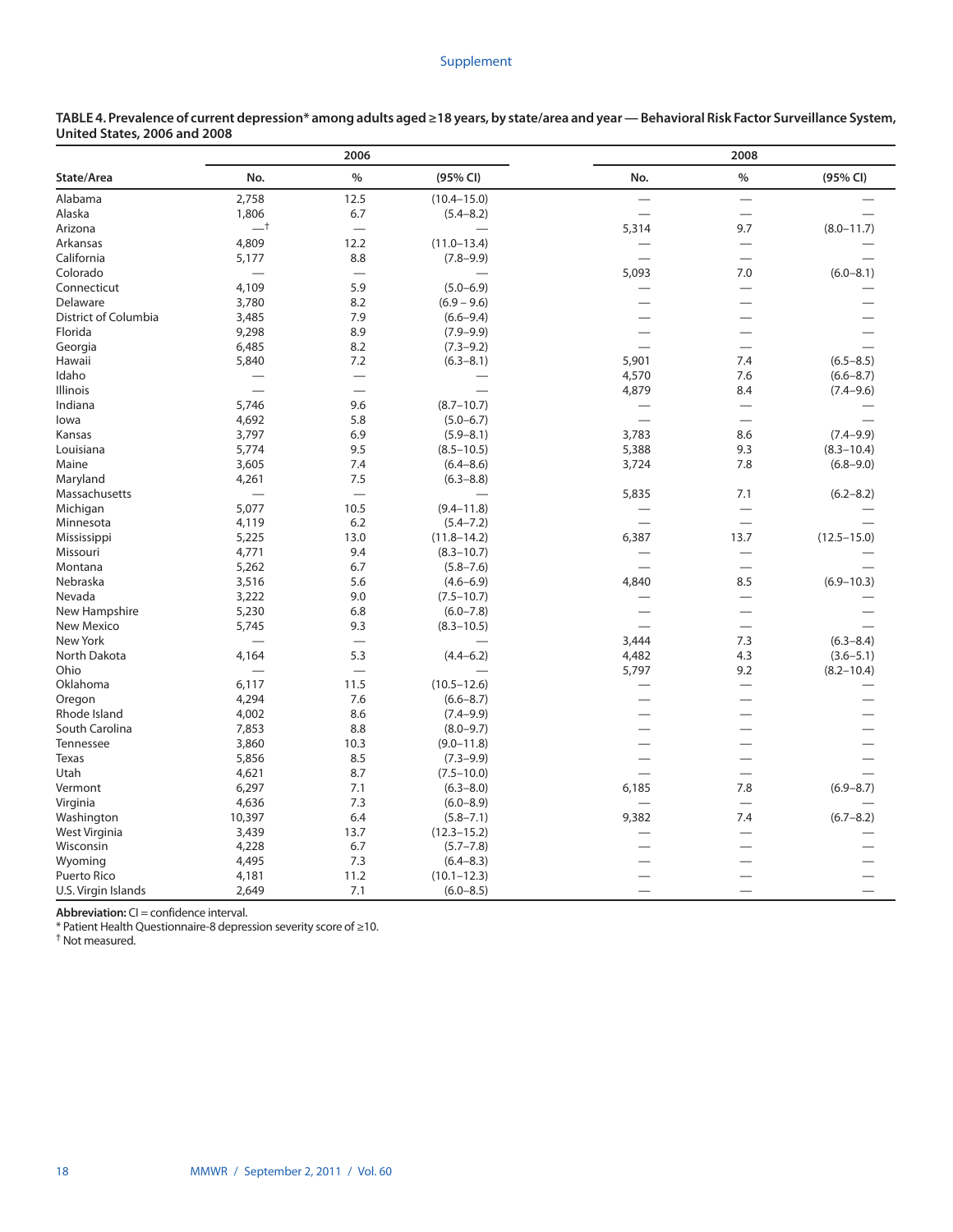|                     | Self-reported symptoms <sup>†</sup> |      |                              |         |      |                                             |         |      |                                      |
|---------------------|-------------------------------------|------|------------------------------|---------|------|---------------------------------------------|---------|------|--------------------------------------|
|                     |                                     |      | Down, depressed, or hopeless |         |      | Little interest or pleasure in doing things |         |      | Either or both symptoms <sup>9</sup> |
| Characteristic      | No.                                 | $\%$ | (95% CI)                     | No.     | $\%$ | (95% CI)                                    | No.     | $\%$ | (95% CI)                             |
| Total               | 138,113                             | 9.5  | $(9.2 - 9.7)$                | 137,979 | 9.8  | $(9.5 - 10.0)$                              | 137,461 | 14.5 | $(14.2 - 14.8)$                      |
| Age group (yrs)     |                                     |      |                              |         |      |                                             |         |      |                                      |
| $\leq 19$           | 13,266                              | 14.3 | $(13.2 - 15.4)$              | 13,251  | 15.5 | $(14.3 - 16.7)$                             | 13,209  | 23.3 | $(21.9 - 24.7)$                      |
| $20 - 29$           | 70,749                              | 10.5 | $(10.1 - 10.9)$              | 70,699  | 10.6 | $(10.2 - 11.1)$                             | 70,433  | 15.8 | $(15.3 - 16.3)$                      |
| $30 - 39$           | 49,724                              | 6.7  | $(6.4 - 7.1)$                | 49,648  | 7.0  | $(6.6 - 7.4)$                               | 49,465  | 10.3 | $(9.9 - 10.8)$                       |
| $\geq 40$           | 4,365                               | 7.5  | $(6.3 - 8.9)$                | 4,372   | 8.2  | $(6.9 - 9.8)$                               | 4,345   | 12.1 | $(10.5 - 13.9)$                      |
| Race/Ethnicity      |                                     |      |                              |         |      |                                             |         |      |                                      |
| Hispanic            | 20,847                              | 9.9  | $(9.2 - 10.6)$               | 20,729  | 11.8 | $(11.0 - 12.6)$                             | 20,632  | 16.8 | $(15.9 - 17.7)$                      |
| White, non-Hispanic | 73,272                              | 8.8  | $(8.5 - 9.1)$                | 73,362  | 7.5  | $(7.2 - 7.9)$                               | 73,106  | 11.9 | $(11.6 - 12.3)$                      |
| Black, non-Hispanic | 20,307                              | 12.1 | $(11.3 - 13.0)$              | 20,219  | 15.9 | $(14.9 - 16.8)$                             | 20,184  | 21.5 | $(20.5 - 22.6)$                      |
| Other               | 22,803                              | 9.3  | $(8.5 - 10.2)$               | 22,783  | 14.5 | $(13.5 - 15.6)$                             | 22,659  | 19.7 | $(18.5 - 20.9)$                      |

**TABLE 5. Prevalence of postpartum depressive symptoms, by sociodemographic characteristics and symptoms — Pregnancy Risk Assessment Monitoring System, United States, multiple sites, 2004–2008\***

**Abbreviation:** CI = confidence interval.

\* New York state excludes New York City, which conducts a separate survey. *2004:* Alaska, Colorado, Georgia, Hawaii, Maine, Maryland, Minnesota, Nebraska, New Mexico, New York, North Carolina, Oregon, Rhode Island, South Carolina, Utah, Vermont, and Washington; *2005:* Alaska, Colorado, Georgia, Hawaii, Maine, Maryland, Minnesota, Nebraska, New Mexico, New York, North Carolina, Ohio, Oregon, Rhode Island, South Carolina, Utah, Vermont, and Washington; *2006:* Alaska, Colorado, Georgia, Hawaii, Maine, Maryland, Minnesota, Nebraska, New York, Ohio, Oregon, Rhode Island, South Carolina, Utah, Vermont, and Washington; *2007:* Alaska, Colorado, Delaware, Georgia, Hawaii, Maine, Maryland, Massachusetts, Minnesota, Missouri, Nebraska, New York, North Carolina, Oregon, Pennsylvania, Rhode Island, South Carolina, South Dakota Tribal, Utah, Vermont, Washington, Wisconsin, and Wyoming; *2008:* Alaska, Colorado, Delaware, Georgia, Hawaii, Maine, Maryland, Massachusetts, Minnesota, Nebraska, New York, North Carolina, Ohio, Oregon, Pennsylvania, Rhode Island, Tennessee, Utah, Vermont, Washington, Wisconsin, and Wyoming.

† Survey questions: "Since your new baby was born, how often have you felt down, depressed, or hopeless?" and "Since your new baby was born, how often have you had little interest or little pleasure in doing things?" Possible responses are "never," "rarely," sometimes," often," and "always." Women who answered "often" or "always" were categorized as having symptoms of postpartum depression.

§ Women who answered "often" or "always" to either question or both questions.

#### **TABLE 6. Prevalence of postpartum depressive symptoms, by state and symptoms — Pregnancy Risk Assessment Monitoring System, 22 states, 2008**

|                       |      |                              |      | Self-reported symptoms*                        |      |                                      |
|-----------------------|------|------------------------------|------|------------------------------------------------|------|--------------------------------------|
|                       |      | Down, depressed, or hopeless |      | Little interest or pleasure<br>in doing things |      | Either or both symptoms <sup>†</sup> |
| State                 | $\%$ | (95% CI)                     | $\%$ | (95% CI)                                       | $\%$ | (95% CI)                             |
| Alaska                | 8.0  | $(6.3 - 10.1)$               | 9.1  | $(7.3 - 11.2)$                                 | 13.2 | $(11.0 - 15.7)$                      |
| Colorado              | 7.9  | $(6.5 - 9.6)$                | 9.5  | $(7.9 - 11.4)$                                 | 13.5 | $(11.6 - 15.6)$                      |
| Delaware              | 8.8  | $(7.3 - 10.5)$               | 9.0  | $(7.5 - 10.8)$                                 | 14.4 | $(12.6 - 16.6)$                      |
| Georgia               | 9.5  | $(7.0 - 12.8)$               | 9.0  | $(6.6 - 12.2)$                                 | 12.8 | $(9.9 - 16.5)$                       |
| Hawaii                | 7.9  | $(6.7 - 9.4)$                | 10.2 | $(8.8 - 11.7)$                                 | 14.7 | $(13.1 - 16.5)$                      |
| Maine                 | 10.3 | $(8.4 - 12.6)$               | 8.4  | $(6.7 - 10.5)$                                 | 12.6 | $(10.5 - 15.1)$                      |
| Maryland              | 8.9  | $(7.0 - 11.3)$               | 8.6  | $(6.7 - 10.9)$                                 | 13.5 | $(11.1 - 16.3)$                      |
| Massachusetts         | 7.9  | $(6.3 - 9.9)$                | 8.8  | $(7.3 - 10.6)$                                 | 12.9 | $(10.9 - 15.1)$                      |
| Minnesota             | 6.7  | $(5.4 - 8.3)$                | 6.4  | $(5.1 - 7.9)$                                  | 9.8  | $(8.3 - 11.6)$                       |
| Nebraska              | 7.4  | $(5.9 - 9.1)$                | 6.8  | $(5.5 - 8.4)$                                  | 10.8 | $(9.1 - 12.8)$                       |
| New York              | 7.5  | $(5.8 - 9.7)$                | 9.4  | $(7.4 - 11.8)$                                 | 12.7 | $(10.4 - 15.4)$                      |
| <b>North Carolina</b> | 10.0 | $(8.3 - 12.0)$               | 9.2  | $(7.6 - 11.1)$                                 | 14.2 | $(12.2 - 16.4)$                      |
| Ohio                  | 11.2 | $(9.2 - 13.6)$               | 10.9 | $(9.0 - 13.3)$                                 | 16.4 | $(14.0 - 19.1)$                      |
| Oregon                | 9.0  | $(7.0 - 11.5)$               | 7.4  | $(5.7 - 9.6)$                                  | 12.3 | $(10.0 - 15.0)$                      |
| Pennsylvania          | 7.3  | $(5.8 - 9.3)$                | 8.8  | $(7.1 - 10.9)$                                 | 12.0 | $(10.0 - 14.3)$                      |
| Rhode Island          | 9.1  | $(7.4 - 11.2)$               | 10.1 | $(8.3 - 12.2)$                                 | 13.9 | $(11.8 - 16.3)$                      |
| Tennessee             | 15.0 | $(11.9 - 18.7)$              | 12.3 | $(9.5 - 15.7)$                                 | 21.3 | $(17.7 - 25.4)$                      |
| Utah                  | 8.5  | $(7.2 - 10.0)$               | 8.3  | $(7.1 - 9.8)$                                  | 12.6 | $(11.0 - 14.3)$                      |
| Vermont               | 8.7  | $(7.2 - 10.6)$               | 6.9  | $(5.5 - 8.6)$                                  | 11.7 | $(9.8 - 13.8)$                       |
| Washington            | 8.9  | $(7.1 - 11.0)$               | 9.6  | $(7.8 - 11.7)$                                 | 13.8 | $(11.6 - 16.2)$                      |
| Wisconsin             | 7.8  | $(6.2 - 9.9)$                | 9.4  | $(7.5 - 11.6)$                                 | 13.8 | $(11.6 - 16.3)$                      |
| Wyoming               | 8.1  | $(6.3 - 10.4)$               | 8.2  | $(6.3 - 10.6)$                                 | 12.0 | $(9.7 - 14.7)$                       |
| <b>Total</b>          | 9.1  | $(8.5 - 9.7)$                | 9.2  | $(8.7 - 9.8)$                                  | 13.7 | $(13.1 - 14.4)$                      |

**Abbreviation:** CI = confidence interval.

\* Survey questions: "Since your new baby was born, how often have you felt down, depressed, or hopeless?" and "Since your new baby was born, how often have you had little interest or little pleasure in doing things?" Possible responses are "never,""rarely,""sometimes,""often," and "always." Women who answered "often" or "always" were categorized as having symptoms of postpartum depression.

† Women who answered "often" or "always" to either question or both questions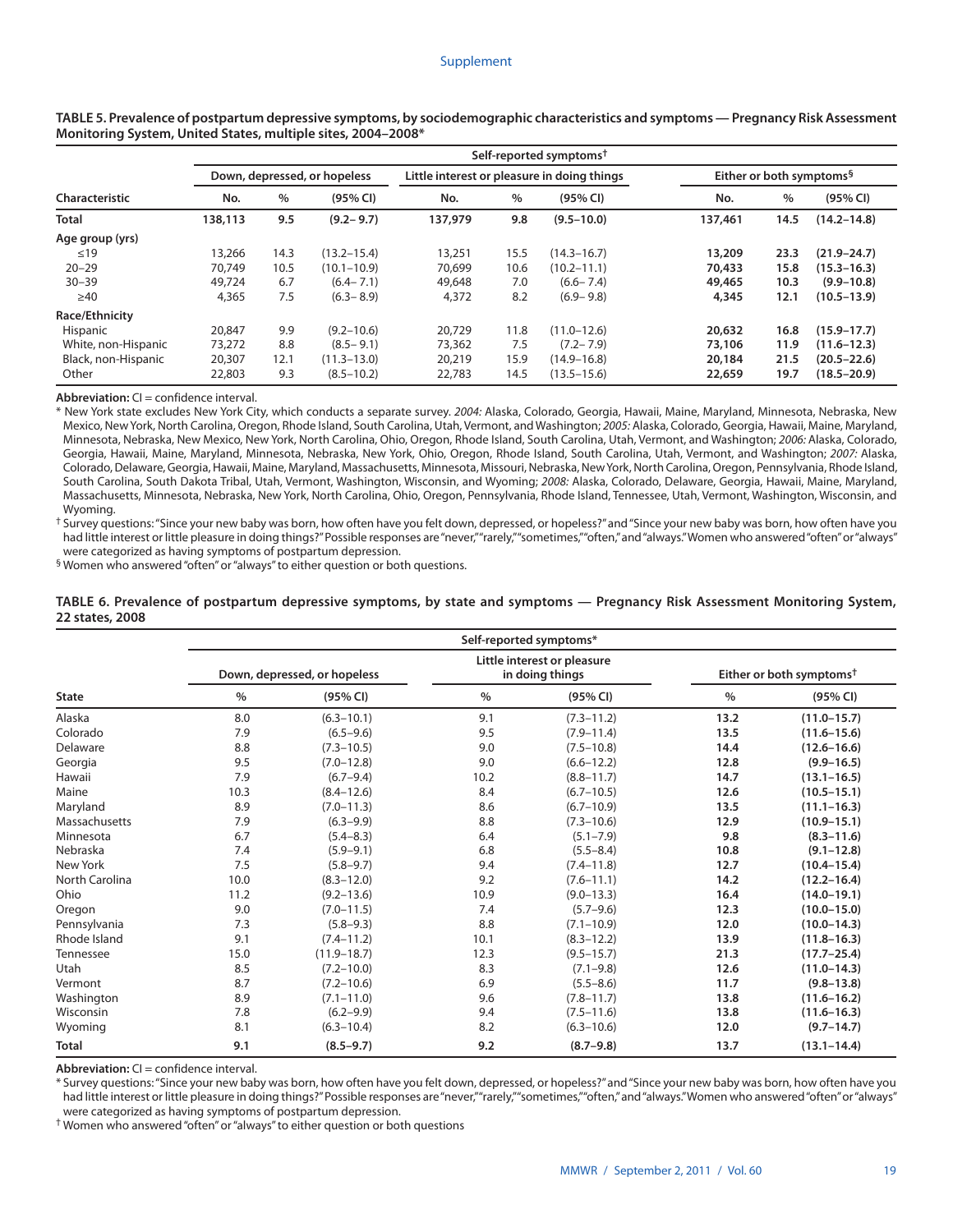| TABLE 7. Prevalence of serious psychological distress* among adults    |
|------------------------------------------------------------------------|
| aged $\geq$ 18 years, by sociodemographic characteristics $-$ National |
| <b>Health Interview Survey, United States, 2009</b>                    |

| No.    | $\%$ | (95% CI)      |
|--------|------|---------------|
| 27,858 | 3.2  | $(2.9 - 3.5)$ |
|        |      |               |
| 12,322 | 2.8  | $(2.4 - 3.2)$ |
| 15,536 | 3.7  | $(3.3 - 4.1)$ |
|        |      |               |
| 12,846 | 3.3  | $(2.9 - 3.7)$ |
| 9,503  | 3.7  | $(3.2 - 4.2)$ |
| 5,509  | 2.1  | $(1.6 - 2.6)$ |
|        |      |               |
| 5,196  | 3.4  | $(2.9 - 4.0)$ |
| 4,374  | 3.8  | $(3.0 - 4.7)$ |
| 16,187 | 3.2  | $(2.8 - 3.6)$ |
|        |      |               |

**Abbreviation:** CI = confidence interval.

\*Kessler-6 score of ≥13.

| TABLE 8. Prevalence of serious psychological distress* among adults aged ≥18 years, by sociodemographic characteristics |
|-------------------------------------------------------------------------------------------------------------------------|
| — Behavioral Risk Factor Surveillance System, United States, 2007 and 2009                                              |

|                                  |         | 2007 <sup>†</sup> |               |        | 2009 <sup>§</sup> |               |
|----------------------------------|---------|-------------------|---------------|--------|-------------------|---------------|
| Characteristic                   | No.     | $\%$              | (95% CI)      | No.    | $\%$              | (95% CI)      |
| Total                            | 203,096 | 4.0               | $(3.8 - 4.1)$ | 87,992 | 3.9               | $(3.6 - 4.3)$ |
| Sex                              |         |                   |               |        |                   |               |
| Male                             | 75,450  | 3.5               | $(3.3 - 3.9)$ | 33,434 | 3.5               | $(3.0 - 4.0)$ |
| Female                           | 127,646 | 4.3               | $(4.1 - 4.6)$ | 54,558 | 4.4               | $(4.0 - 4.8)$ |
| Age group (yrs)                  |         |                   |               |        |                   |               |
| $18 - 24$                        | 7,509   | 3.6               | $(3.0 - 4.3)$ | 2,592  | 3.1               | $(2.1 - 4.5)$ |
| $25 - 34$                        | 21,168  | 4.0               | $(3.6 - 4.6)$ | 7,329  | 4.0               | $(3.2 - 4.9)$ |
| $35 - 44$                        | 32,612  | 4.2               | $(3.8 - 4.8)$ | 11,930 | 3.8               | $(3.2 - 4.5)$ |
| $45 - 54$                        | 42,859  | 4.6               | $(4.3 - 5.0)$ | 17,925 | 4.9               | $(4.3 - 5.6)$ |
| $\geq$ 55                        | 97,652  | 3.4               | $(3.1 - 3.7)$ | 47,668 | 3.7               | $(3.3 - 4.2)$ |
| Race/Ethnicity                   |         |                   |               |        |                   |               |
| White, non-Hispanic              | 158,774 | 3.4               | $(3.2 - 3.5)$ | 68,335 | 3.5               | $(3.2 - 3.9)$ |
| Black, non-Hispanic              | 14,364  | 6.1               | $(5.1 - 7.2)$ | 8,410  | 5.4               | $(4.5 - 6.4)$ |
| Other, non-Hispanic <sup>1</sup> | 12,700  | 4.0               | $(3.3 - 4.7)$ | 6,507  | 3.1               | $(2.3 - 4.1)$ |
| Hispanic                         | 15,552  | 5.5               | $(4.8 - 6.3)$ | 3,886  | 5.3               | $(4.2 - 6.7)$ |

\*Kessler-6 score of ≥13.

† Data from 35 states, District of Columbia, and Puerto Rico.

§ Data from 16 states.

¶Asian, Native Hawaiian/Pacific Islander, American Indian/Alaska Native, other race, and multiple races.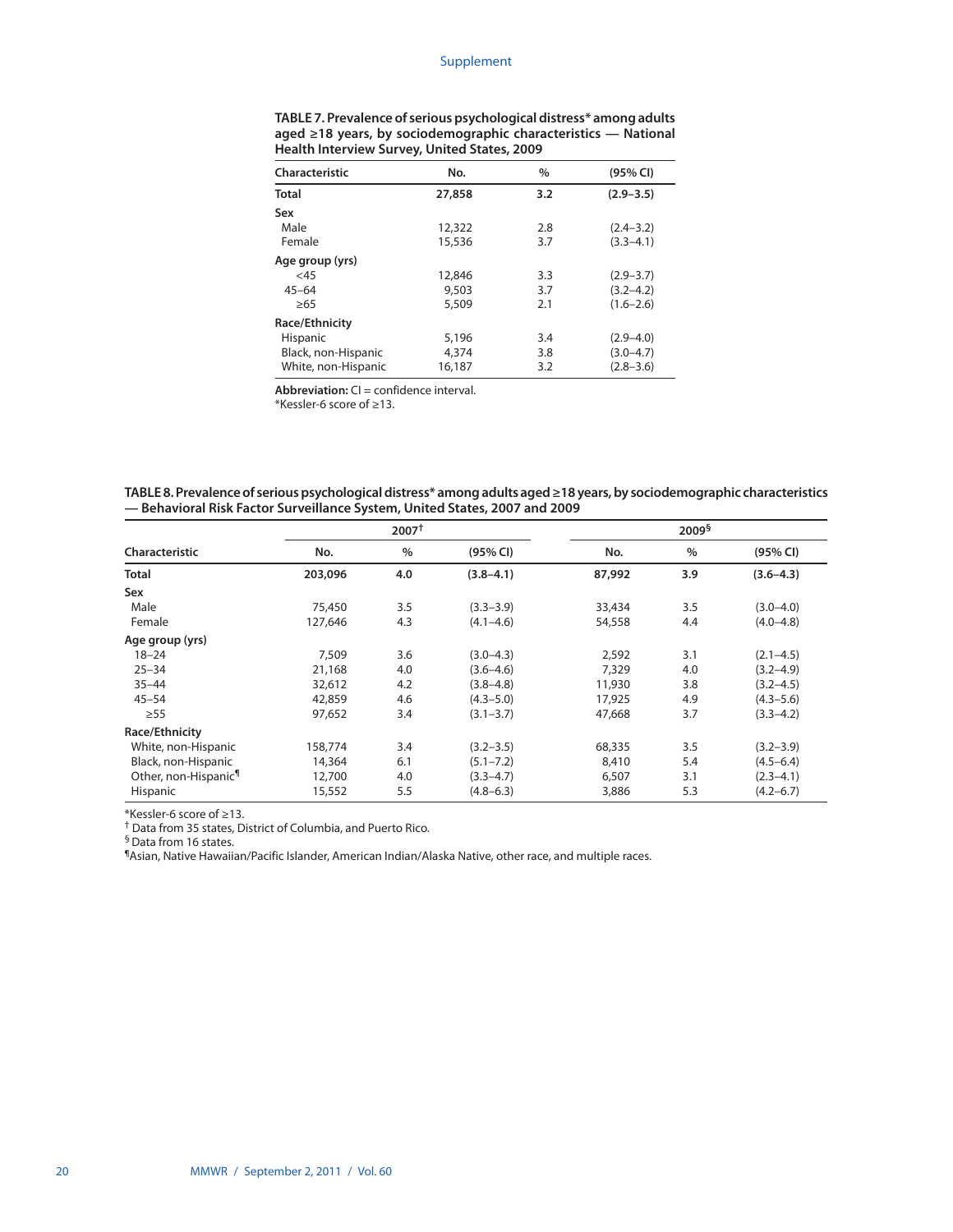|                             |        | 2007                           |               |                          | 2009                     |                |
|-----------------------------|--------|--------------------------------|---------------|--------------------------|--------------------------|----------------|
| State/Area                  | No.    | $\%$                           | (95% CI)      | No.                      | $\%$                     | (95% CI)       |
| Alaska                      | 2,329  | 2.4                            | $(1.5 - 3.9)$ | $-$ t                    |                          |                |
| Arkansas                    | 5,242  | 5.1                            | $(4.4 - 6.0)$ |                          | $\overline{\phantom{0}}$ |                |
| California                  | 5,169  | 3.5                            | $(2.9 - 4.3)$ | 4,784                    | 3.7                      | $(3.0 - 4.4)$  |
| Colorado                    | 5,460  | 3.2                            | $(2.6 - 3.9)$ |                          |                          |                |
| <b>District of Columbia</b> | 3,545  | 2.6                            | $(2.0 - 3.4)$ |                          | $\overline{\phantom{0}}$ |                |
| Georgia                     | 6,872  | $5.0$                          | $(4.2 - 5.9)$ | 5,243                    | 3.1                      | $(2.5 - 3.9)$  |
| Hawaii                      | 6,288  | 2.4                            | $(1.9 - 3.0)$ | 6,204                    | 2.4                      | $(1.9 - 2.9)$  |
| <b>Illinois</b>             | 5,043  | 3.0                            | $(2.5 - 3.7)$ |                          |                          |                |
| Indiana                     | 5,473  | 3.5                            | $(2.9 - 4.1)$ |                          |                          |                |
| lowa                        | 4,891  | 2.3                            | $(1.8 - 2.8)$ |                          |                          |                |
| Kansas                      | 4,034  | 2.6                            | $(2.0 - 3.3)$ | 8,617                    | 2.5                      | $(2.1 - 3.0)$  |
| Kentucky                    | 6,049  | 6.5                            | $(5.6 - 7.4)$ | $\overline{\phantom{0}}$ | $\overline{\phantom{m}}$ |                |
| Louisiana                   | 5,865  | 5.3                            | $(4.6 - 6.1)$ |                          |                          |                |
| Maine                       | 3,884  | 3.8                            | $(3.1 - 4.7)$ |                          | $\overline{\phantom{0}}$ |                |
| Massachusetts               | 4,394  | 3.1                            | $(2.4 - 3.9)$ | 4,738                    | 3.3                      | $(2.6 - 4.2)$  |
| Michigan                    | 4,194  | 3.8                            | $(3.1 - 4.7)$ | 2,779                    | 3.5                      | $(2.6 - 4.6)$  |
| Minnesota                   | 4,716  | 2.7                            | $(2.1 - 3.4)$ |                          |                          |                |
| Mississippi                 | 7,173  | 6.6                            | $(5.8 - 7.5)$ | 10,113                   | 7.1                      | $(6.3 - 7.9)$  |
| Missouri                    | 4,842  | 5.0                            | $(4.2 - 6.0)$ | 4,555                    | 4.5                      | $(3.6 - 5.7)$  |
| Montana                     | 5,628  | 3.5                            | $(2.9 - 4.2)$ |                          |                          |                |
| Nebraska                    | 5,103  | 2.5                            | $(1.9 - 3.3)$ | 4,933                    | 2.6                      | $(1.9 - 3.7)$  |
| Nevada                      | 3,858  | 4.0                            | $(3.2 - 5.1)$ | 3,536                    | 4.0                      | $(3.0 - 5.1)$  |
| New Hampshire               | 5,613  | 3.2                            | $(2.7 - 3.8)$ |                          |                          |                |
| New Mexico                  | 5,972  | 4.1                            | $(3.4 - 4.8)$ |                          |                          |                |
| Ohio                        | 5,065  | 4.6                            | $(3.8 - 5.5)$ |                          |                          |                |
| Oklahoma                    | 6,793  | 5.3                            | $(4.6 - 6.1)$ |                          |                          |                |
| Oregon                      | 1,875  | 2.9                            | $(2.2 - 3.8)$ |                          |                          |                |
| Rhode Island                | 3,976  | 4.7                            | $(3.9 - 5.6)$ |                          |                          |                |
| South Carolina              | 9,583  | 5.0                            | $(4.3 - 5.8)$ | 8,843                    | 4.4                      | $(3.8 - 5.2)$  |
| Tennessee                   |        |                                |               | 2,216                    | 9.4                      | $(7.7 - 11.6)$ |
| Texas                       | 7,673  | 5.2                            | $(4.3 - 6.2)$ |                          |                          |                |
| Utah                        |        | $\overbrace{\phantom{123321}}$ |               | 2,446                    | 1.9                      | $(1.4 - 2.6)$  |
| Vermont                     | 6,592  | 3.3                            | $(2.7 - 4.2)$ | 6,278                    | 3.1                      | $(2.5 - 3.7)$  |
| Virginia                    | 5,689  | 3.3                            | $(2.7 - 4.0)$ |                          |                          |                |
| Washington                  | 13,317 | 2.9                            | $(2.5 - 3.4)$ | 7,062                    | 2.9                      | $(2.4 - 3.5)$  |
| Wisconsin                   | 4,538  | 2.7                            | $(2.1 - 3.4)$ |                          |                          |                |
| Wyoming                     | 5,738  | 3.2                            | $(2.6 - 3.9)$ | 5,645                    | 2.6                      | $(1.9 - 3.4)$  |
| <b>Puerto Rico</b>          | 3,776  | 6.0                            | $(5.2 - 7.0)$ |                          |                          |                |

**TABLE 9. Prevalence of serious psychological distress\* among adults aged ≥18 years, by state/area — Behavioral Risk Factor Surveillance System, United States, 2007 and 2009**

**Abbreviation:** CI = confidence interval.

\* Kessler-6 score of ≥13.

† Not measured.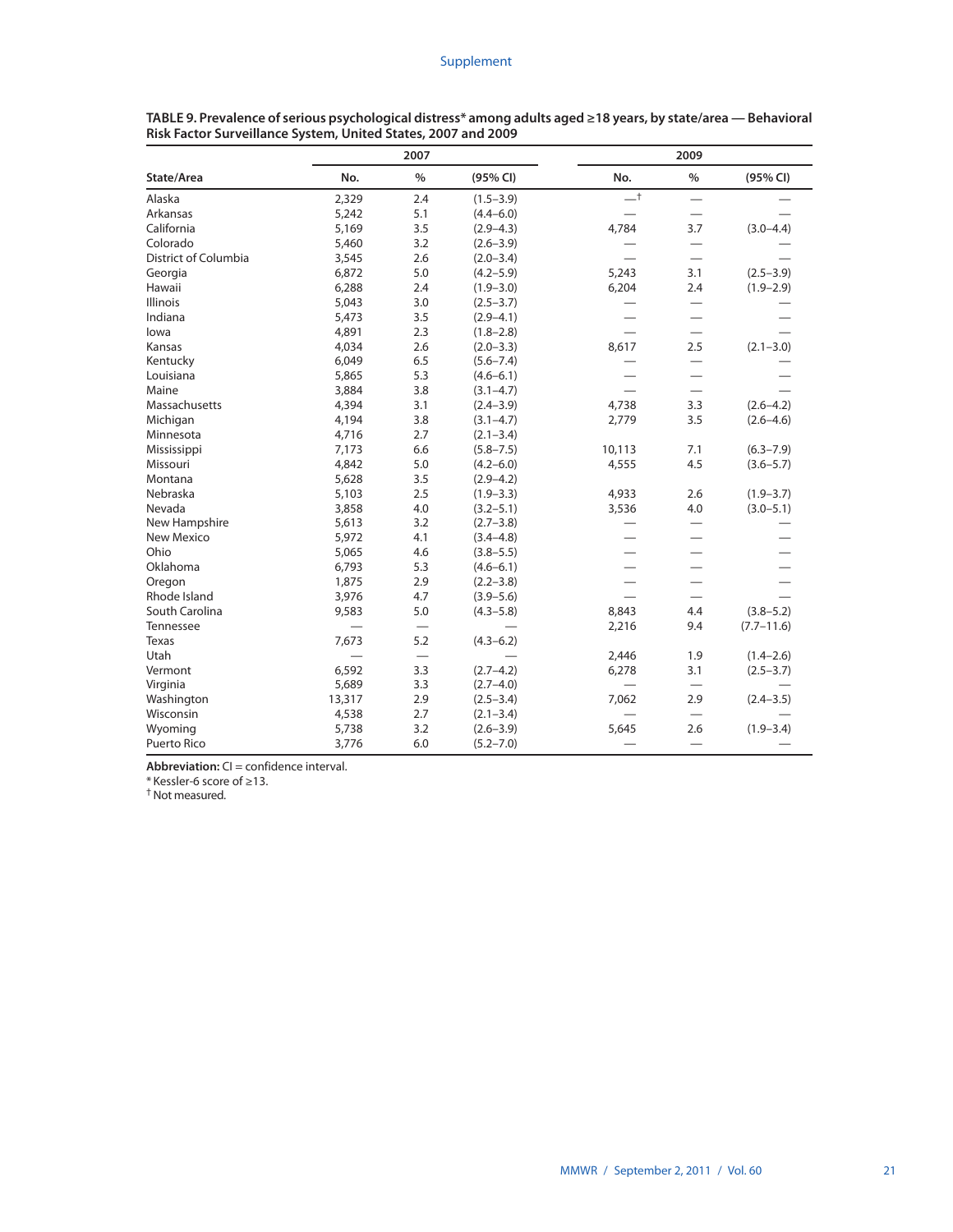**TABLE 10. Mean number of mentally unhealthy days\* during past 30 days among adults aged ≥18 years, by sociodemographic characteristics — Behavioral Risk Factor Surveillance System, United States, 2009†**

|                                  | No. of      | Mean no. of<br>mentally<br>unhealthy |               |
|----------------------------------|-------------|--------------------------------------|---------------|
| Characteristic                   | respondents | days                                 | (95% CI)      |
| <b>Total</b>                     | 424,218     | 3.5                                  | $(3.4 - 3.6)$ |
| Sex                              |             |                                      |               |
| Male                             | 161,046     | 2.9                                  | $(2.8 - 3.1)$ |
| Female                           | 263,172     | 4.0                                  | $(3.9 - 4.1)$ |
| Age group (yrs)                  |             |                                      |               |
| $18 - 24$                        | 13,032      | 3.9                                  | $(3.6 - 4.2)$ |
| $25 - 34$                        | 36,755      | 3.8                                  | $(3.6 - 4.0)$ |
| $35 - 44$                        | 59,253      | 3.7                                  | $(3.6 - 3.9)$ |
| $45 - 54$                        | 85,446      | 3.9                                  | $(3.8 - 4.1)$ |
| $\geq 55$                        | 226,168     | 2.8                                  | $(2.7 - 2.9)$ |
| Race/Ethnicity                   |             |                                      |               |
| White, non-Hispanic              | 333,119     | 3.3                                  | $(3.2 - 3.4)$ |
| Black, non-Hispanic              | 33,741      | 4.1                                  | $(3.9 - 4.4)$ |
| Other, non-Hispanic <sup>§</sup> | 23,549      | 3.6                                  | $(3.3 - 3.8)$ |
| <b>Hispanic</b>                  | 29,361      | 3.8                                  | $(3.6 - 4.1)$ |

**Abbreviation:** CI = confidence interval.

\* Survey question: "Now thinking about your mental health, which includes stress, depression, and problems with emotions, for how many days during the past 30 days was your mental health not good?"

† Data from 50 states, Guam, Puerto Rico, and U.S. Virgin Islands. Only includes respondents interviewed in 2009.

§ Asian, Native Hawaiian/ Pacific Islander, American Indian/Alaska Native, other race, and multiple races.

| TABLE 11. Mean number of mentally unhealthy days* during past   |
|-----------------------------------------------------------------|
| 30 days among adults aged ≥18 years, by state/area — Behavioral |
| Risk Factor Surveillance System, United States, 2009            |

|                              | No. of                   | Mean no. of<br>mentally<br>unhealthy |                                |
|------------------------------|--------------------------|--------------------------------------|--------------------------------|
| State/Area                   | respondents <sup>†</sup> | days                                 | (95% CI)                       |
| Alabama                      | 6,616                    | 4.2                                  | $(3.8 - 4.5)$                  |
| Alaska                       | 2,363                    | 2.5                                  | $(2.1 - 3.0)$                  |
| Arizona                      | 5,403                    | 3.4                                  | $(3.0 - 3.9)$                  |
| Arkansas                     | 3,904                    | 3.6                                  | $(3.2 - 4.0)$                  |
| California                   | 17,316                   | 3.7                                  | $(3.5 - 3.9)$                  |
| Colorado                     | 11,768                   | 3.1                                  | $(2.9 - 3.4)$                  |
| Connecticut                  | 6,414                    | 3.1                                  | $(2.8 - 3.4)$                  |
| Delaware                     | 4,315                    | 3.1                                  | $(2.8 - 3.5)$                  |
| District of Columbia         | 3,844                    | 2.7                                  | $(2.4 - 3.0)$                  |
| Florida                      | 11,753                   | 3.5                                  | $(3.2 - 3.8)$                  |
| Georgia                      | 5,761                    | 2.8                                  | $(2.5 - 3.1)$                  |
| Hawaii                       | 6,642                    | 2.6                                  | $(2.3 - 2.9)$                  |
| Idaho                        | 5,315                    | 3.2                                  | $(2.9 - 3.5)$                  |
| Illinois                     | 5,819                    | 3.5                                  | $(3.2 - 3.8)$                  |
| Indiana                      | 9,094                    | 3.8                                  | $(3.5 - 4.1)$                  |
| lowa                         | 5,941                    | 2.6                                  | $(2.4 - 2.9)$                  |
| Kansas                       | 18,702                   | 2.9                                  | $(2.7 - 3.1)$                  |
| Kentucky                     | 9,536                    | 4.6                                  | $(4.2 - 5.0)$                  |
| Louisiana                    | 8,765                    | 3.5                                  | $(3.2 - 3.8)$                  |
| Maine                        | 7,942                    | 3.4                                  | $(3.2 - 3.7)$                  |
| Maryland                     | 8,440                    | 3.3                                  | $(3.0 - 3.6)$                  |
| Massachusetts                | 16,397                   | 3.2                                  | $(2.9 - 3.4)$                  |
| Michigan                     | 9,103                    | 3.7                                  | $(3.4 - 4.0)$                  |
| Minnesota                    | 5,583                    | 2.8                                  | $(2.5 - 3.1)$                  |
| Mississippi                  | 10,997                   | 4.1                                  | $(3.8 - 4.4)$                  |
| Missouri                     | 5,000                    | 3.9                                  | $(3.5 - 4.3)$                  |
| Montana                      | 7,506                    | 3.3                                  | $(3.0 - 3.6)$                  |
| Nebraska                     | 15,733                   | 2.6                                  | $(2.4 - 2.9)$                  |
| Nevada                       | 3,791                    | 4.0                                  | $(3.5 - 4.6)$                  |
| New Hampshire                | 5,931                    | 3.1                                  | $(2.8 - 3.4)$                  |
| New Jersey                   | 12,025                   | 3.3                                  | $(3.0 - 3.6)$                  |
| New Mexico                   | 8,715                    | 3.5                                  | $(3.2 - 3.8)$                  |
| New York                     | 6,786                    | 3.5                                  | $(3.1 - 3.8)$                  |
| North Carolina               | 13,068                   | 3.8                                  | $(3.5 - 4.1)$                  |
| North Dakota                 | 4,698                    | 2.4                                  | $(2.1 - 2.7)$                  |
| Ohio<br>Oklahoma             | 9,650                    | 3.8                                  | $(3.5 - 4.1)$                  |
|                              | 7,724                    | 4.3<br>3.2                           | $(3.9 - 4.6)$                  |
| Oregon                       | 4,238                    | 3.6                                  | $(2.8 - 3.6)$                  |
| Pennsylvania<br>Rhode Island | 9,003                    | 3.4                                  | $(3.3 - 3.9)$<br>$(3.1 - 3.8)$ |
| South Carolina               | 6,223<br>9,568           | 3.5                                  | $(3.2 - 3.8)$                  |
| South Dakota                 | 6,739                    | 2.4                                  | $(2.1 - 2.7)$                  |
|                              |                          |                                      |                                |
| Tennessee<br>Texas           | 5,510<br>11,381          | 3.8<br>3.6                           | $(3.4 - 4.2)$<br>$(3.3 - 3.9)$ |
| Utah                         | 9,997                    | 3.3                                  | $(3.0 - 3.5)$                  |
| Vermont                      | 6,563                    | 3.3                                  | $(3.1 - 3.6)$                  |
| Virginia                     | 5,078                    | 3.4                                  | $(2.9 - 3.8)$                  |
| Washington                   | 20,018                   | 3.3                                  | $(3.1 - 3.5)$                  |
| West Virginia                | 4,761                    | 4.1                                  | $(3.8 - 4.5)$                  |
| Wisconsin                    | 4,517                    | 2.9                                  | $(2.5 - 3.2)$                  |
| Wyoming                      | 5,965                    | 3.2                                  | $(2.8 - 3.5)$                  |
| Guam                         | 1,247                    | 2.1                                  | $(1.6 - 2.5)$                  |
| Puerto Rico                  | 4,136                    | 3.2                                  | $(2.8 - 3.5)$                  |
| U.S. Virgin Islands          | 2,414                    | 2.9                                  | $(2.4 - 3.3)$                  |
|                              |                          |                                      |                                |

**Abbreviation:** CI = confidence interval.

\* Survey question: "Now thinking about your mental health, which includes stress, depression, and problems with emotions, for how many days during the past 30 days was your mental health not good?"

†Only includes respondents interviewed in 2009.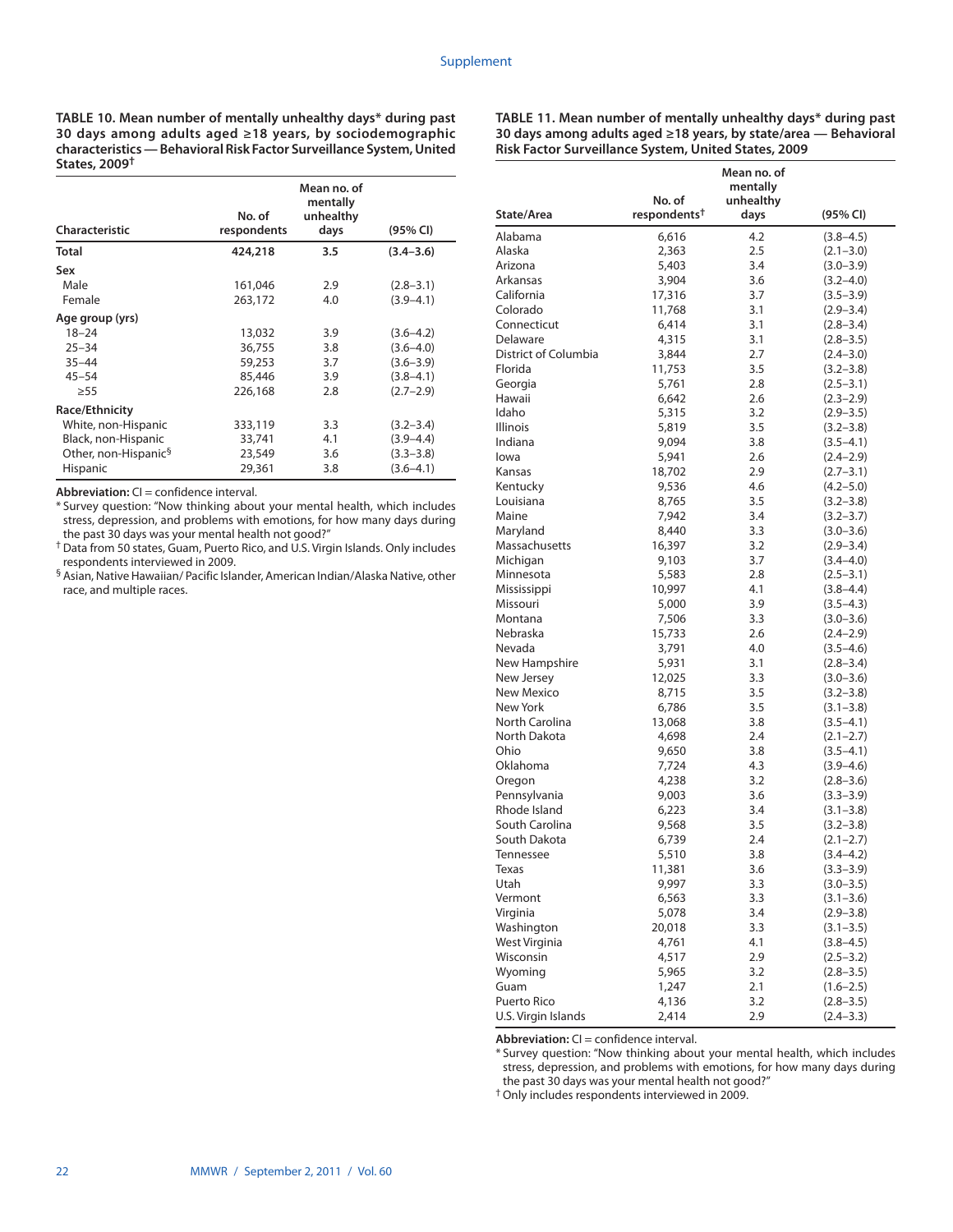|                                  |         | 2006* |                 |        | $2008+$ |                 |
|----------------------------------|---------|-------|-----------------|--------|---------|-----------------|
| Characteristic                   | No.     | %     | (95% CI)        | No.    | $\%$    | (95% CI)        |
| Total                            | 215,576 | 15.7  | $(15.4 - 16.1)$ | 91,377 | 16.1    | $(15.6 - 16.6)$ |
| Sex                              |         |       |                 |        |         |                 |
| Male                             | 82,284  | 11.1  | $(10.6 - 11.5)$ | 34,481 | 11.2    | $(10.6 - 11.9)$ |
| Female                           | 133,292 | 20.2  | $(19.7 - 20.6)$ | 56,896 | 20.7    | $(20.0 - 21.3)$ |
| Age group (yrs)                  |         |       |                 |        |         |                 |
| $18 - 24$                        | 9,652   | 14.5  | $(13.3 - 15.8)$ | 3,081  | 14.8    | $(12.9 - 17.0)$ |
| $25 - 34$                        | 25,525  | 14.4  | $(13.7 - 15.2)$ | 8,584  | 14.4    | $(13.2 - 15.7)$ |
| $35 - 44$                        | 36,586  | 16.7  | $(16.0 - 17.5)$ | 13,444 | 16.7    | $(15.6 - 17.9)$ |
| $45 - 54$                        | 44,877  | 19.3  | $(18.6 - 20.0)$ | 18,937 | 19.9    | $(18.9 - 20.9)$ |
| $\geq$ 55                        | 97,304  | 14.4  | $(14.0 - 14.8)$ | 46,637 | 14.9    | $(14.3 - 15.5)$ |
| Race/Ethnicity                   |         |       |                 |        |         |                 |
| White, non-Hispanic              | 165,506 | 17.2  | $(16.8 - 17.6)$ | 73,604 | 17.3    | $(16.8 - 17.8)$ |
| Black, non-Hispanic              | 17,650  | 11.2  | $(10.4 - 12.0)$ | 5,280  | 12.3    | $(10.7 - 14.0)$ |
| Other, non-Hispanic <sup>§</sup> | 13,245  | 15.1  | $(13.7 - 16.6)$ | 6,783  | 12.2    | $(10.5 - 14.1)$ |
| Hispanic                         | 17,044  | 12.6  | $(11.6 - 13.7)$ | 4,807  | 12.8    | $(11.1 - 14.7)$ |

| TABLE 12. Percentage of adults aged ≥18 years who ever received a diagnosis of depression in their lifetime, by |  |
|-----------------------------------------------------------------------------------------------------------------|--|
| sociodemographic characteristics  — Behavioral Risk Factor Surveillance System, United States, 2006 and 2008    |  |

**Abbreviation:** CI = confidence interval.

\*Data from 38 states, District of Columbia, Puerto Rico, and U.S. Virgin Islands † Data from 16 states.

§ Asian, Native Hawaiian/Pacific Islander, American Indian/Alaska Native, other race, and multiple races.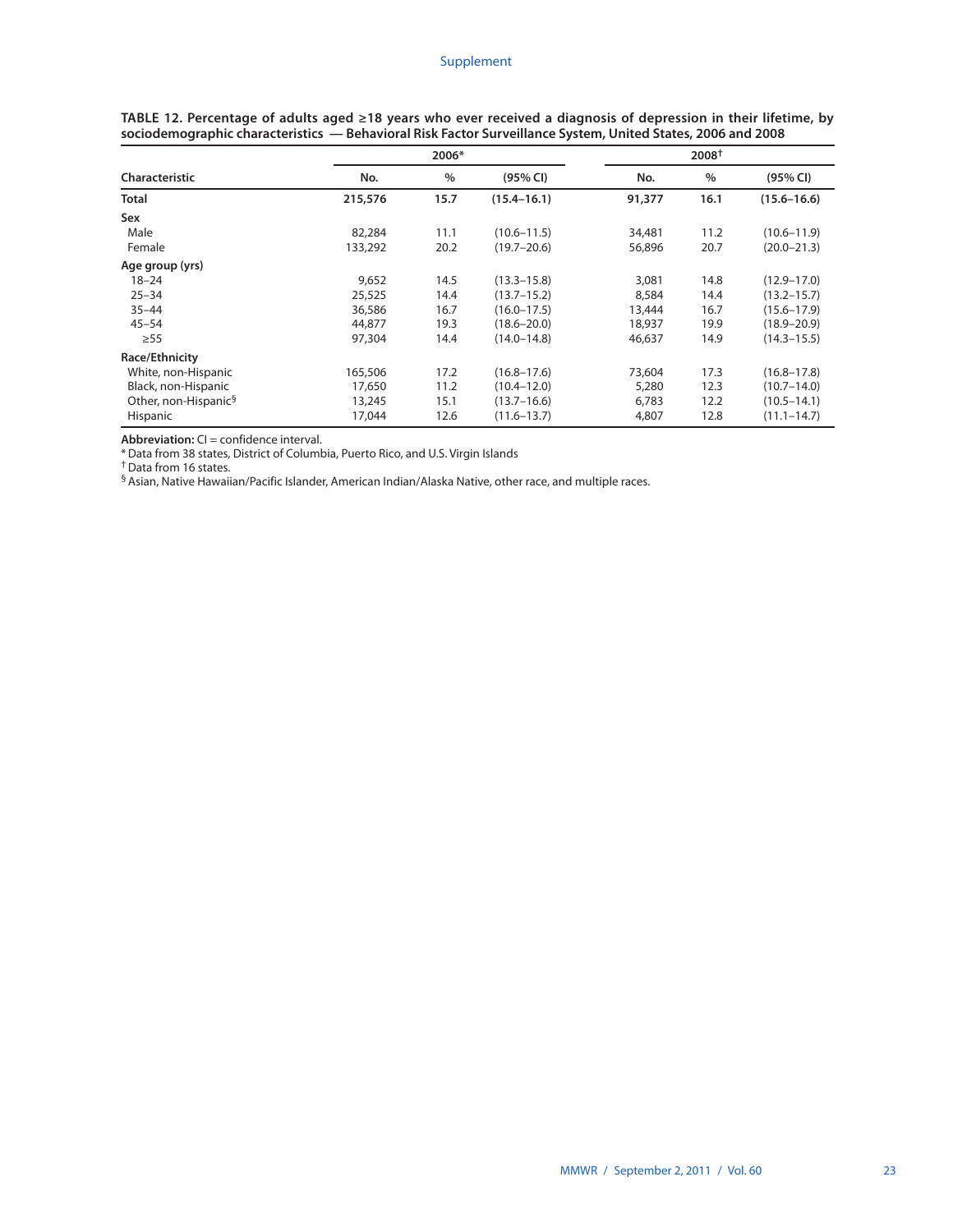|                             | 2006   |      |                                    |        | 2008 |                 |
|-----------------------------|--------|------|------------------------------------|--------|------|-----------------|
| State/Area                  | No.    | %    | (95% CI)                           | No.    | $\%$ | (95% CI)        |
| Alabama                     | 3,111  | 17.4 | $(15.8 - 19.2)$                    | $-$ *  |      |                 |
| Alaska                      | 1,998  | 17.4 | $(15.4 - 19.7)$                    |        |      |                 |
| Arizona                     |        |      |                                    | 5,768  | 18.1 | $(16.1 - 20.4)$ |
| Arkansas                    | 5,288  | 21.3 | $(19.9 - 22.7)$                    |        |      |                 |
| California                  | 5,284  | 13.5 | $(12.4 - 14.7)$                    |        |      |                 |
| Colorado                    |        |      |                                    | 5,463  | 17.7 | $(16.4 - 19.0)$ |
| Connecticut                 | 4,446  | 14.3 | $(13.0 - 15.8)$                    |        |      |                 |
| Delaware                    | 3,941  | 17.0 | $(15.2 - 18.9)$                    |        |      |                 |
| <b>District of Columbia</b> | 3,754  | 15.0 | $(13.5 - 16.6)$                    |        |      |                 |
| Florida                     | 10,232 | 13.1 | $(12.2 - 14.2)$                    |        |      |                 |
| Georgia                     | 6,992  | 14.5 | $(13.4 - 15.6)$                    |        |      |                 |
| Hawaii                      | 6,229  | 8.8  | $(8.0 - 9.8)$                      | 6,218  | 9.8  | $(8.9 - 10.8)$  |
| Idaho                       |        |      |                                    | 4,893  | 18.9 | $(17.4 - 20.4)$ |
| <b>Illinois</b>             |        |      |                                    | 5,047  | 13.5 | $(12.4 - 14.7)$ |
| Indiana                     | 6,208  | 19.8 | $(18.6 - 21.1)$                    |        |      |                 |
| lowa                        | 5,164  | 14.7 | $(13.5 - 15.9)$                    |        |      |                 |
| Kansas                      | 4,109  | 14.1 | $(12.8 - 15.6)$                    | 4,125  | 13.5 | $(12.2 - 14.8)$ |
| Louisiana                   | 6,725  | 13.2 | $(12.3 - 14.2)$                    | 5,893  | 12.4 | $(11.4 - 13.4)$ |
| Maine                       | 3,864  | 19.9 | $(18.5 - 21.5)$                    | 3,981  | 20.9 | $(19.3 - 22.6)$ |
| Maryland                    | 4,577  | 15.4 | $(13.9 - 17.1)$                    |        |      |                 |
| Massachusetts               |        |      |                                    | 6,326  | 15.3 | $(14.0 - 16.7)$ |
| Michigan                    | 5,484  | 15.9 | $(14.7 - 17.0)$                    |        |      |                 |
| Minnesota                   | 4,232  | 14.4 | $(13.2 - 15.8)$                    |        |      |                 |
| Mississippi                 | 5,828  | 16.9 | $(15.7 - 18.2)$                    | 6,990  | 16.8 | $(15.7 - 18.1)$ |
| Missouri                    | 5,045  | 18.4 | $(16.8 - 20.1)$                    |        |      |                 |
| Montana                     | 5,733  | 17.1 | $(15.9 - 18.4)$                    |        |      |                 |
| Nebraska                    | 3,851  | 15.5 | $(13.8 - 17.3)$                    | 5,221  | 16.9 | $(15.0 - 19.1)$ |
| Nevada                      | 3,442  | 15.5 | $(13.9 - 17.3)$                    |        |      |                 |
| New Hampshire               | 5,592  | 17.2 | $(16.0 - 18.6)$                    |        |      |                 |
| <b>New Mexico</b>           | 6,146  | 17.1 | $(16.0 - 18.3)$                    |        |      |                 |
| New York                    |        |      |                                    | 3,692  | 15.5 | $(14.2 - 16.9)$ |
| <b>North Carolina</b>       |        |      |                                    |        |      |                 |
| North Dakota                | 4,566  | 16.8 | $(15.4 - 18.4)$                    | 4,865  | 15.0 | $(13.6 - 16.4)$ |
| Ohio                        |        |      |                                    | 6,230  | 19.5 | $(18.1 - 20.9)$ |
| Oklahoma                    | 6,786  | 19.9 | $(18.7 - 21.1)$                    |        |      |                 |
| Oregon                      | 4,670  | 21.3 | $(19.9 - 22.7)$                    |        |      |                 |
| Rhode Island                | 4,267  | 16.8 | $(15.3 - 18.4)$                    |        |      |                 |
| South Carolina              | 8,703  | 17.3 |                                    |        |      |                 |
| Tennessee                   | 4,172  | 16.4 | $(16.3 - 18.4)$<br>$(14.8 - 18.0)$ |        |      |                 |
|                             |        |      |                                    |        |      |                 |
| Texas<br>Utah               | 6,395  | 15.4 | $(13.9 - 17.0)$                    |        |      |                 |
|                             | 4,983  | 19.6 | $(18.1 - 21.2)$                    |        |      |                 |
| Vermont                     | 6,794  | 20.2 | $(19.1 - 21.4)$                    | 6,586  | 21.4 | $(20.2 - 22.7)$ |
| Virginia                    | 5,133  | 15.1 | $(13.7 - 16.7)$                    |        |      |                 |
| Washington                  | 11,301 | 20.1 | $(19.1 - 21.1)$                    | 10,079 | 17.2 | $(16.2 - 18.1)$ |
| West Virginia               | 3,725  | 20.2 | $(18.7 - 21.7)$                    |        |      |                 |
| Wisconsin                   | 4,375  | 16.4 | $(15.0 - 17.8)$                    |        |      |                 |
| Wyoming                     | 4,818  | 18.2 | $(17.0 - 19.5)$                    |        |      |                 |
| Puerto Rico                 | 4,588  | 18.1 | $(16.9 - 19.5)$                    |        |      |                 |
| U.S. Virgin Islands         | 3,025  | 6.8  | $(5.8 - 7.9)$                      |        |      |                 |

**TABLE 13. Percentage of adults aged ≥18 years who ever received a diagnosis of depression in their lifetime, by state/area — Behavioral Risk Factor Surveillance System, United States, 2006 and 2008**

Abbreviation: CI = confidence interval.

\*Not measured.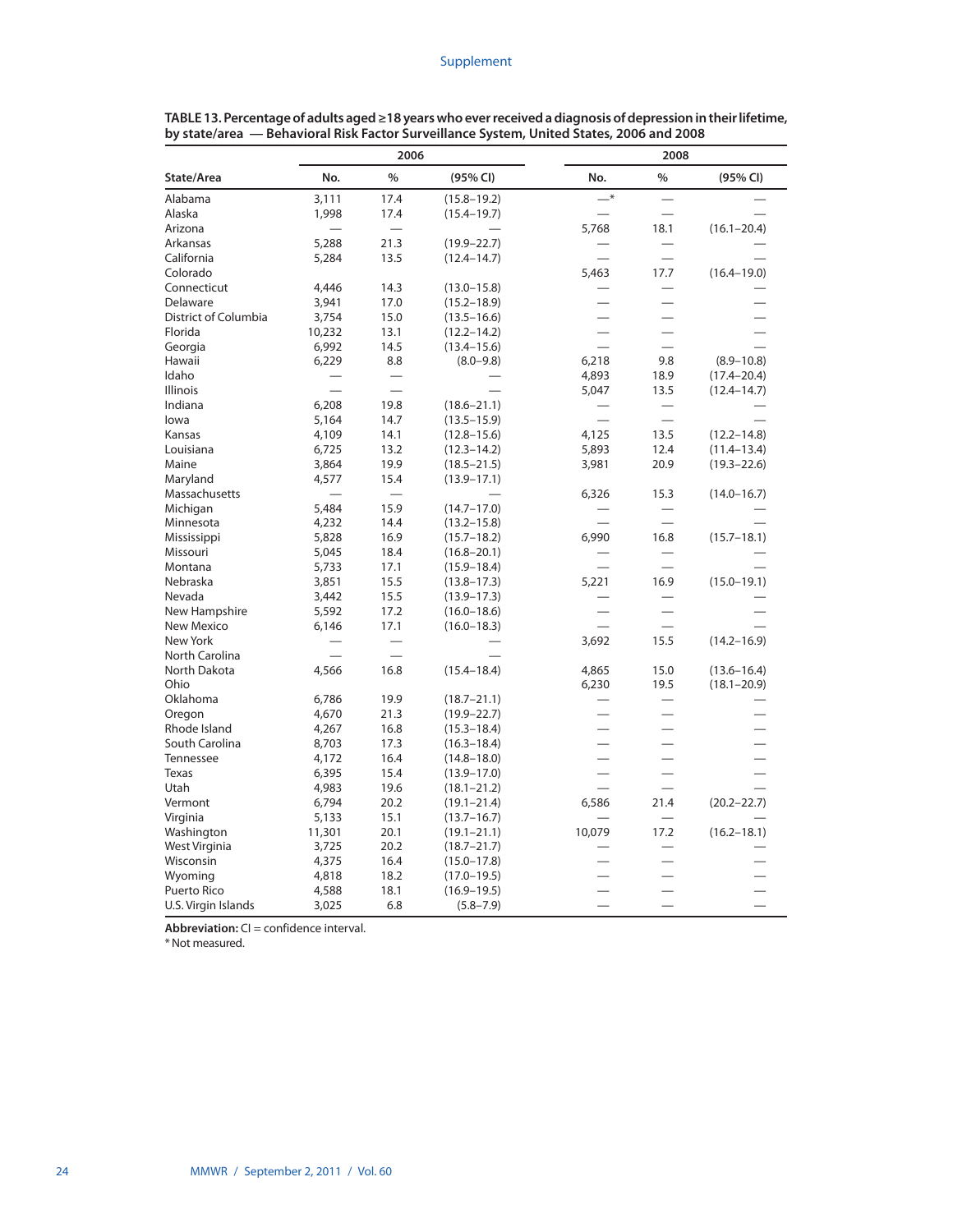|                                  | 2006*<br>$\%$<br>No.<br>(95% CI) |      |                 | 2008 <sup>†</sup> |          |                 |
|----------------------------------|----------------------------------|------|-----------------|-------------------|----------|-----------------|
| Characteristic                   |                                  |      | No.             | $\%$              | (95% CI) |                 |
| Total                            | 215,522                          | 11.3 | $(11.0 - 11.6)$ | 91,339            | 12.3     | $(11.8 - 12.7)$ |
| Sex                              |                                  |      |                 |                   |          |                 |
| Male                             | 82,288                           | 8.2  | $(7.8 - 8.7)$   | 34,447            | 9.1      | $(8.5 - 9.7)$   |
| Female                           | 133,234                          | 14.3 | $(13.9 - 14.6)$ | 56,892            | 15.2     | $(14.6 - 15.9)$ |
| Age group (yrs)                  |                                  |      |                 |                   |          |                 |
| $18 - 24$                        | 9,660                            | 11.3 | $(10.2 - 12.5)$ | 3,079             | 13.0     | $(11.2 - 15.1)$ |
| $25 - 34$                        | 25,530                           | 11.6 | $(10.9 - 12.3)$ | 8,574             | 11.9     | $(10.8 - 13.1)$ |
| $35 - 44$                        | 36,589                           | 12.0 | $(11.4 - 12.7)$ | 13,443            | 13.6     | $(12.5 - 14.7)$ |
| $45 - 54$                        | 44,868                           | 12.9 | $(12.3 - 13.5)$ | 18,945            | 14.1     | $(13.2 - 15.0)$ |
| $\geq 55$                        | 97,246                           | 9.8  | $(9.5 - 10.2)$  | 46,606            | 10.3     | $(9.8 - 10.8)$  |
| Race/Ethnicity                   |                                  |      |                 |                   |          |                 |
| White, non-Hispanic              | 165,498                          | 12.2 | $(11.9 - 12.5)$ | 73,577            | 12.9     | $(12.5 - 13.4)$ |
| Black, non-Hispanic              | 17,634                           | 8.6  | $(7.8 - 9.4)$   | 5,270             | 9.3      | $(7.9 - 10.8)$  |
| Other, non-Hispanic <sup>§</sup> | 13,231                           | 12.0 | $(10.6 - 13.7)$ | 6,781             | 11.8     | $(9.9 - 13.9)$  |
| Hispanic                         | 17,041                           | 9.0  | $(8.2 - 9.8)$   | 4,806             | 9.7      | $(8.2 - 11.3)$  |

| TABLE 14. Percentage of adults aged ≥18 years who ever received a diagnosis of anxiety in their lifetime, by |  |
|--------------------------------------------------------------------------------------------------------------|--|
| sociodemographic characteristics — Behavioral Risk Factor Surveillance System, United States, 2006 and 2008  |  |

**Abbreviation:** CI = confidence interval.

\*Data from 38 states, District of Columbia, Puerto Rico, and U.S. Virgin Islands. † Data from 16 states.

§ Asian, Native Hawaiian/Pacific Islander, American Indian/Alaska Native, other race, and multiple races.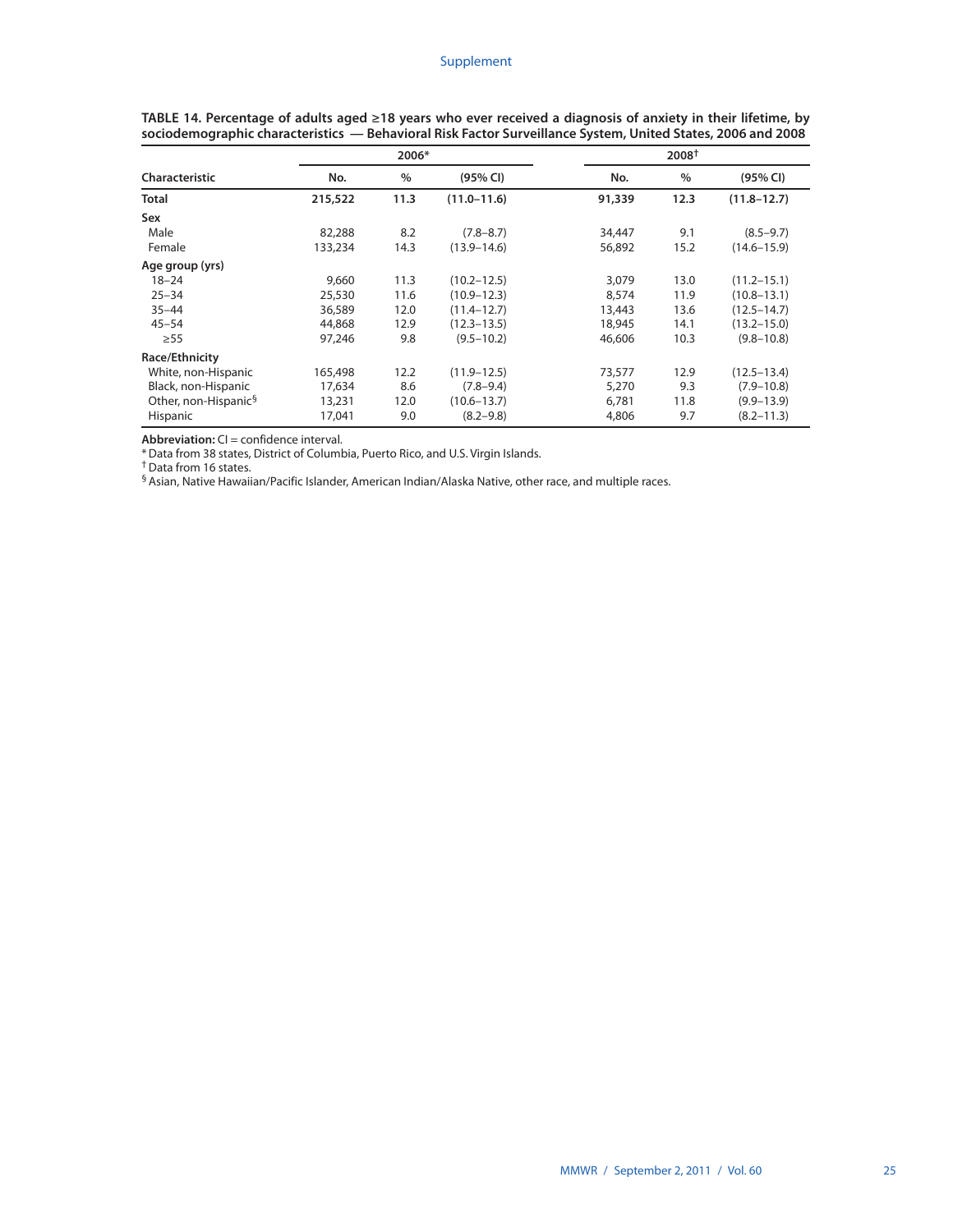|                             |        | 2006                     |                 | 2008                     |                          |                 |  |  |  |  |
|-----------------------------|--------|--------------------------|-----------------|--------------------------|--------------------------|-----------------|--|--|--|--|
| State/Area                  | No.    | $\%$                     | (95% CI)        | No.                      | $\%$                     | (95% CI)        |  |  |  |  |
| Alabama                     | 3,107  | 14.0                     | $(12.5 - 15.7)$ | $*$                      |                          |                 |  |  |  |  |
| Alaska                      | 2,000  | 12.0                     | $(10.2 - 14.1)$ |                          | $\overline{\phantom{0}}$ |                 |  |  |  |  |
| Arizona                     |        | 14.0                     | $(12.8 - 15.2)$ | 5,777                    | 13.0                     | $(11.2 - 15.1)$ |  |  |  |  |
| Arkansas                    | 5,285  |                          |                 |                          |                          |                 |  |  |  |  |
| California                  | 5,283  | 9.6                      | $(8.6 - 10.7)$  |                          |                          |                 |  |  |  |  |
| Colorado                    |        |                          |                 | 5,462                    | 12.3                     | $(11.1 - 13.5)$ |  |  |  |  |
| Connecticut                 | 4,451  | 10.0                     | $(8.9 - 11.3)$  |                          |                          |                 |  |  |  |  |
| Delaware                    | 3,935  | 12.1                     | $(10.5 - 13.9)$ |                          |                          |                 |  |  |  |  |
| <b>District of Columbia</b> | 3,758  | 9.5                      | $(8.3 - 10.9)$  |                          |                          |                 |  |  |  |  |
| Florida                     | 10,241 | 11.2                     | $(10.3 - 12.2)$ |                          | $\overline{\phantom{0}}$ |                 |  |  |  |  |
| Georgia                     | 6,997  | 11.1                     | $(10.1 - 12.1)$ |                          |                          |                 |  |  |  |  |
| Hawaii                      | 6,222  | 8.0                      | $(7.2 - 8.9)$   | 6,212                    | 8.3                      | $(7.4 - 9.2)$   |  |  |  |  |
| Idaho                       |        |                          |                 | 4,896                    | 11.6                     | $(10.4 - 12.9)$ |  |  |  |  |
| Illinois                    |        |                          |                 | 5,044                    | 10.8                     | $(9.7 - 12.0)$  |  |  |  |  |
| Indiana                     | 6,209  | 13.8                     | $(12.7 - 15.0)$ |                          | $\overline{\phantom{0}}$ |                 |  |  |  |  |
| lowa                        | 5,173  | 9.1                      | $(8.2 - 10.1)$  | $\overline{\phantom{0}}$ |                          |                 |  |  |  |  |
| Kansas                      | 4,110  | 9.9                      | $(8.8 - 11.2)$  | 4,128                    | 10.4                     | $(9.2 - 11.7)$  |  |  |  |  |
| Louisiana                   | 6,719  | 10.9                     | $(10.0 - 11.8)$ | 5,896                    | 11.5                     | $(10.5 - 12.6)$ |  |  |  |  |
| Maine                       | 3,863  | 16.1                     | $(14.5 - 17.7)$ | 3,986                    | 16.7                     | $(15.2 - 18.4)$ |  |  |  |  |
| Maryland                    | 4,582  | 10.9                     | $(9.6 - 12.4)$  |                          |                          |                 |  |  |  |  |
| Massachusetts               |        | $\overline{\phantom{0}}$ |                 | 6,289                    | 13.9                     | $(12.6 - 15.2)$ |  |  |  |  |
| Michigan                    | 5,487  | 11.1                     | $(10.1 - 12.1)$ |                          |                          |                 |  |  |  |  |
| Minnesota                   | 4,232  | 10.1                     | $(9.1 - 11.3)$  |                          | $\overline{\phantom{0}}$ |                 |  |  |  |  |
| Mississippi                 | 5,808  | 13.7                     | $(12.6 - 14.8)$ | 6,984                    | 13.1                     | $(12.1 - 14.3)$ |  |  |  |  |
| Missouri                    | 5,044  | 12.5                     | $(11.0 - 14.3)$ |                          |                          |                 |  |  |  |  |
| Montana                     | 5,735  | 10.9                     | $(9.8 - 12.0)$  |                          |                          |                 |  |  |  |  |
| Nebraska                    | 3,850  | 9.8                      | $(8.4 - 11.4)$  | 5,223                    | 10.6                     | $(8.9 - 12.5)$  |  |  |  |  |
| Nevada                      | 3,434  | 11.6                     | $(10.2 - 13.2)$ |                          |                          |                 |  |  |  |  |
| New Hampshire               | 5,604  | 12.8                     | $(11.7 - 14.0)$ |                          | ÷,                       |                 |  |  |  |  |
| New Jersey                  |        |                          |                 |                          | $\overline{\phantom{0}}$ |                 |  |  |  |  |
| <b>New Mexico</b>           | 6,155  | 12.0                     | $(11.0 - 13.1)$ |                          | $\overline{\phantom{0}}$ |                 |  |  |  |  |
| <b>New York</b>             |        |                          |                 | 3,692                    | 12.2                     | $(11.0 - 13.5)$ |  |  |  |  |
| North Dakota                | 4,564  | 10.2                     | $(9.0 - 11.6)$  | 4,868                    | 10.7                     | $(9.4 - 12.1)$  |  |  |  |  |
| Ohio                        |        |                          |                 | 6,226                    | 13.8                     | $(12.6 - 15.2)$ |  |  |  |  |
| Oklahoma                    | 6,775  | 14.8                     | $(13.8 - 15.9)$ |                          |                          |                 |  |  |  |  |
| Oregon                      | 4,667  | 13.2                     | $(12.1 - 14.5)$ |                          | ÷,                       |                 |  |  |  |  |
| Rhode Island                | 4,266  | 13.2                     | $(12.0 - 14.6)$ |                          |                          |                 |  |  |  |  |
| South Carolina              | 8,694  | 12.9                     | $(12.0 - 13.8)$ |                          |                          |                 |  |  |  |  |
| Tennessee                   | 4,171  | 12.2                     | $(10.7 - 13.8)$ |                          |                          |                 |  |  |  |  |
| <b>Texas</b>                | 6,386  | 10.3                     | $(9.1 - 11.8)$  |                          |                          |                 |  |  |  |  |
| Utah                        | 4,982  | 12.6                     | $(11.4 - 14.0)$ |                          | $\overline{\phantom{0}}$ |                 |  |  |  |  |
| Vermont                     | 6,782  | 14.2                     | $(13.2 - 15.2)$ | 6,579                    | 14.6                     | $(13.6 - 15.7)$ |  |  |  |  |
| Virginia                    | 5,135  | 10.7                     | $(9.5 - 12.1)$  |                          | $\overline{\phantom{0}}$ |                 |  |  |  |  |
| Washington                  | 11,285 | 12.9                     | $(12.0 - 13.8)$ | 10,077                   | 11.8                     | $(11.0 - 12.7)$ |  |  |  |  |
| West Virginia               | 3,717  | 17.2                     | $(15.8 - 18.7)$ |                          |                          |                 |  |  |  |  |
| Wisconsin                   | 4,377  | 10.2                     | $(9.1 - 11.5)$  |                          |                          |                 |  |  |  |  |
| Wyoming                     | 4,815  | 10.6                     | $(9.6 - 11.7)$  |                          |                          |                 |  |  |  |  |
| Puerto Rico                 | 4,594  | 14.8                     | $(13.6 - 16.0)$ |                          |                          |                 |  |  |  |  |
| U.S. Virgin Islands         | 3,028  | 5.4                      | $(4.6 - 6.4)$   |                          |                          |                 |  |  |  |  |

**TABLE 15. Percentage of adults aged ≥18 years who ever received a diagnosis of anxiety in their lifetime, by state/area — Behavioral Risk Factor Surveillance System, United States, 2006 and 2008**

**Abbreviation:** CI = confidence interval.

\*Not measured.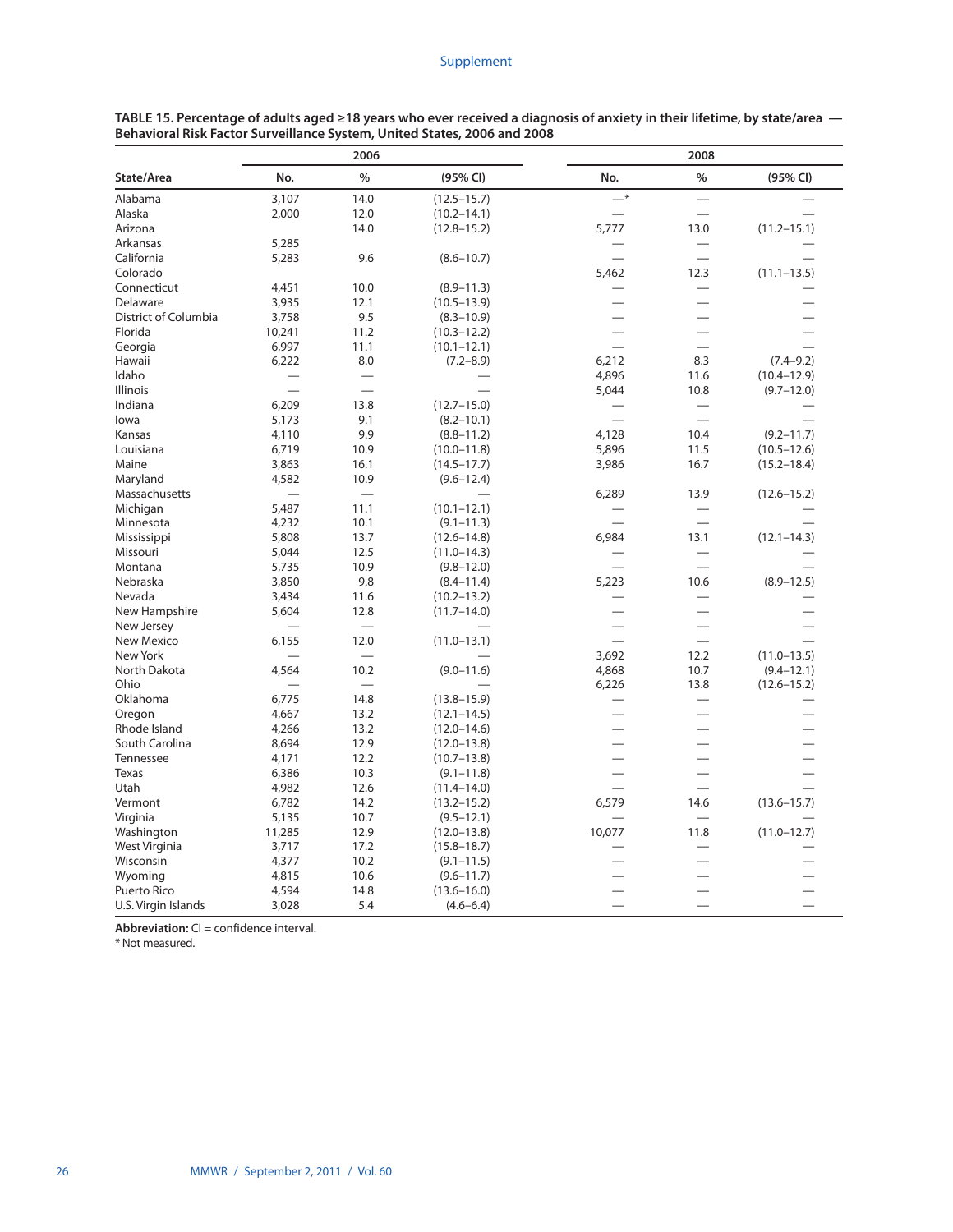|                     |           |      | <b>Bipolar disorder</b> | Schizophrenia |       |  |  |  |
|---------------------|-----------|------|-------------------------|---------------|-------|--|--|--|
|                     | Frequency | $\%$ | (SE)                    | $\%$          | (SE)  |  |  |  |
| <b>Total</b>        | 23,354    | 1.7  | (0.1)                   | 0.6           | (0.1) |  |  |  |
| Sex                 |           |      |                         |               |       |  |  |  |
| Male                | 10,356    | 1.4  | (0.1)                   | 0.8           | (0.2) |  |  |  |
| Female              | 12,998    | 1.9  | (0.2)                   | 0.4           | (0.1) |  |  |  |
| Age group (yrs)     |           |      |                         |               |       |  |  |  |
| $18 - 39$           | 8,852     | 2.2  | (0.2)                   | 0.6           | (0.2) |  |  |  |
| $40 - 54$           | 6,529     | 1.9  | (0.2)                   | 0.7           | (0.1) |  |  |  |
| $\geq 55$           | 7,973     | 0.8  | (0.1)                   | 0.5           | (0.1) |  |  |  |
| Race/Ethnicity      |           |      |                         |               |       |  |  |  |
| Hispanic            | 4,191     | 0.9  | (0.2)                   | 0.5           | (0.1) |  |  |  |
| White, non-Hispanic | 14,030    | 1.9  | (0.1)                   | 0.6           | (0.1) |  |  |  |
| Black, non-Hispanic | 3,697     | 1.3  | (0.2)                   | 0.8           | (0.2) |  |  |  |

**TABLE 16. Percentage of adults aged ≥18 years who ever received a diagnosis of bipolar disorder or schizophrenia,\* by sociodemographic characteristics — National Health Interview Survey, United States, 2007**

**Abbreviation:** SE = standard error.

\*Bipolar disorder and schizophrenia are not mutually exclusive.

**TABLE 17. Annual average number and rate of ambulatory care visits\* for mental health disorders among adults aged ≥18 years, by diagnosis and medical setting — National Ambulatory Medical Care Survey (NAMCS) and National Hospital Ambulatory Medical Care Survey (NHAMCS), United States, 2007–2008**

|                                                     |                                                                           |                   |             |                     |         |                             |                        |      | <b>Medical setting</b> |                          |                       |
|-----------------------------------------------------|---------------------------------------------------------------------------|-------------------|-------------|---------------------|---------|-----------------------------|------------------------|------|------------------------|--------------------------|-----------------------|
|                                                     |                                                                           | No. visits<br>(in | (SE)<br>(in | Rate of             |         | Physician office<br>(NAMCS) |                        |      | <b>OPD</b><br>(NHAMCS) |                          | <b>ED</b><br>(NHAMCS) |
| Primary diagnosis group <sup>†</sup>                | ICD-9-CM codes                                                            | thousands)        | thousands)  | visits <sup>§</sup> | (SE)    | $\%$                        | (SE)                   | $\%$ | (SE)                   | $\%$                     | (SE)                  |
| All diagnoses                                       |                                                                           | 961,646           | (28, 861)   | 42,982              | (1,290) | 82.3                        | (0.9)                  |      | 8.0 (0.7)              | 9.7                      | (0.4)                 |
| Mental health disorders                             | 290-319                                                                   | 47,835            | (2,534)     | 2,138               | (113)   | 80.7                        | (1.6)                  |      | $11.8$ $(1.5)$         | 7.5                      | (0.5)                 |
| Schizophrenic disorders                             | 295                                                                       | 2,730             | (507)       | 122                 | (23)    | 79.4                        | (4.5)                  |      | $13.4$ $(3.3)$         | 7.2                      | (1.6)                 |
| Major depressive disorder                           | 296.2-296.3                                                               | 7,530             | (793)       | 337                 | (35)    | 85.0                        | (2.7)                  | 13.6 | (2.6)                  | 1.4                      | (0.3)                 |
| Other psychoses                                     | 290-294, 296.0-296.1,<br>296.4-299                                        | 8,451             | (584)       | 378                 | (26)    | 80.8                        | (2.0)                  |      | 11.0(1.8)              | 8.3                      | (0.8)                 |
| Anxiety states                                      | 300.0                                                                     | 6,679             | (544)       | 299                 | (24)    | 84.7                        | (1.5)                  |      | $7.0$ $(1.1)$          | 8.3                      | (0.9)                 |
| Neurotic depression                                 | 300.4                                                                     | 3,231             | (323)       | 144                 | (14)    | 89.6                        | (1.7)                  | 8.4  | (1.6)                  | 2.0                      | (0.5)                 |
| Alcohol dependence syndrome                         | 303                                                                       | 653               | (116)       | 29                  | (5)     |                             | $-$ <sup>1</sup> (7.4) | 38.7 | (7.2)                  | 23.5                     | (4.8)                 |
| Drug dependence and<br>nondependent use of drugs    | 304-305                                                                   | 3,164             | (459)       | 141                 | (21)    | 40.3                        | (6.5)                  | 29.8 | (7.4)                  | 29.9                     | (4.5)                 |
| Acute reaction to stress and<br>adjustment reaction | 308-309                                                                   | 2,778             | (308)       | 124                 | (14)    | 81.8                        | (3.2)                  | 14.5 | (3.1)                  | 3.7                      | (0.7)                 |
| Depressive disorder, not<br>elsewhere classified    | 311                                                                       | 7,299             | (622)       | 326                 | (28)    | 85.8                        | (1.7)                  | 7.9  | (1.3)                  | 6.4                      | (0.8)                 |
| Attention deficit disorder                          | 314.0                                                                     | 1,736             | (242)       | 78                  | (11)    | 94.6                        | (1.4)                  |      | 5.4 (1.4)              | $\overline{\phantom{m}}$ | (0.0)                 |
| Other mental disorders                              | 300.1-300.3, 300.5-300.9,<br>301-302, 306-307, 310,<br>312-313, 314.1-319 | 3,585             | (494)       | 160                 | (22)    | 83.1                        | (2.7)                  | 8.5  | (1.7)                  | 8.4                      | (1.5)                 |

**Abbreviations:** ED = emergency department; ICD-9-CM = *International Classification of Diseases, Ninth Revision, Clinical Modification*; OPD = outpatient department; SE = standard error.

\* Visits to physician offices and hospital outpatient and emergency departments.

† Primary diagnosis groups are based on a reclassification of codes.

 $\frac{1}{3}$  Rate per 10,000 persons, based on U.S. Census Bureau estimates of the civilian noninstitutionalized adult population as of July 1, 2007, and July 1, 2008. Additional information on calculation of rates available at <http://www.cdc.gov/nchs/ahcd.htm>.

¶Number does not meet standards of reliability or precision.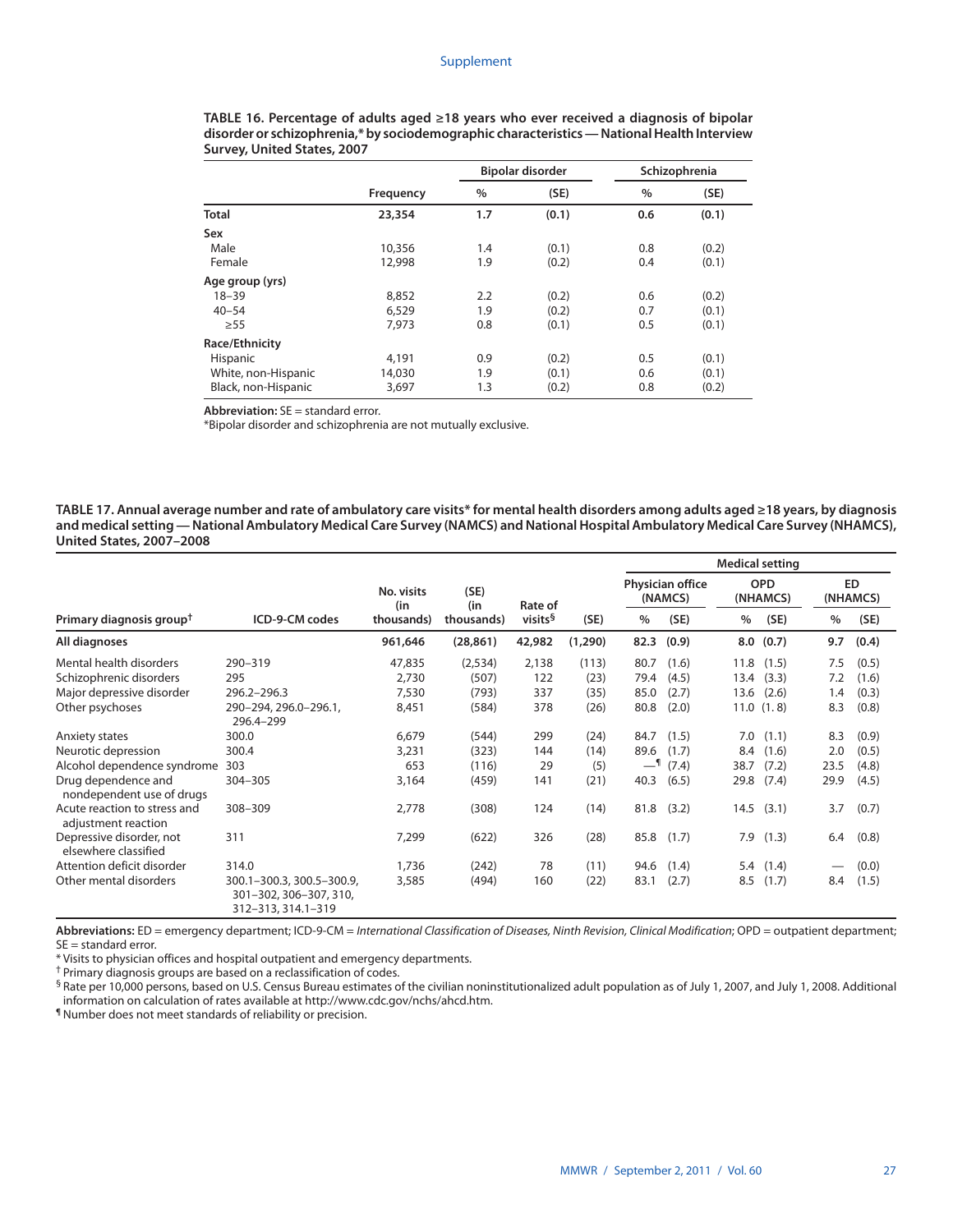**TABLE 18. Annual average number and rate of ambulatory care visits\* for mental health disorders† among adults aged ≥18 years, by age group, sex, and medical setting — National Ambulatory Medical Care Survey (NAMCS) and National Hospital Ambulatory Medical Care Survey (NHAMCS), United States, 2007–2008**

|                 | No. (in thousands) and % of visits |                    |     |                     |                                    |       |             |                     |      |             |                    |      |             |                       | Rate <sup>§</sup> of visits |                                    |      |                        |      |                 |  |  |  |  |  |
|-----------------|------------------------------------|--------------------|-----|---------------------|------------------------------------|-------|-------------|---------------------|------|-------------|--------------------|------|-------------|-----------------------|-----------------------------|------------------------------------|------|------------------------|------|-----------------|--|--|--|--|--|
|                 |                                    | All three settings |     |                     | <b>Physician office</b><br>(NAMCS) |       |             | <b>OPD (NHAMCS)</b> |      |             | <b>ED (NHAMCS)</b> |      |             | All three<br>settings |                             | <b>Physician office</b><br>(NAMCS) |      | <b>OPD</b><br>(NHAMCS) |      | ED.<br>(NHAMCS) |  |  |  |  |  |
| Characteristic  | No.                                | (SE)               | %   | No.                 | (SE)                               | $\%$  | No.         | (SE)                | $\%$ | No.         | (SE)               | $\%$ | Rate        | (SE)                  | Rate                        | (SE)                               | Rate | (SE)                   | Rate | (SE)            |  |  |  |  |  |
| Total           | 47,835                             | $-$                | 100 | 38,621              | $-$                                | 80.7  | 5,630       | —                   | 11.8 | 3,584       | $-$                | 7.5  | 2,138       | $\overline{}$         | 1,726                       | $(-$                               | 252  | $(-$                   | 160  | $(-)$           |  |  |  |  |  |
| Age group (yrs) |                                    |                    |     |                     |                                    |       |             |                     |      |             |                    |      |             |                       |                             |                                    |      |                        |      |                 |  |  |  |  |  |
| $18 - 44$       | 22,443 (1,203)                     |                    | 100 | 17,303 (1,104) 77.1 |                                    |       | 3,070       | (443)               | 13.7 | 2.070 (118) |                    | 9.2  | 2.036 (109) |                       |                             | 1,570 (100)                        | 279  | (40)                   | 188  | (11)            |  |  |  |  |  |
| $45 - 64$       | 19,451 (1,291)                     |                    | 100 | 16.205 (1.268)      |                                    | 83.3  | 2,086       | (260)               | 10.7 | .160        | (74)               | 6.0  | 2.533 (168) |                       | 2.110 (165)                 |                                    | 272  | (34)                   | 151  | (10)            |  |  |  |  |  |
| $\geq 65$       | 5,941                              | (493)              | 100 | 5.113               | (489)                              | -86.1 | 474         | (76)                | 8.0  | 354         | (40)               | 6.0  |             | 1,617 (134)           |                             | 1,392 (133)                        | 129  | (21)                   |      | 96 (11)         |  |  |  |  |  |
| Sex             |                                    |                    |     |                     |                                    |       |             |                     |      |             |                    |      |             |                       |                             |                                    |      |                        |      |                 |  |  |  |  |  |
| Male            | 18,463 (1,206)                     |                    | 100 | 14,422 (1,170)      |                                    | 78.1  | 2.194       | (308)               | 11.9 | 1.847       | (105)              | 10.0 | 1.710 (112) |                       |                             | 1,336 (108)                        | 203  | (29)                   | 171  | (10)            |  |  |  |  |  |
| Female          | 29.372 (1.584)                     |                    | 100 | 24,199 (1,511) 82.4 |                                    |       | 3.436 (425) |                     | 11.7 | .737        | (105)              | 5.9  | 2.537 (137) |                       | 2.090 (131)                 |                                    | 297  | (37)                   | 150  | (9)             |  |  |  |  |  |

**Abbreviations:** ED = emergency department; ICD-9-CM = *International Classification of Diseases, Ninth Revision, Clinical Modification*; OPD = outpatient department; SE = standard error. \* Visits to physician offices and hospital outpatient and emergency departments.

† Visits with a primary diagnosis of a mental health disorder (ICD-9-CM codes 290–319).

§ Rate per 10,000 persons, based on U.S. Census Bureau estimates of the civilian noninstitutionalized population as of July 1, 2007, and July 1, 2008.

#### **TABLE 19. Hospital\* discharge rates† among adults aged ≥18 years with mental illness as primary discharge diagnosis, by age group, diagnosis, and sex — National Hospital Discharge Survey, United States, 2007**

|                                                            | Age group (yrs) |              |           |                |       |                |      |              |           |             |       |            |           |       |       |               |       |               |  |
|------------------------------------------------------------|-----------------|--------------|-----------|----------------|-------|----------------|------|--------------|-----------|-------------|-------|------------|-----------|-------|-------|---------------|-------|---------------|--|
|                                                            |                 |              | $18 - 44$ |                |       |                |      |              | $45 - 64$ |             |       |            | $\geq 65$ |       |       |               |       |               |  |
|                                                            |                 | Men          |           | Women          | Total |                | Men  |              | Women     |             | Total |            |           | Men   | Women |               | Total |               |  |
| Primary discharge<br>diagnosis                             | Rate            | (SE)         | Rate      | (SE)           | Rate  | (SE)           | Rate | (SE)         | Rate      | (SE)        | Rate  | (SE)       | Rate      | (SE)  | Rate  | (SE)          | Rate  | (SE)          |  |
| Adult mental illness <sup>§</sup>                          |                 | 105.7 (14.4) |           | 90.1 (14.7)    |       | 97.9 (14.2)    |      | 104.9 (12.0) |           | 88.9 (11.4) |       | 96.7(11.1) | 63.7      | (9.2) | 64.9  | (7.0)         |       | 64.4 (7.2)    |  |
| Alcohol and drug use<br>disorders <sup>1</sup>             | 32.4            | (5.0)        | 17.5      | (3.1)          |       | $25.0$ $(4.0)$ | 44.6 | (5.5)        | 15.4      | (2.1)       | 29.7  | (3.6)      | 12.9      | (1.8) | 7.6   | (1.4)         |       | $9.8$ (1.2)   |  |
| Schizophrenia**                                            | 18.2            | (2.4)        |           | $10.4$ $(1.7)$ |       | $14.3$ $(1.9)$ | 17.0 | (2.4)        | 17.1      | (3.1)       | 17.1  | (2.3)      | 5.4       | (1.4) |       | $6.6$ $(1.2)$ |       | $6.1$ $(1.0)$ |  |
| Mood disorders <sup>††</sup>                               | 41.5            | (6.8)        | 50.6      | (9.7)          | 46.0  | (8.0)          | 32.8 | (4.7)        | 44.4      | (7.2)       | 38.7  | (5.8)      | 14.7      | (2.4) | 22.5  | (3.4)         |       | 19.2 (2.6)    |  |
| Anxiety, stress, and<br>adiustment disorders <sup>99</sup> | 3.8             | (0.7)        | 4.5       | (0.6)          | 4.1   | (0.5)          | 2.6  | (0.5)        | 4.7       | (0.9)       | 3.7   | (0.5)      | 1.2       | (0.3) | 5.3   | (1.0)         |       | $3.6$ $(0.6)$ |  |

**Abbreviations:** ICD-9-CM = *International Classification of Diseases, Ninth Revision, Clinical Modification*; SE = standard error.

\* Nonfederal, short-stay (<30 days) hospitals.

† Per 10,000 persons, based on U.S. Census Bureau estimates of the civilian noninstitutionalized adult population as of July 1, 2007.

§ ICD-9-CM codes 290–312.

¶ ICD-9-CM codes 291, 292, 303, 304, and 305 (excluding 305.1).

\*\* ICD-9-CM code 295.

†† ICD-9-CM codes 296, 300.4, and 311.

§§ ICD-9-CM codes 300.0, 300.2, 300.3, 308, and 309.

#### **TABLE 20. Hospital\* discharge rates† among adults aged ≥18 years with mental illness among any discharge diagnoses, by age group, diagnosis, and sex — National Hospital Discharge Survey, United States, 2007**

|                                                               |       |              |           |                  |              |                |           |              | Age group (yrs) |              |       |              |       |           |       |              |       |              |  |  |
|---------------------------------------------------------------|-------|--------------|-----------|------------------|--------------|----------------|-----------|--------------|-----------------|--------------|-------|--------------|-------|-----------|-------|--------------|-------|--------------|--|--|
| <b>Discharge</b>                                              |       |              | $18 - 44$ |                  |              |                | $45 - 64$ |              |                 |              |       |              |       | $\geq 65$ |       |              |       |              |  |  |
| diagnosis (among<br>any listed                                |       | Men          | Women     |                  | <b>Total</b> |                | Men       |              |                 | Women        |       | <b>Total</b> |       | Men       | Women |              | Total |              |  |  |
| diagnoses)                                                    | Rate  | (SE)         | Rate      | (SE)             | Rate         | (SE)           | Rate      | (SE)         | Rate            | (SE)         | Rate  | (SE)         | Rate  | (SE)      | Rate  | (SE)         | Rate  | (SE)         |  |  |
| Adult mental<br>illness <sup>§</sup>                          |       | 220.3 (16.7) |           | 242.7 (18.3)     |              | 231.4 (17.0)   | 394.1     | (22.5)       |                 | 349.2 (20.2) |       | 371.1 (20.4) | 580.1 | (42.3)    |       | 702.3 (38.0) |       | 650.8 (37.6) |  |  |
| Alcohol and drug<br>use disorders <sup>¶</sup>                | 107.2 | (9.8)        | 74.7      | (7.7)            | 91.1         | (8.6)          |           | 166.9 (11.7) | 70.9            | (5.7)        | 117.7 | (8.2)        | 90.4  | (5.4)     | 40.7  | (3.4)        | 61.6  | (3.5)        |  |  |
| Schizophrenia**                                               | 24.3  | (2.6)        | 16.1      | (1.9)            |              | $20.2$ $(2.1)$ | 32.9      | (3.2)        | 30.1            | (3.4)        | 31.5  | (2.8)        | 19.7  | (2.7)     | 22.2  | (2.4)        | 21.1  | (2.1)        |  |  |
| Mood disorders <sup>††</sup>                                  | 78.3  | (9.8)        |           | $125.5$ $(13.1)$ |              | 101.7(11.1)    | 110.1     | (9.8)        |                 | 163.1(11.4)  |       | 137.3 (10.0) | 114.0 | (9.5)     |       | 219.2 (14.6) |       | 174.9 (11.4) |  |  |
| Anxiety, stress,<br>and adjustment<br>disorders <sup>§§</sup> | 23.2  | (2.7)        | 42.1      | (4.1)            | 32.5         | (3.1)          | 32.6      | (2.5)        | 52.9            | (4.1)        | 43.0  | (3.1)        | 48.5  | (3.8)     | 84.5  | (5.5)        | 69.3  | (4.1)        |  |  |

**Abbreviations:** ICD-9-CM = International Classification of Diseases, Ninth Revision, Clinical Modification; SE = standard error.

\* Nonfederal, short-stay (<30 days) hospitals.

† Per 10,000 persons, based on U.S. Census Bureau estimates of the civilian noninstitutionalized adult population as of July 1, 2007.

§ ICD-9-CM codes 290–312.

¶ ICD-9-CM codes 291, 292, 303, 304, and 305 (excluding 305.1).

\*\* ICD-9-CM code 295.

†† ICD-9-CM codes 296, 300.4, and 311.

§§ ICD-9-CM codes 300.0, 300.2, 300.3, 308, and 309.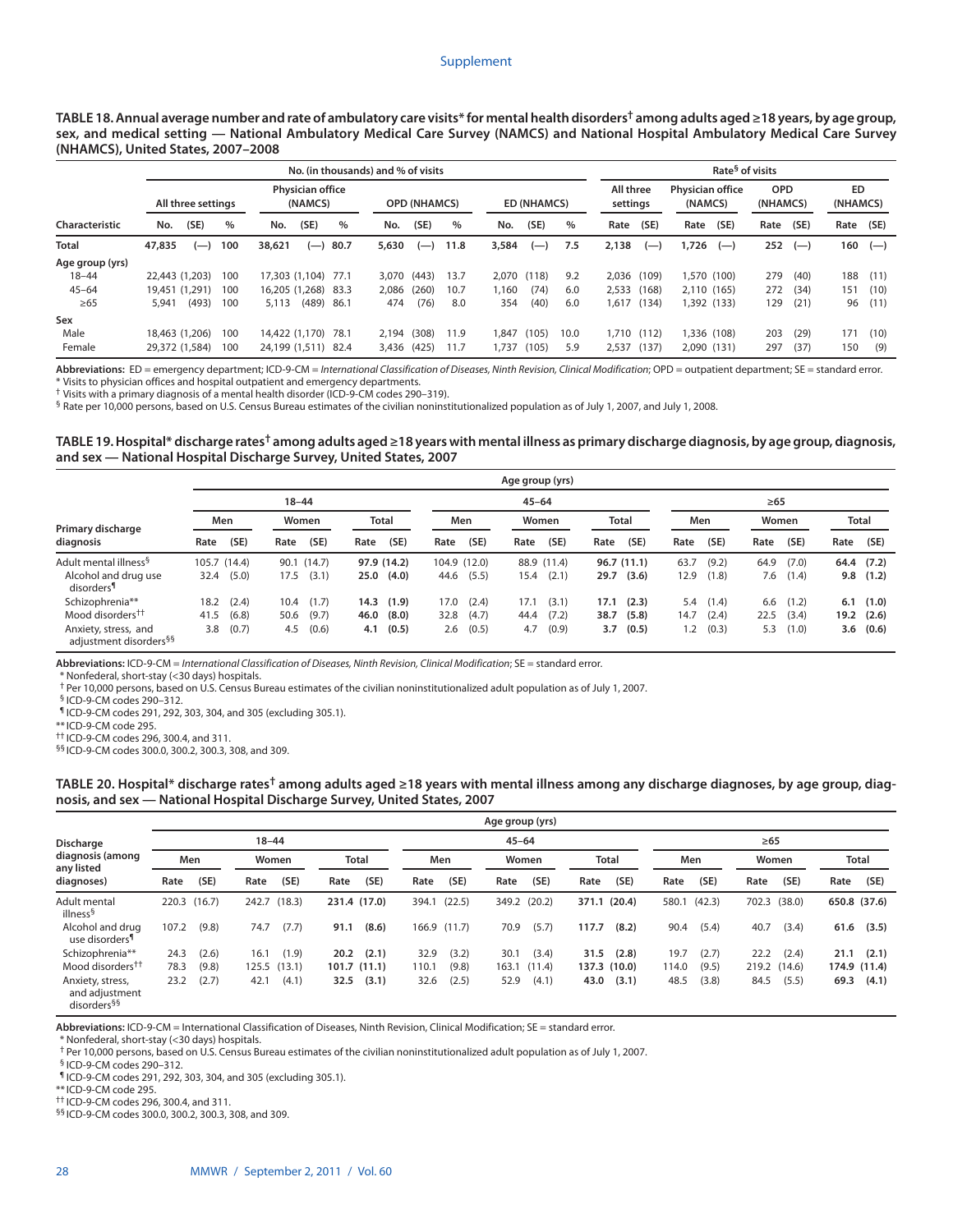| TABLE 21. Percentage of nursing home residents aged ≥65 years with primary diagnosis of mental illness, by age group, diagnosis, and sex |  |  |
|------------------------------------------------------------------------------------------------------------------------------------------|--|--|
| — National Nursing Home Survey, United States, 2004                                                                                      |  |  |

|                                                               |      |       |      |           |       |       |      |       | Age group (yrs) |           |      |              |             |       |       |       |      |       |  |
|---------------------------------------------------------------|------|-------|------|-----------|-------|-------|------|-------|-----------------|-----------|------|--------------|-------------|-------|-------|-------|------|-------|--|
|                                                               |      |       |      | $65 - 74$ |       |       |      |       |                 | $75 - 84$ |      | ≥85          |             |       |       |       |      |       |  |
|                                                               |      | Men   |      | Women     | Total |       | Men  |       |                 | Women     |      | <b>Total</b> |             | Men   | Women |       |      | Total |  |
| Primary diagnosis                                             | %    | (SE)  | $\%$ | (SE)      | %     | (SE)  | $\%$ | (SE)  | %               | (SE)      | $\%$ | (SE)         | %           | (SE)  | %     | (SE)  | %    | (SE)  |  |
| Alzheimer disease*                                            | 4.3  | (1.0) | 8.2  | (1.1)     | 6.5   | (0.8) | 11.8 | (1.2) | 13.7            | (0.8)     | 13.2 | (0.7)        | 9.5         | (1.1) | 12.6  | (0.6) | 12.0 | (0.6) |  |
| All adult mental<br>illness <sup>†</sup>                      | 16.9 | (1.8) | 20.0 | (1.7)     | 18.7  | (1.3) | 18.8 | (1.4) | 20.4            | (0.9)     | 20.0 | (0.8)        | 21.3        | (1.5) | 23.9  | (0.8) | 23.5 | (0.7) |  |
| Dementia <sup>§</sup>                                         | 7.5  | (1.2) | 7.0  | (1.0)     | 7.2   | (0.8) | 13.2 | (1.1) | 13.9            | (0.8)     | 13.7 | (0.7)        | 15.6        | (1.3) | 19.2  | (0.8) | 18.6 | (0.7) |  |
| Alcohol and drug<br>use disorders <sup>1</sup>                | 0.8  | (0.4) | 0.3  | (0.2)     | 0.5   | (0.2) | 0.6  | (0.3) | 0.1             | (0.1)     | 0.2  | (0.1)        | <u>_</u> ¶¶ | - 11  |       |       |      |       |  |
| Schizophrenia**                                               | 3.4  | (0.8) | 5.9  | (1.0)     | 4.8   | (0.7) | 1.5  | (0.4) | 2.2             | (0.3)     | 2.0  | (0.3)        |             |       | 0.5   | (0.1) | 0.5  | (0.1) |  |
| Mood disorders <sup>††</sup>                                  | 1.6  | (0.6) | 3.2  | (0.7)     | 2.5   | (0.4) | 1.4  | (0.4) | 2.2             | (0.3)     | 1.9  | (0.2)        | 2.1         | (0.5) | 1.8   | (0.2) | 1.9  | (0.2) |  |
| Anxiety, stress,<br>and adjustment<br>disorders <sup>§§</sup> | 0.3  | (0.2) | 1.3  | (0.4)     | 0.9   | (0.3) | 0.1  | (0.1) | 0.5             | (0.1)     | 0.4  | (0.1)        | 0.5         | (0.3) | 0.3   | (0.1) | 0.3  | (0.1) |  |

**Abbreviations:** ICD-9-CM = *International Classification of Diseases, Ninth Revision, Clinical Modification*; SE = standard error.

\* ICD-9-CM code 331.0.

† ICD-9-CM codes 290–312.

§ ICD-9-CM codes 290 and 294.

¶ ICD-9-CM codes 291, 292, 303, 304, and 305 (excluding 305.1).

\*\* ICD-9-CM code 295.

†† ICD-9-CM codes 296, 300.4, and 311.

§§ ICD-9-CM codes 300.0, 300.2, 300.3, 308, and 309.

¶¶ Estimate is unreliable. Relative standard error >30%.

**TABLE 22. Percentage of nursing home residents aged ≥65 years with any diagnosis of mental illness among all diagnoses, by age group, diagnosis, and sex — National Nursing Home Survey, United States, 2004**

|                                                               | Age group (yrs) |       |      |           |      |       |      |       |      |           |      |              |      |       |       |       |      |       |
|---------------------------------------------------------------|-----------------|-------|------|-----------|------|-------|------|-------|------|-----------|------|--------------|------|-------|-------|-------|------|-------|
|                                                               |                 |       |      | $65 - 74$ |      |       |      |       |      | $75 - 84$ |      | ≥85          |      |       |       |       |      |       |
| <b>Mental health</b><br>diagnosis (among                      |                 | Men   |      | Women     |      | Total |      | Men   |      | Women     |      | <b>Total</b> |      | Men   | Women |       |      | Total |
| all diagnoses)                                                | %               | (SE)  | $\%$ | (SE)      | %    | (SE)  | %    | (SE)  | %    | (SE)      | $\%$ | (SE)         | $\%$ | (SE)  | $\%$  | (SE)  | $\%$ | (SE)  |
| Alzheimer disease*                                            | 6.8             | (1.1) | 12.3 | (1.3)     | 10.0 | (0.9) | 17.0 | (1.3) | 19.2 | (0.9)     | 18.5 | (0.8)        | 15.7 | (1.3) | 18.9  | (0.7) | 18.4 | (0.7) |
| All adult mental<br>illness <sup>†</sup>                      | 60.4            | (2.4) | 62.5 | (2.0)     | 61.6 | (1.6) | 62.7 | (1.6) | 67.4 | (1.1)     | 66.0 | (1.0)        | 63.2 | (1.8) | 68.7  | (0.9) | 67.7 | (0.8) |
| Dementia <sup>§</sup>                                         | 25.1            | (2.0) | 24.5 | (1.7)     | 24.8 | (1.3) | 35.9 | (1.6) | 34.5 | (1.1)     | 34.9 | (0.9)        | 38.3 | (1.7) | 41.6  | (0.9) | 41.0 | (0.9) |
| Alcohol and drug<br>use disorders <sup>¶</sup>                | 5.6             | (1.1) | 1.9  | (0.5)     | 3.5  | (0.6) | 2.2  | (0.5) | 0.7  | (0.2)     | 1.2  | (0.2)        | _¶¶  |       |       |       | 0.5  | (0.1) |
| Schizophrenia**                                               | 7.3             | (1.2) | 12.0 | (1.4)     | 10.0 | (1.0) | 4.2  | (0.7) | 4.6  | (0.5)     | 4.5  | (0.4)        |      |       | 1.2   | (0.2) | 1.1  | (0.2) |
| Mood disorders <sup>††</sup>                                  | 33.3            | (2.3) | 34.6 | (1.9)     | 34.0 | (1.5) | 30.0 | (1.5) | 39.4 | (1.1)     | 36.6 | (1.0)        | 31.0 | (1.6) | 36.2  | (0.9) | 35.3 | (0.8) |
| Anxiety, stress,<br>and adjustment<br>disorders <sup>§§</sup> | 10.0            | (1.3) | 12.9 | (1.3)     | 11.7 | (0.9) | 7.2  | (0.8) | 14.4 | (0.8)     | 12.2 | (0.6)        | 8.1  | (1.0) | 12.5  | (0.6) | 11.7 | (0.5) |

**Abbreviations:** ICD-9-CM = *International Classification of Diseases, Ninth Revision, Clinical Modification*; SE = standard error.

\* ICD-9-CM code 331.0.

† ICD-9-CM codes 290–312.

§ ICD-9-CM codes 290 and 294.

¶ ICD-9-CM codes 291, 292, 303, 304, and 305 (excluding 305.1).

\*\* ICD-9-CM code 295.

†† ICD-9-CM codes 296, 300.4, and 311.

§§ ICD-9-CM codes 300.0, 300.2, 300.3, 308, and 309.

¶¶ Estimate is unreliable. Relative standard error >30%.

MMWR / September 2, 2011 / Vol. 60 29